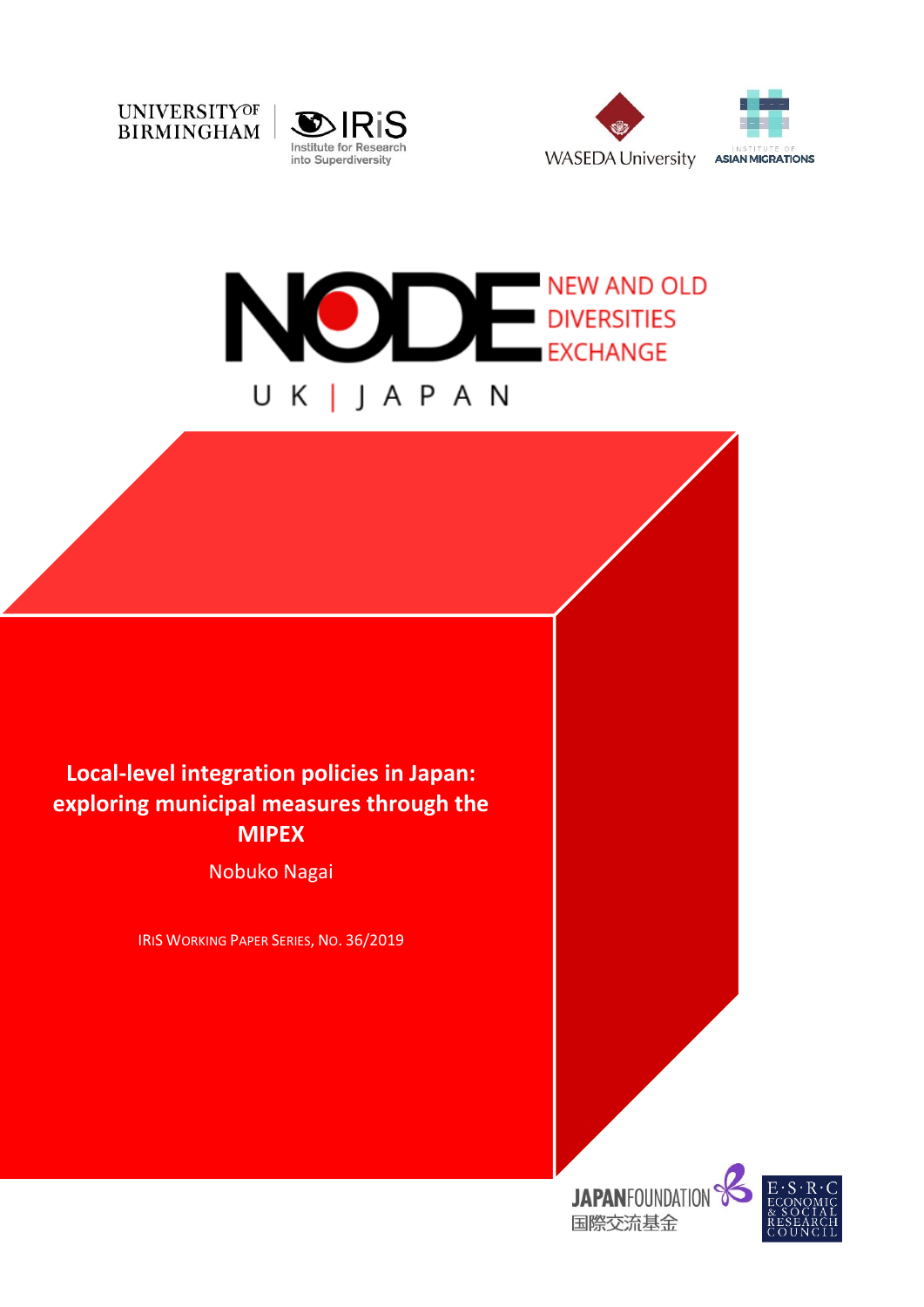# **IRiS Working Paper Series**

The Institute for Research into Superdiversity (IRiS) Working Paper Series is intended to aid the rapid distribution of work in progress, research findings and special lectures by researchers and associates of the Institute. Papers aim to stimulate discussion among scholars, policymakers and practitioners and will address a range of topics including issues surrounding population dynamics, security, cohesion and integration, identity, global networks, rights and citizenship, diasporic and transnational activities, service delivery, wellbeing, social exclusion and the opportunities which superdiverse societies offer to support economic recovery.

The IRiS WP Series is edited by Professor Nando Sigona and Dr Aleksandra Kazlowska at the Institute for Research into Superdiversity, University of Birmingham. We welcome proposals for Working Papers from researchers, policymakers and practitioners; for queries and proposals, please contact: [n.sigona@bham.ac.uk.](mailto:n.sigona@bham.ac.uk) All papers are peer-reviewed before publication.

The opinions expressed in the papers are solely those of the author/s. They should not be attributed to the project funders or the Institute for Research into Superdiversity, the School of Social Policy or the University of Birmingham.



Institute for Research into Superdiversity University of Birmingham Edgbaston B15 2TT Birmingham UK www.birmingham.ac.uk/iris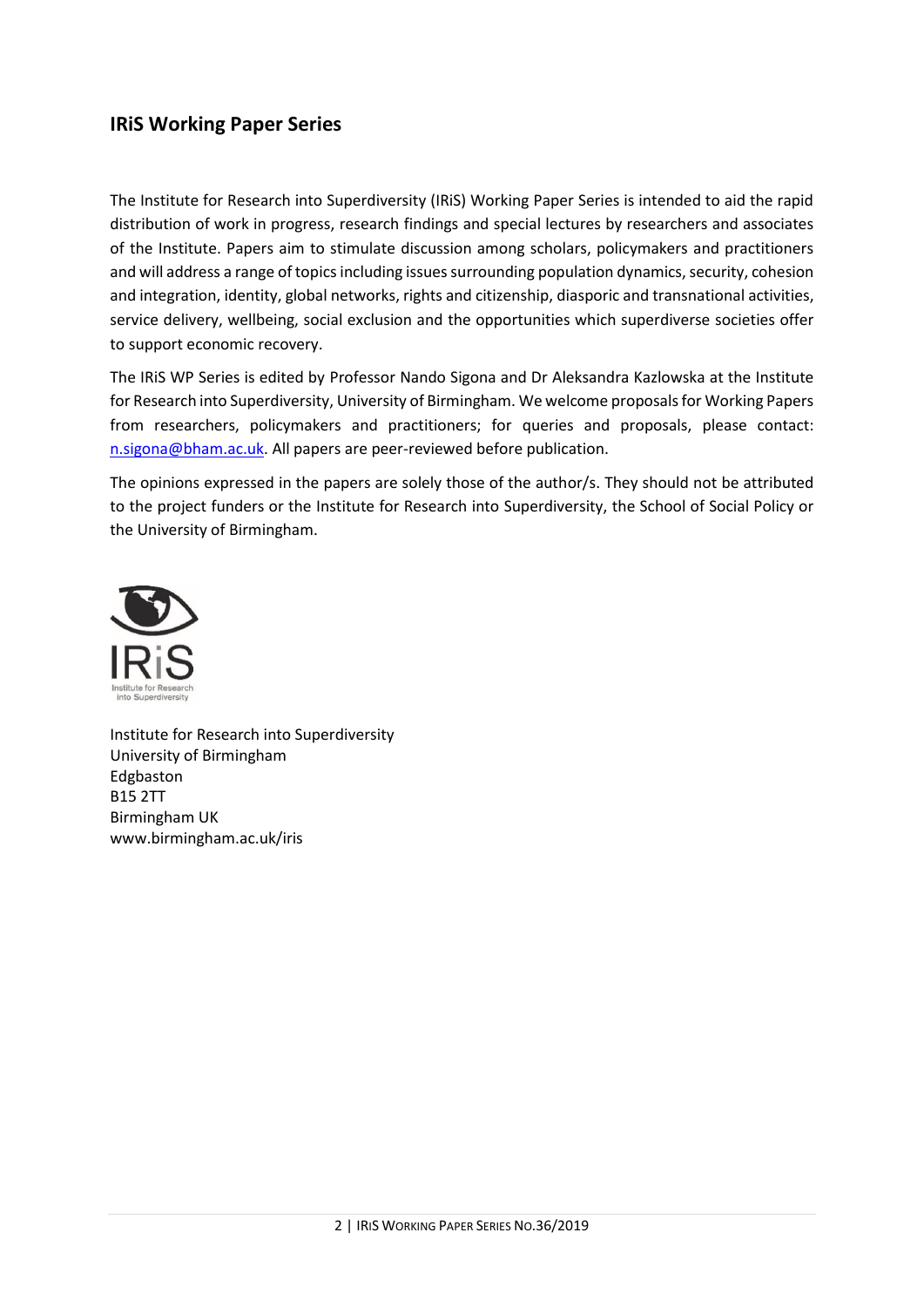#### **Local-level integration policies in Japan: exploring municipal measures through the MIPEX**

*Nobuko Nagai*

#### **Keywords**

Migration; settlement; integration; MIPEX; social cohesion; Japan; UK

#### **Citation**

Nagai, N. (2019) 'Local-level integration policies in Japan: exploring municipal measures through the MIPEX', *IRiS Working Paper Series*, No. 36/2019. Birmingham: Institute for Research into Superdiversity

#### **Abstract**

This paper investigates integration policies of Japanese cities, specifically Hamamatsu, Kawasaki and Osaka based on the five policy areas given by the Migrant Integration Policy Index (MIPEX). Through secondary data analysis, it emphasizes different scopes among three cities by highlighting the MIPEX as a functional toolkit to observe the distinct nature of national and local integration policies, and concludes that Kawasaki is capable of producing advanced integration policies among studied cities. This study also suggests that it is challenging for countries like Japan whose integration policy takes a decentralized approach to capture an entire image of migrant integration with national-level integration policy assessment tools such as the MIPEX, which links to methodological nationalism.

Nobuko Nagai is a PhD researcher at the University of Birmingham's Department of Social Policy, Sociology and Criminology.

Email for correspondence - [NXN736@student.bham.ac.uk](mailto:NXN736@student.bham.ac.uk) 

#### <span id="page-2-0"></span>**Acknowledgements**

This Working Paper is produced as part of the *NODE UK|Japan* initiative, a collaboration between the Institute for Research into Superdiversity (IRIS) at the University of Birmingham and the Institute of Asian Migrations (IAM) at Waseda University. NODE UK|Japan is generously supported by the Economic and Social Research Council (ESRC) and the Japan Foundation.

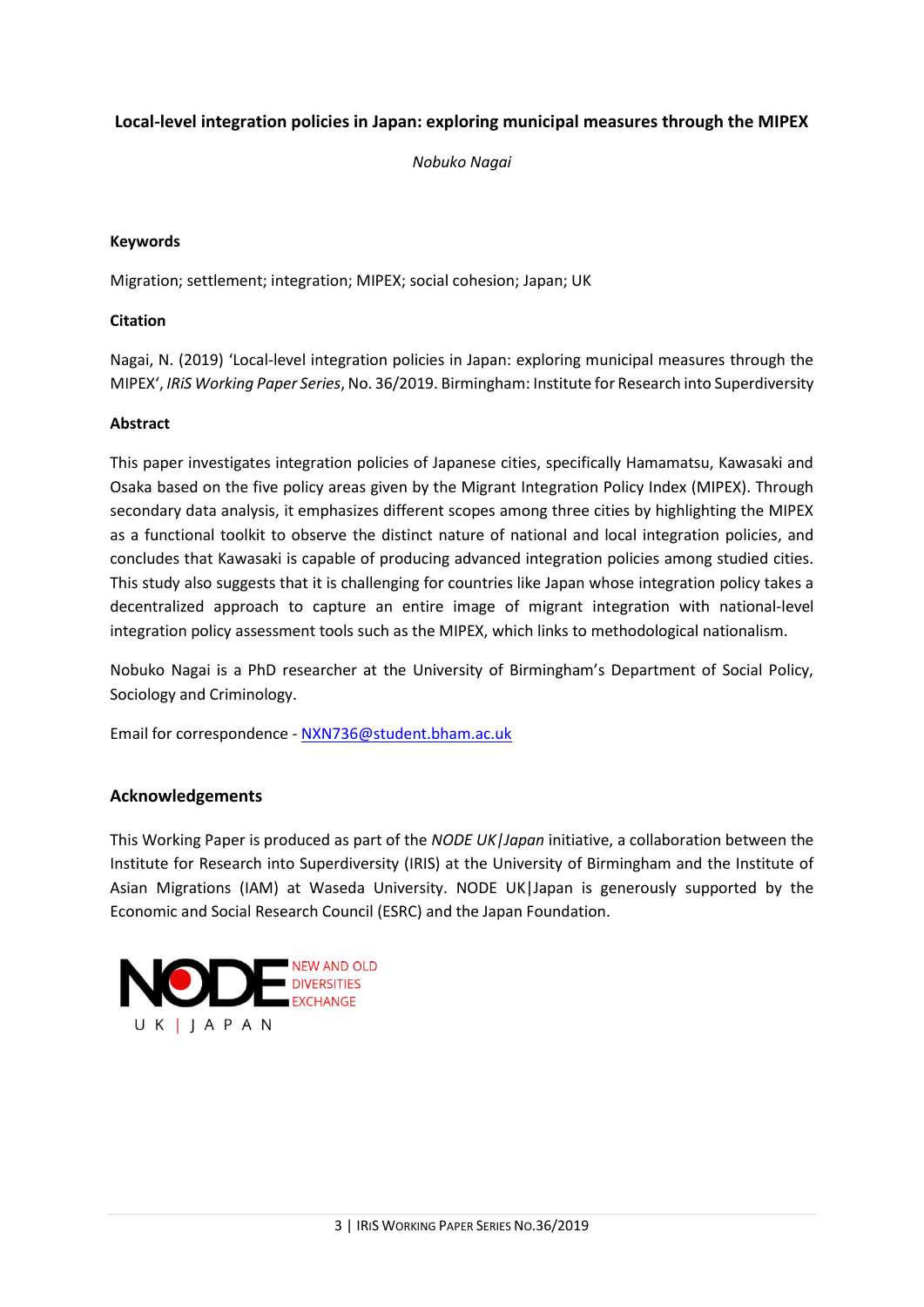#### **Contents**

| Acknowledgements                                    | 3  |
|-----------------------------------------------------|----|
| Introduction                                        | 5  |
| Definition and practice of integration              | 5  |
| National- and local-level governance of integration | 6  |
| EU integration practice                             | 7  |
| Non-EU integration practice                         | 8  |
| Migration and Integration in Japan                  | 9  |
| <b>Migration trends</b>                             | 9  |
| Aims and objectives                                 | 10 |
| <b>City Profiles</b>                                | 11 |
| <b>Policy Documents</b>                             | 12 |
| The MIPEX as an Instrument                          | 12 |
| Data Analysis                                       | 13 |
| <b>Ethical and Access Issues</b>                    | 13 |
| Analysis                                            | 13 |
| Anti-discrimination                                 | 13 |
| Education                                           | 14 |
| Health                                              | 15 |
| Labor Market Mobility                               | 16 |
| <b>Political Participation</b>                      | 17 |
| Summary                                             | 18 |
| Discussion                                          | 20 |
| Limitations                                         | 21 |
| Conclusion                                          | 21 |
| References                                          | 23 |
| List of policy documents                            | 36 |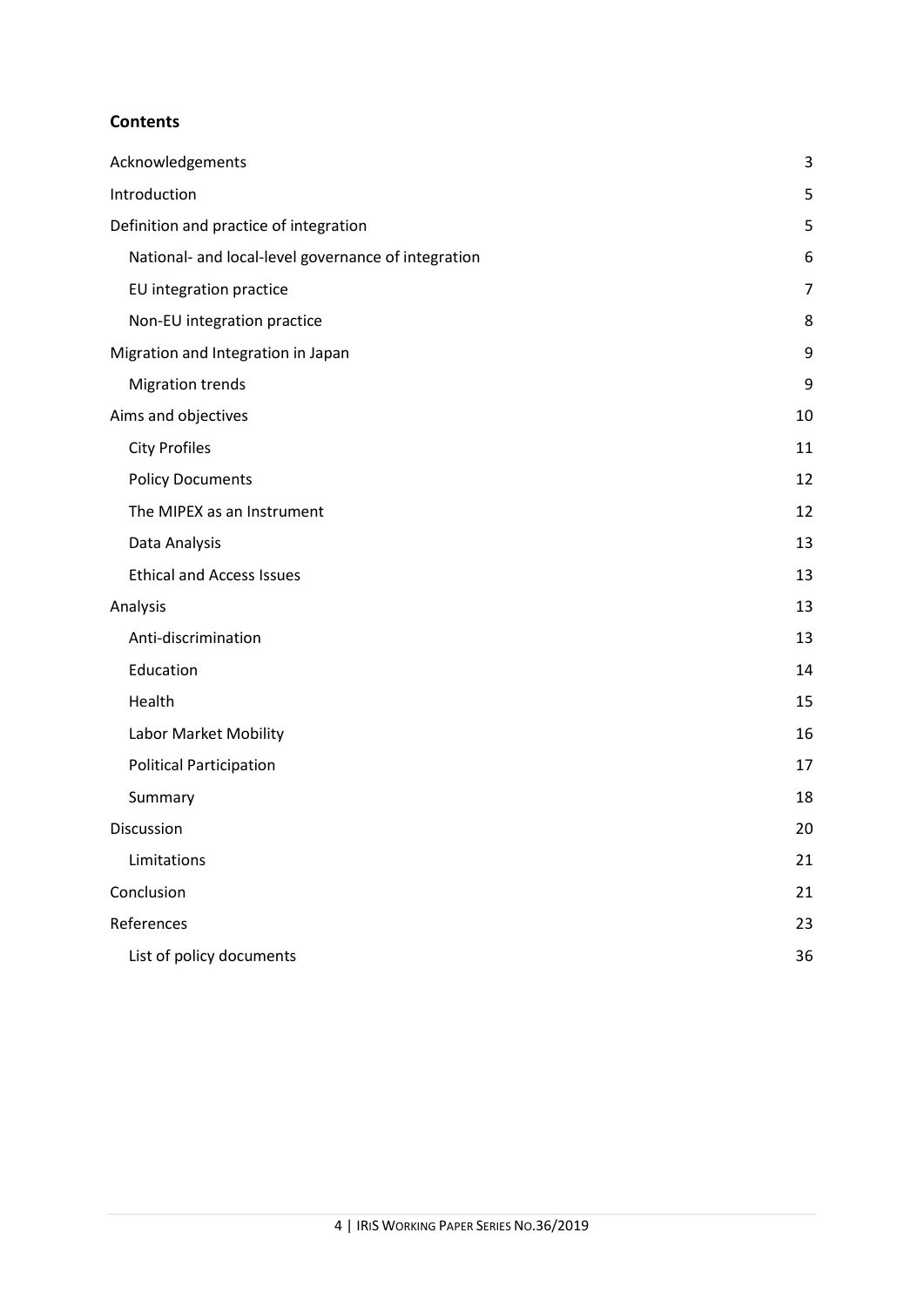#### <span id="page-4-0"></span>**Introduction**

Migration has become a focal point of political and policy debates and brought the idea of integration into prominence (e.g. Huysmans, 2000; Spencer, 2011; Mügge, 2016). Integration is recognized as the process of migrants' settlement, interaction and social change, which encompasses various domains such as employment, health, education, culture and political representation (Penninx and Garcés-Mascareñas, 2016b). Scholars often argue that local authorities are more capable of formulating pragmatic policy measures than the national government and possess a grave responsibility to respond to migrants' demands and improve their everyday life (e.g. Tsuda, 2006; Poppelaars and Scholten, 2008; Anagnostou, 2016), and the role of localities vis-à-vis the national government in migrant integration has garnered attention.

In light of this, this paper aims to examine local-level integration policies in Japan, a country with a decentralized integration approach. It analyses policy documents of Hamamatsu, Kawasaki and Osaka Cities regarding migrant integration and categorizes them based on the five policy areas given by the Migrant Integration Policy Index (MIPEX), a widely recognized international policy index. Through policy analysis, the study emphasizes different scopes among three cities and the national government by highlighting the MIPEX as a functional toolkit to observe the distinct nature of national and local integration policies.

This paper begins with a literature review to define essential terms and concepts and an overview of contemporary migration to Japan. Subsequent chapters are respectively dedicated to the aims and objectives and methodology. Following the analysis, the paper closes with discussion and conclusion.

## <span id="page-4-1"></span>**Definition and practice of integration**

While there is a vast literature on migrant integration, many agree that '[t]here is no single, generally accepted definition, theory or model of immigrant and refugee integration' because of its complex and multifaceted nature (Castles et al, 2002: 114). The definition also varies among different countries and contexts over time. The concept of integration is indeed contested; academic debates on theoretical definitions of integration and an imagined society that derives from them (e.g. Favell, 2003; Schinkel, 2017) corroborate Robinson's (1998) assertion that ''integration' is a chaotic concept: a word used by many but understood differently by most (118, quoted in Ager and Strang, 2008: 167). Academic exploration has also coined different terminologies such as incorporation and social cohesion in order to express the encompassing and spontaneous process of migrant settlement (Rudiger and Spencer, 2003; Penninx and Garcés-Mascareñas, 2016b; Spencer and Charsley, 2016). As more countries have come to witness diversification within society, Grzymala-Kazlowska and Phillimore (2018) argue that the existing concept of integration, which stems from the 'traditional' assumption of migration, must be reconsidered (181).

As definitions of integration diverge, so do practical meanings attached to integration. In the policymaking process, the concept of integration is often segmented and framed based on several dimensions, whose integration processes and timeframes differ widely (Penninx and Garcés-Mascareñas, 2016b). While the initial understanding of integration emphasized migrants' efforts to be assimilated into the host community, the two-way process of integration, which involves both migrants and hosting countries, has become the mainstream (Castles et al, 2002; Ager and Strang, 2008). The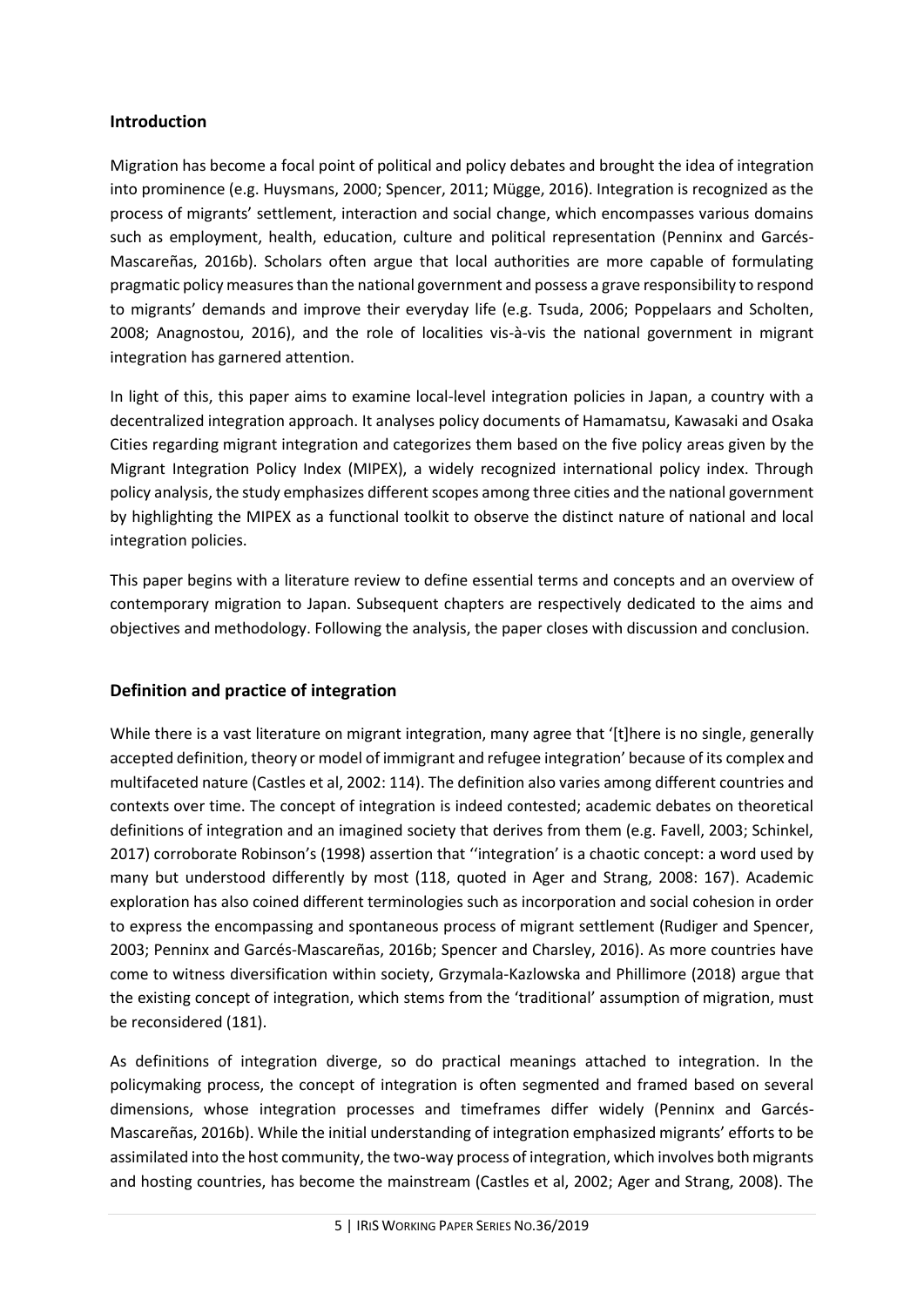two-way process also encapsulates the idea of the bidirectional pro/regress of integration, which does not necessarily proceeds from 'not integrated' to 'integrated' (Phillimore, 2012; Spencer and Charsley, 2016: 4). Since integration itself is an ongoing process in society, there is no end-point to conclude that migrants are completely integrated. The multi-directionality of integration has been further discussed to underline identities and connections that migrants retain with their countries of origin, signaling the transnational pattern of migration (Snel et al, 2006; Garcés-Mascareñas and Penninx, 2016; Spencer and Charsley, 2016).

Regardless of the absence of full consent on the definition of integration, the need for specific policy indicators or frameworks has been acknowledged (Phillimore and Goodson, 2008). Ager and Strang (2004), for example, in their work on developing a successful integration framework for refugees, delineate that integration can be achieved when an individual or group attains equal 'public outcomes' as well as 'active relationship' within their own community and host communities, where they enjoy access to relevant services and maintain shared notions of nationhood and citizenship (9). In contrast, Penninx and Garcés-Mascareñas (2016b) simply define integration as 'the process of becoming an accepted part of society,' believing that integration cannot be determined by outcomes, nor can the particular requirements or degree of integration be detailed (14).

## <span id="page-5-0"></span>*National- and local-level governance of integration*

When practicing migrant integration in a form of policy, roles of national and local authorities are worth to consider. Policies towards the migrant population often take a different shape at the national and local levels, due to their contrasting purposes and focuses (Vermeulen, 1997; Hammar, 1985). Poppelaars and Scholten (2008) construe that, whilst the national government enforces a policy in view of immigration control and national security, the local policy framework takes a more pragmatic approach that involves migrant organizations. Although the degree of such divergence may differ depending on nations' sociodemographic characteristics and political structure, the interplay between national and local authorities exerts a considerable influence upon construction and implementation of integration policy. The local-level integration, which is expected to concern the 'conditions provided to resident immigrants' (Hammar, 1985: 9), can be impeded by the state-centered scheme that determines migrants' legal and political standing, or by the lack of resources caused by the complex power balance between different levels of authorities (Gebhardt, 2016; Galandini et al, 2019).

Yet, academics have emphasized the significant responsibility and capability of local governments in implementing and smoothening migrant integration (e.g. Penninx et al, 2004; Borkert and Caponio, 2010). Many argue that local governments can handle 'demands and effects of migration,' which allow authorities to contrive their own strategies and eventually demarcate themselves from the national governance (Anagnostou, 2016: 7; Myrberg, 2017). When compared to the national government, local offices are considered to be less restrictive in selecting target population and more proactive in granting some rights to migrants. For localities, taking a legal responsibility for foreign residents and ensuring their welfare seem to be the most reasonable choice in order to fuel the local economy and avoid any negative repercussion in community (Tsuda, 2006; Poppelaars and Scholten, 2008; Anagnostou, 2016). Some scholars (e.g. Uitermark et al, 2005; Hagan et al, 2011), however, point out the danger of the locality-led integration approach. Ambrosini (2013), for instance, looks at local policies that exclude migrants and 'disguise themselves as universalistic, aimed at the protection of general interests' in terms of civil, social, cultural, security-, and economic rights (138). By examining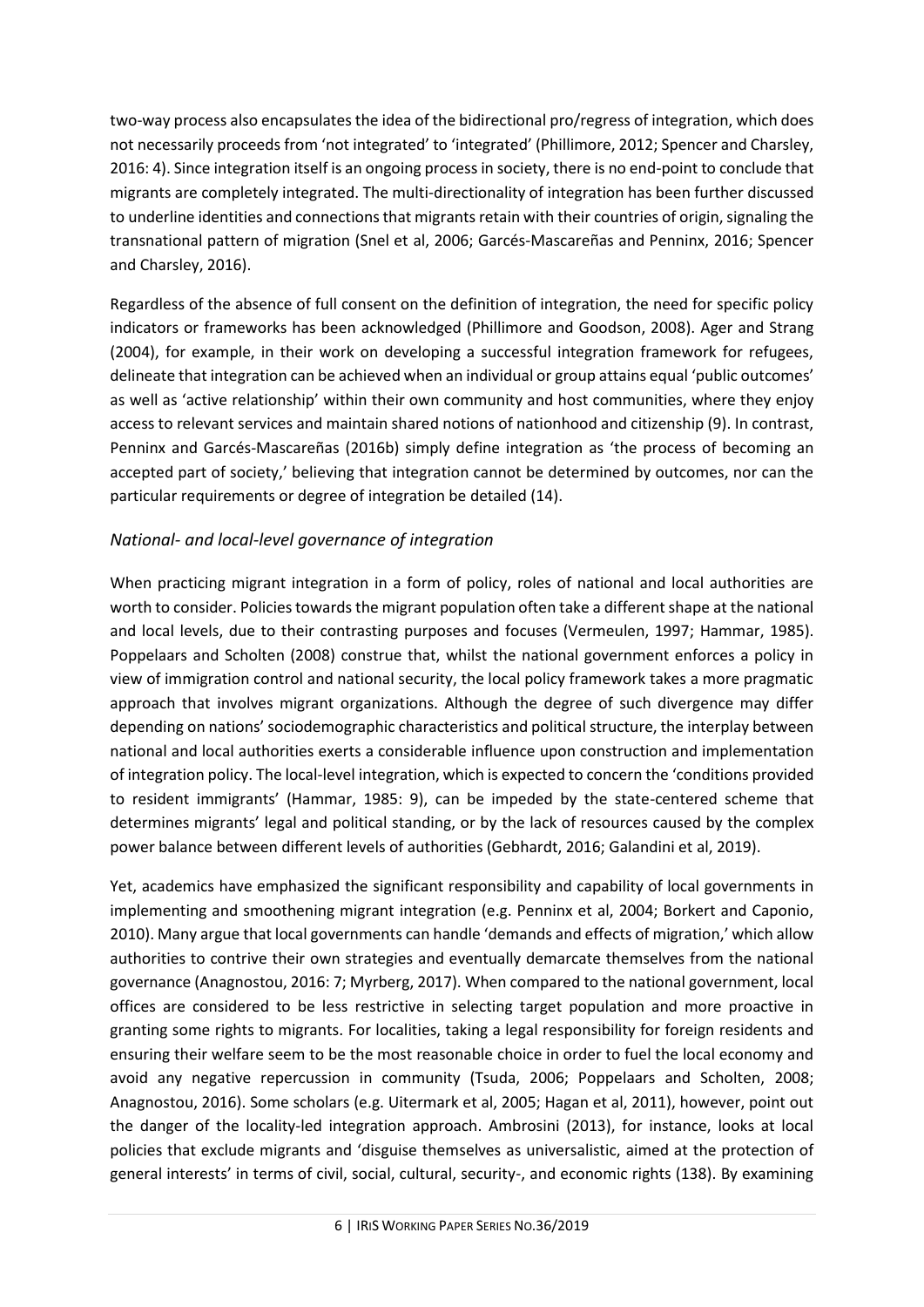the state of integration in small towns and rural areas, Danson and Jentsch (2012) moreover remind of different characteristics and policy effects that different scales of 'locality' have. With such a warning in mind, local-level integration should be carefully explored through understanding the position of local authority vis-à-vis the national government and local migrant communities.

Different scopes of migration and integration at the national and local levels may evoke the discussion on methodological nationalism. Methodological nationalism is understood as the 'naturalization of the equation of society, state, and nation' (Jeffery and Wincott, 2010: 170), which narrows down one's scope to the nation-level and therefore uniforms the analysis. Based on this definition, Greer et al (2015) point out that, in the context of policy analysis, methodological nationalism often obscures efforts and outcomes of localities. Although Fanning (2013) refutes that the national-level decisionmaking still has the most effect on migrants and their everyday life, it is at the same time clear that the nation-centered migrant management has formed the generalized image of 'others' and oversimplified the complexity behind the stratification (Wimmer and Schiller, 2002a; 2002b). One should hence avoid using sole lens to capture integration and its dynamics behind and understand different scopes and frames that different levels of authorities may employ.

In light of this, a growing literature on multi-level governance and integration has given a new insight into the multi-level cooperation among national, regional and local governments as a fundamental key to formulating successful integration policies (e.g. Zincone and Caponio, 2006; Scholten, 2013; Zapata-Barrero et al, 2017). While underlining existing administrative conflicts such as devolution and policy contradictions, these studies suggest that both top-down guidelines and bottom-up mobilization are indispensable to facilitate national and local integration processes, which are in nature multidimensional. Insofar as local-level policy actors can be and tend to be forerunners who experimentally design and implement integration measures, what is essential is the proper multi-level governance mechanism that enables the multi-level and cross-sectional, yet independent coordination in policymaking (OSCE, 2017). In order to comprehend the respective role and intention of national and local governments with regard to migrant integration, comparative studies on different cities in the same country and in different countries would be crucial (Glick Schiller and Çağlar, 2016; Penninx and Garcés-Mascareñas, 2016b).

## <span id="page-6-0"></span>*EU integration practice*

Political bodies and actors have formulated frameworks of integration both at the national and local levels. Taking an example from the EU, the Council of the European Union (2004) in the Common Basic Principles for Immigrant Integration Policy defines integration as 'a dynamic, long-term, and continuous two-way process of mutual accommodation' and refers to local-level institutions as the start point of the two-way process (19). Asserting that migrants have 'rights and responsibilities in relation to their new country of residence' (Ibid.), the Council stresses that migrants' economic, social, cultural, and political rights must be fully ensured, and, from that point on, the EU has been constantly working on the integration policy development by polishing the principles and setting short- and longterm goals (European Commission, 2011). In addition, EU-based integration indices have been developed to measure and evaluate the degree and outcomes of integration policies. Among them, the Migrant Integration Policy Index (MIPEX) categorizes national policies in eight sections and has served as an international tool to measure integration policies since 2004, extending its scale beyond Western nations (Geddes et al, 2005).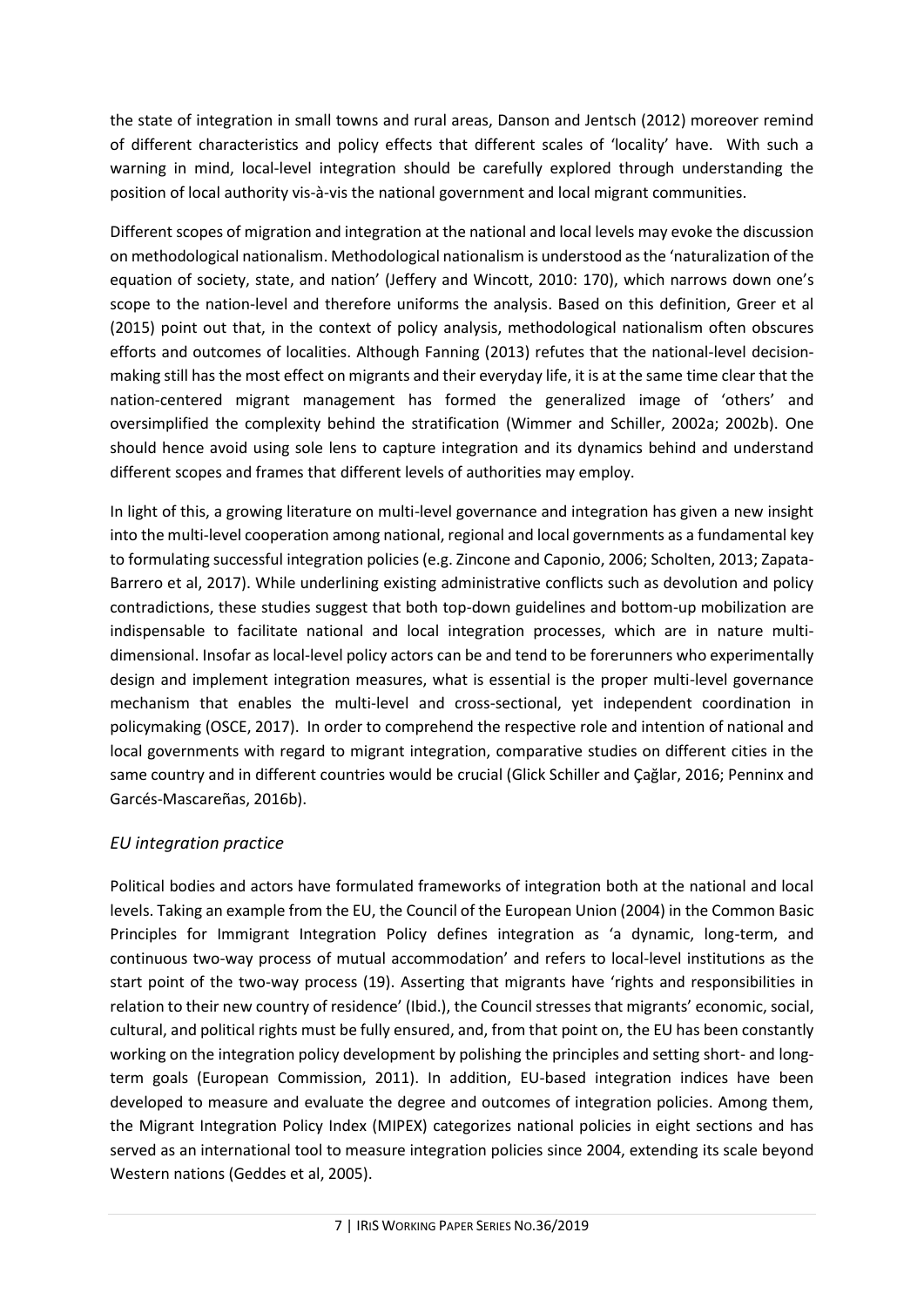The EU cooperation in the realm of integration has allowed the concept to be unfolded at different levels of governance and networks and has exercised an effectual impact on their policy contexts (Rudiger and Spencer, 2003; Council of the European Union, 2004; European Commission, 2011). Particularly, city- and municipal-level integration practices and their influences have drawn attention from academics and policymakers (Ponzo et al, 2013). The European Commission (2013) spotlights the neighborhood effects on migrant integration and captures the status quo in eighteen neighborhoods in six European cities. Encompassing not merely migrants but the whole population, the project underlines the complexity of the multi-layer research that involves national, local and individual levels; yet, it concludes that integration occurs under the considerable influence of macro-level institutions in a time-dependent process (European Commission, 2013: 1). Furthermore, global intercity networks also play a constructive role in encouraging interactions and policy developments among cities (Ponzo et al, 2013). One of the most recognized is the Intercultural Cities (ICC) Programme sponsored by the Council of Europe; more than 120 cities across and outside the EU have joined and utilized the ICC tools to evaluate and improve their integration practices (Council of Europe, 2015). The ICC's unique approach supports the belief that local-level integration policy is a 'significant driver behind local wellbeing and attitudes towards immigrants' (Joki and Wolffhardt, 2017a: 5).

## <span id="page-7-0"></span>*Non-EU integration practice*

Integration practice has also been active outside the EU, and displayed different challenges and approaches. For instance, identified as a 'nation of immigrants,' the United States has committed to building a society where migrants are 'fully incorporated' (National Academics of Sciences, Engineering, and Medicine (NASEM), 2015: 1). Although numerous academic research and policy developments have been taken place, the NASEM reported the difficulty to gauge integration processes in the US. The nation is more diverse in terms of migrants' race, ethnicity and religion than ever before, and the role of localities, particularly small communities that were used to be segregated, has been growing (Ibid.).

Furthermore, Canada serves as a unique example for its enthusiasm for multiculturalism (e.g. Kymlicka, 1998; Griffith, 2017). While gradually modifying the underlying conception of multiculturalism, the Canadian model has been successfully integrating migrants to some extent (Griffith, 2017). To observe situations of migrants and develop a credible framework for integration, the Canadian Index for Measuring Integration (CIMI) examines migrants' economic, social, health, and civic and democratic participation dimensions at province and city levels, spotlighting migrants and the receiving community as central players of 'two-way street' of integration (Canadian Institute for Identities and Migration, 2017: 4).

It must be noted, however, that acknowledged concepts and following practice have mostly derived from the Western, especially European, perspectives. Although the MIPEX, primarily concerned only European countries, added Japan and South Korea to the list since 2011, it can be said that theoretical and political discussions on integration are yet undeveloped in such countries. It is only recent that the influx of newcomer migrants marked a watershed for South Korea to challenge its homogeneous identity and promote migrant integration (e.g. Kim, 2010; Hwang, 2016). The term 'multiculturalism' has become the byword often employed by policymakers and the media; however, its very practice remains ambiguous and therefore calls into question the magnitude and sustainability of Korea's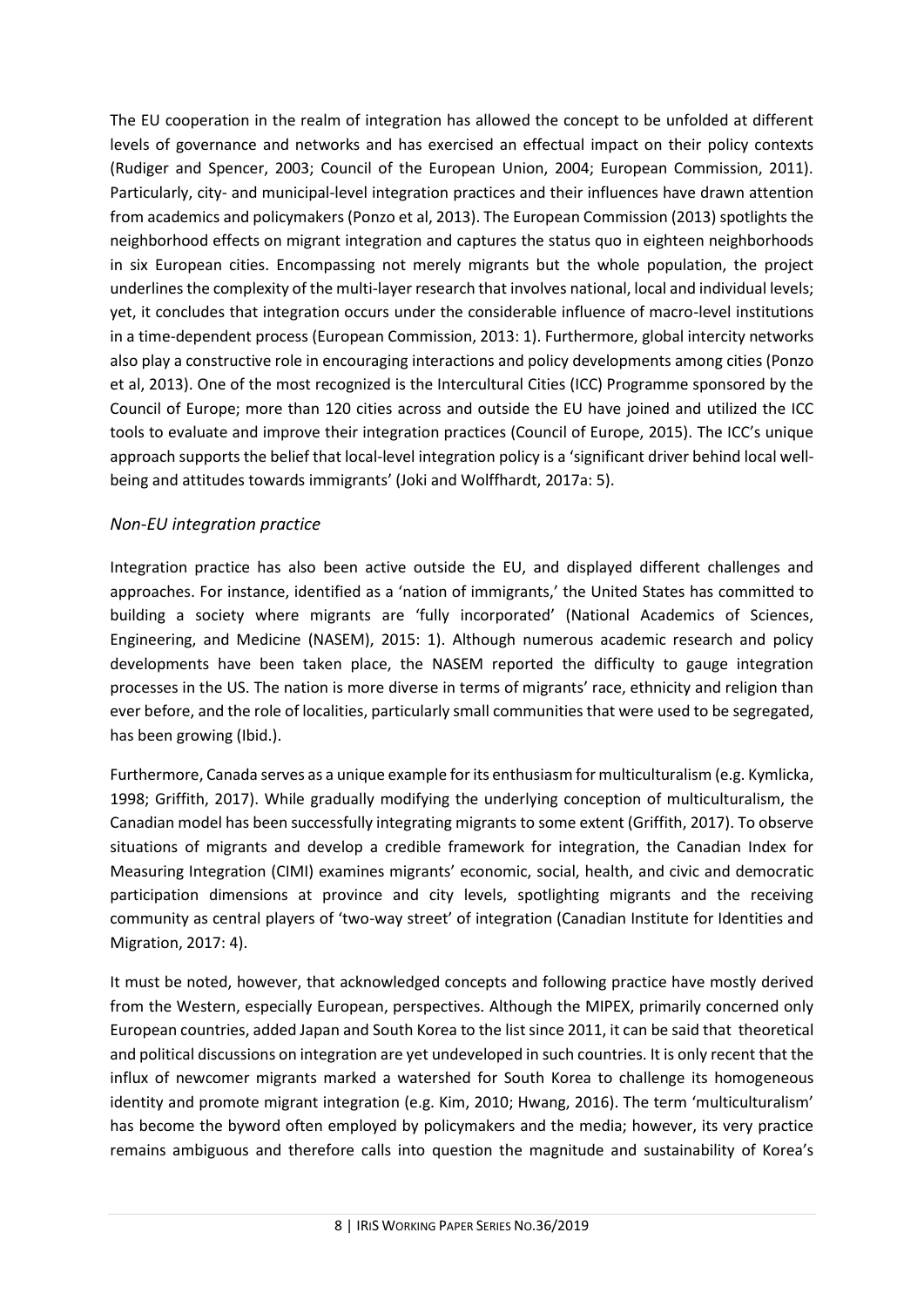integration policy (Shin, 2012). This resonates with the state of integration in Japan, which will be expounded in the following section.

#### <span id="page-8-0"></span>**Migration and Integration in Japan**

#### <span id="page-8-1"></span>*Migration trends*

The number of migrants arriving in Japan is growing, as the nation is in need of migrants due to the labor shortage triggered by its dropping fertility rates and super aging population (Usui, 2006; Hagiwara and Nakajima, 2014). The migrant population in Japan can be categorized in two groups: oldcomers and newcomers. So-called old-comers, descendants of Koreans and Chinese with special permanent resident status, are believed to comprise one-third of the foreign population in Japan (Usui, 2006). Many of them, especially Koreans, entered Japan from 1910 Japan's annexation of Korea until the end of the Second World War in 1945 (Chapman, 2006). They are called *zainichi* (lit. 'resident or denizen in Japan') and have been expected to deal with a strong pressure for assimilation in cultural and ethnic terms. The nation currently grants permanent residency and essential welfare services while leaving behind some problems such as postwar compensation, ethnic education and hate speech (Yamawaki, 2002; Chapman, 2006).

It was after 1980 when the national debate on migration was stimulated as Japan started to witness the arrival of foreign workers who were pulled by the nation's economic bubble which lasted about fifteen years and the following labor shortage (Milly, 2006; Usui, 2006; Kondo, A., 2015). These newcomers imposed some challenges to the existing structure of Japan's immigration policy (Yamawaki, 2002). Among them, the most prominent population is ethnic Japanese from South America. Being called *nikkeijin* (lit. 'return migrants of Japanese decent'), they are mostly second and third generations of Japanese migrants who had crossed the sea to Latin America, predominantly Brazil, for the government's migration program and further job opportunities (Tsuda, 2009). The mass- 'return' of those *nikkeijin* was accelerated by the economic crisis in Brazil and Japan's liberalization of Immigration Control Act, which entitled ethnic Japanese to long-term resident visa. Contrary to the nation's original expectation that those ethnic Japanese would smoothly assimilate into the society, *nikkeijin* had to struggle with their unfamiliar ancestral culture and language, which led them to social segregation and high concentration in particular cities and neighborhoods (Kondo, 2005; Ishida, 2009; Tsuda, 2009).

Japan's political response to migrants has been often hostile and xenophobic, as observed in the general cliché, 'Japan is not a country of immigration' (Yamanaka, 2008: 187). Indeed, low-skilled workers therefore have been entering the nation with various 'side-door' visa systems, and the government has been criticized for not taking sufficient measures for such migrants (e.g. Tsuda and Cornelius, 2004; Tegtmeyer Pak, 2006; Nakamatsu, 2014; Kato, 2016). It was in 2019 that the government officially created the visa category for low-skilled migrant workers. While officially accepting the entry of low-skilled foreign workers, nevertheless, the government states that such policy changes 'are not an immigration policy' and indeed does not allow family accompaniment, which have drawn criticism (Cabinet Office, 2018, p. 34). Japan's such political attitudes will no doubt affect migrants in Japan and their daily lives and throw into doubt the future of migration to Japan.

*Integration and Multiculturalism in Japan*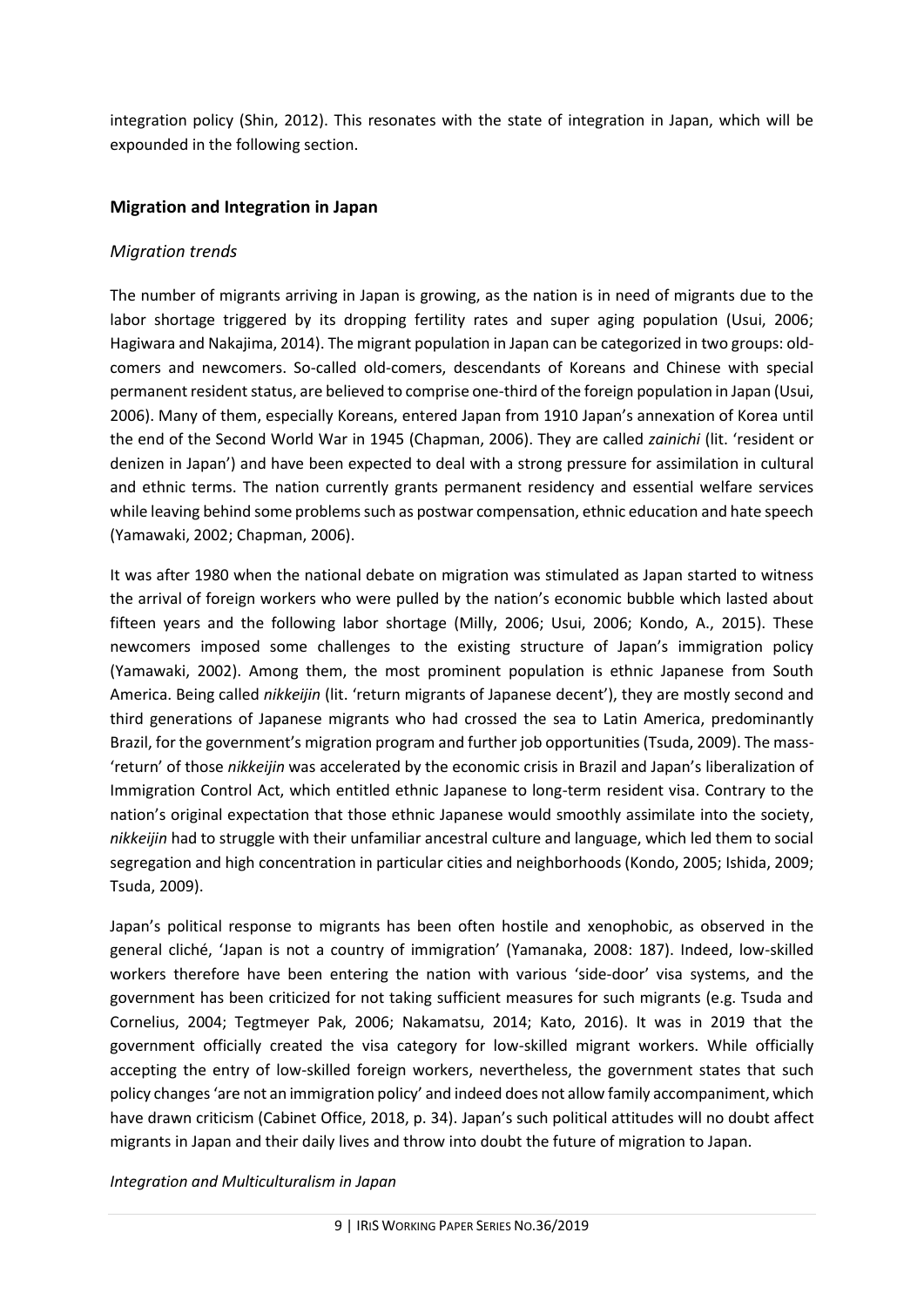Integration is not a common word in Japan; instead, the term *tabunka kyousei* (lit. 'multicultural coexistence') has been widely spread to describe incorporation of migrants into Japanese society (Kashiwazaki, 2013). In its Plan for the Promotion of Multicultural Community Building (hereafter MC Plan), the Ministry of Internal Affairs and Communications (MIC) defines multicultural coexistence as 'coexistence of community members with different nationalities and ethnicities by respecting mutual differences and building equal relationship' (MIC, 2006: 5). However, the nation's slogan of *tabunka kyousei* remains vague since Japan has not grasped the universal understanding of multiculturalism, according to academics (Kashiwazaki, 2013; Nakamatsu, 2014). Qi and Zhang (2008) contend that the term 'multiculturalism' employed by the Japanese government entails the idea of 'antimulticulturalism,' derived from multiple power relations rather than ideological conceptualization (3). Japan's ambiguous understanding of multiculturalism partially attributes to its prevailed notion that treats nationals as monolithic group and foreigners as a collective identity (Tai, 2009; Kashiwazaki, 2013; Nakamatsu, 2014). The equivocal definition of multiculturalism has hence allowed poor public awareness, discrepancy in comprehensions of the concept between the central and local governments and foreign residents, and little structural changes in the existing policy frameworks (Yamanaka, 2008; Nagayoshi, 2011; Izawa, 2013; Nakamatsu, 2014).

Without the clear definition of *tabunka kyousei* at the national level, Japan's migrant integration<sup>1</sup> is mainly led by prefectural and municipal offices. The MC Plan, first official measure for migrant integration, was distributed to municipalities, calling for their own 'guidelines and plans for the promotion of multicultural coexistence in keeping with the circumstances of their respective regions' (MIC, 2006: 1). As Aiden (2011) describes that the government has given a role of 'coordinator' to municipalities, the MC Plan accentuates the role of local governments to ensure multicultural coexistence in each community with four-pronged approaches: communication support, livelihood support, multicultural community building, and system development to promote them. Nonetheless, the MC Plan lacks the 'component of *national* integration' (Kashiwazaki, 2013: 42, italics in original), and municipalities are responsible for migrants' everyday living and their sociopolitical status. Kwak (2009) calls Japan's decentralized approach of integration 'peculiar' and highlights the peril associated with leaving the process of multicultural coexistence in hands of local citizens by insisting that localitybased policy without a regulative principle could result in exclusive and assimilative measures or incapable of providing a legal protection.

#### <span id="page-9-0"></span>**Aims and objectives**

 $\overline{a}$ 

The aim of this paper is to investigate integration policies of Japanese cities, specifically Hamamatsu, Kawasaki and Osaka, and observe whether the national-level assessment accurately reflects the state of Japan's local integration policies. Since national and local authorities in Japan do not officially employ the term 'integration,' this study regarded policies and ordinances relating to the incorporation of migrants and the enhancement of their access as a subject of study and call them 'integration policies.' Two objectives have been raised:

<sup>&</sup>lt;sup>1</sup> In respect that the MIPEX considers Japan's multicultural existence guidelines and programs as integration policy based on the understanding that its policy concerns migrants' incorporation into the society, this paper likewise regards Japan's notion of multicultural coexistence and following policies as the nation's integration strategy.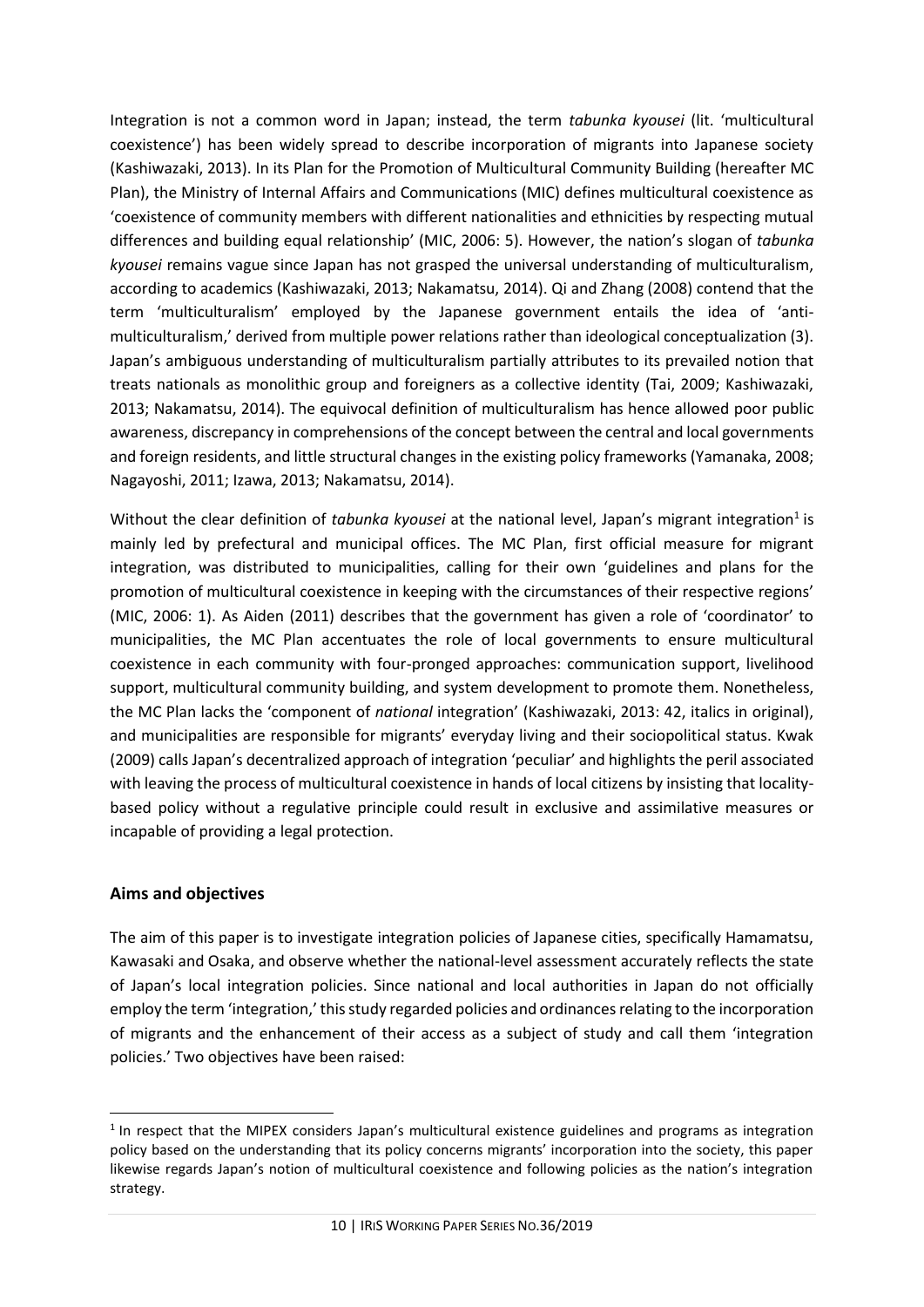- to understand the status of integration policies in Hamamatsu, Kawasaki and Osaka and detect commonalities and differences through policy analysis;
- to identify different characteristics of national and local integration policies by comparing with the MIPEX results.

This study is based on secondary data analysis of official publications from selected municipalities. The secondary analysis not only illustrates detailed facts and information about cities and their measures, but also helps discern the big picture of integration in Japan from an objective standpoint. This would be an essential condition for examining local integration strategies and highlighting the contrast with the MIPEX.

## <span id="page-10-0"></span>*City Profiles*

This study analyzes integration strategies of selected three cities in Japan: Hamamatsu, Kawasaki and Osaka. These municipalities hold above 2.5 percent of foreign-born residents within their entire population and are among twenty metropolises called 'ordinance-designated cities.' These designated cities have a population in excess of 500,000 and are considered to be taking initiative in economics and administration (Ohsugi, 2011). Owing to administrative functions delegated by the central government, they are able to administer several affairs such as social welfare, financial assistance and urban planning without concerning major decisions of prefectural governments, which facilitates policy implementation and adds a variety to policy designs (Ohsugi, 2011; Sagamihara City, no date). Selecting ordinance-designated cities is therefore reasonable for the study, as these cities are capable of flexibly arranging policies that strongly reflect local populations.

| City      | <b>Total Population</b> | <b>Foreign population</b> | Proportion of foreign population to total<br>population (%) |
|-----------|-------------------------|---------------------------|-------------------------------------------------------------|
| Hamamatsu | 804,621                 | 23,412                    | 2.9                                                         |
| Kawasaki  | 1,515,607               | 39,587                    | 2.6                                                         |
| Osaka     | 2,722,098               | 131,949                   | 4.8                                                         |

**Table 1.1. Demographics of Hamamatsu, Kawasaki and Osaka as of 2018**<sup>2</sup>

| City      | 1 <sup>st</sup> Country | 2 <sup>nd</sup> Country | 3 <sup>rd</sup> Country |
|-----------|-------------------------|-------------------------|-------------------------|
| Hamamatsu | Brazil (39.3%)          | Philippines (15.6%)     | China (11.1%)           |
| Kawasaki  | China (35.8%)           | Korea (19.0%)           | Philippines (10.6%)     |
| Osaka     | Korea (51.1%)           | China (24.6%)           | Vietnam (8.0%)          |

**Table 1.2. Top Three Nationalities of Migrants and Their Proportion to Foreign Population of Hamamatsu, Kawasaki and Osaka as of 2018**

 $\overline{\phantom{a}}$ <sup>2</sup> Cities' demographics are drawn respectively from official statistics, and the percentage of foreign population and migrant nationalities were calculated by the author:

Hamamatsu: total population (Hamamatsu City, 2018e); foreign population (Hamamatsu City, 2018e); migrant nationalities (Hamamatsu City, 2017b);

Kawasaki: total population (Kawasaki City, 2018c); foreign population (Kawasaki City, 2018b); migrant nationalities (Kawasaki City, 2018a);

Osaka: total population (Osaka City, 2018d); foreign population (Osaka City, 2018b); migrant nationalities (Osaka City, 2018a).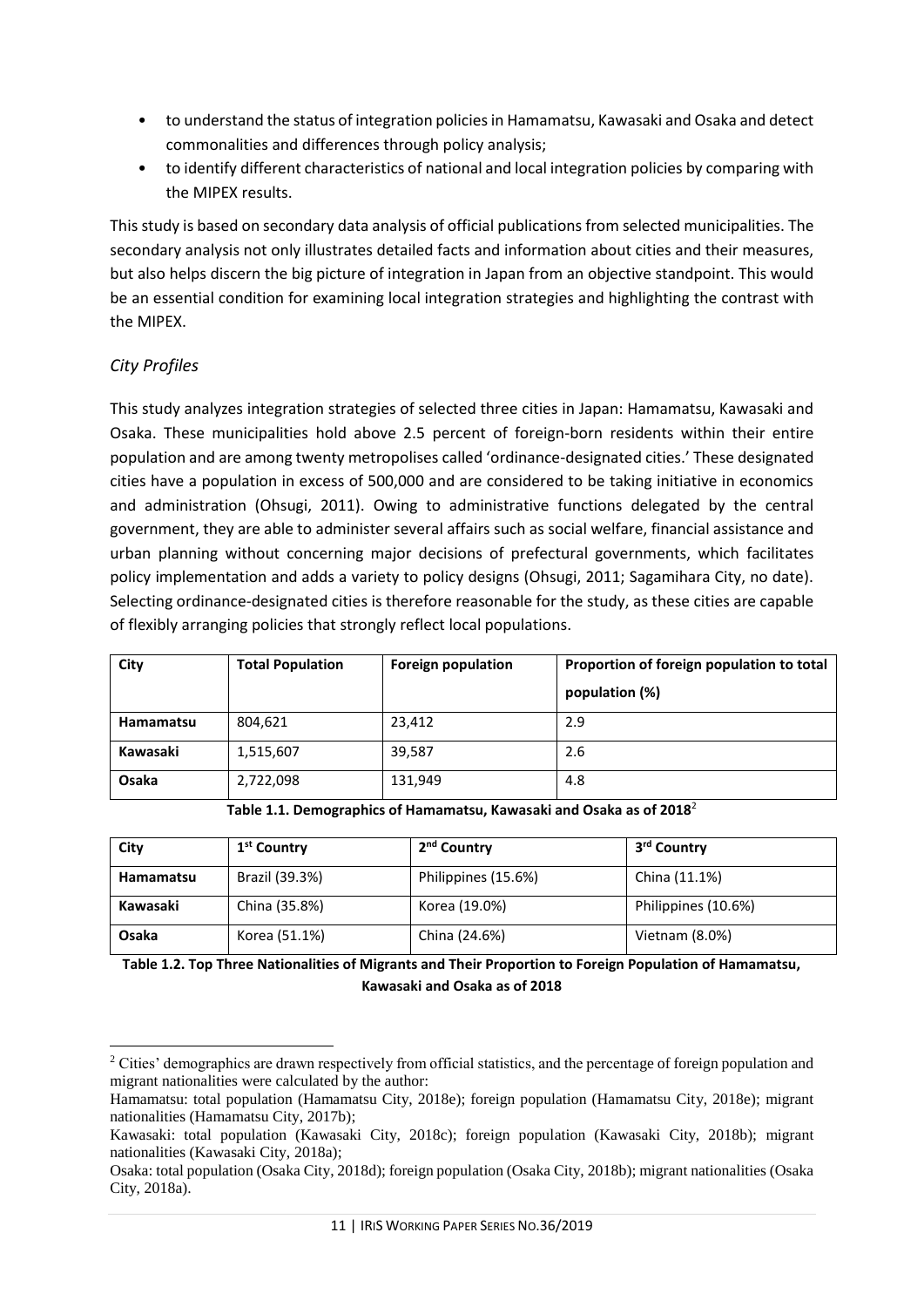As shown in Tables 1.1. and 1.2., Hamamatsu, Kawasaki and Osaka possess different demographic profiles, which are expected to have affected their integration policymaking. Hamamatsu's experience with large migrant groups is relatively brief, as newcomers started to arrive in the city from the 1990s (Tegtmeyer Pak, 2003; Yamanaka, 2006). This industrial technopolis has been home for a large number of migrant workers from Latin America, who occupy nearly 40 percent of foreign residents (Hamamatsu City, 2017b). Kawasaki's migrant population, on the other hand, is a mixture of Korean and Chinese old-comers and newcomers from Asia and South America who arrived from the late 1980s for job opportunities. Being one of the important industrial cities in Japan, Kawasaki is known as a pioneer in developing own integration strategy (Tegtmeyer Pak, 2003). As the second largest city of Japan, Osaka holds the highest proportion of foreign residents (4.8 percent), both old-comers and newcomers, among selected three cities. Osaka is known for the high concentration of long-term Korean residents, and the city has been for long dealing with the *zainichi* community (Weiner and Chapman, 2009; Saga, 2012).

## <span id="page-11-0"></span>*Policy Documents*

The targeted population is registered long-term migrants, who are specifically: Chinese and Korean descendants, return migrants of Japanese descent, Japanese returnees, migrant workers, families and spouses, and refugees. As each city has released their own basic guideline for incorporating migrants into the city through service provision and support, the analysis orbited around those guidelines, adjoining other ordinances and projects that concern foreign population.

Data gathering relied on electronic sources mainly on cities' official websites, and most of publications were translated from Japanese into English by the researcher. Considering the Hamamatsu Vision, which was revised based on the 2016 amendment of the Immigration Control and Refugee Recognition Act, the timeframe of this study focused on policies and schemes that are in effect as of 2 July 2018. A full list of the studied policy documents appears in the Appendix.

## <span id="page-11-1"></span>*The MIPEX as an Instrument*

The MIPEX evaluates policies that concern migrants based on eight policy areas: access to nationality, anti-discrimination, education, family reunion, health, labor market mobility, permanent residence, and political participation. Despite its EU-oriented nature, the 2015 project covered 38 countries, including all EU member states, the United States, Canada, Japan and South Korea (Huddleston et al, 2015). The reliability of the MIPEX has been proved (e.g. Howard, 2009; Ruedin, 2011; Koopmans, 2012; Bilodeau, 2016), and a number of qualitative and quantitative studies have employed the index for further secondary policy analysis, comparison and evaluation at multiple levels (e.g. Cebolla and Finotelli, 2011; Koopmans, 2012; Anagnostou, 2016; Joki and Wolffhardt, 2017b).

This study has used the MIPEX for policy analysis by categorizing integration policies of three selected cities based on the five MIPEX policy areas, which are: anti-discrimination, education, health, labor market mobility, and political participation. The study utilizes the MIPEX for local-level policy analysis in order to facilitate the comparison among the three cities and highlight the divergence between national- and local-level integration emphases. Three of eight MIPEX policy areas – access to nationality, family reunion, and permanent residence – are encapsulated in the national-level immigration policy and immigration status and therefore regarded as outside the localities'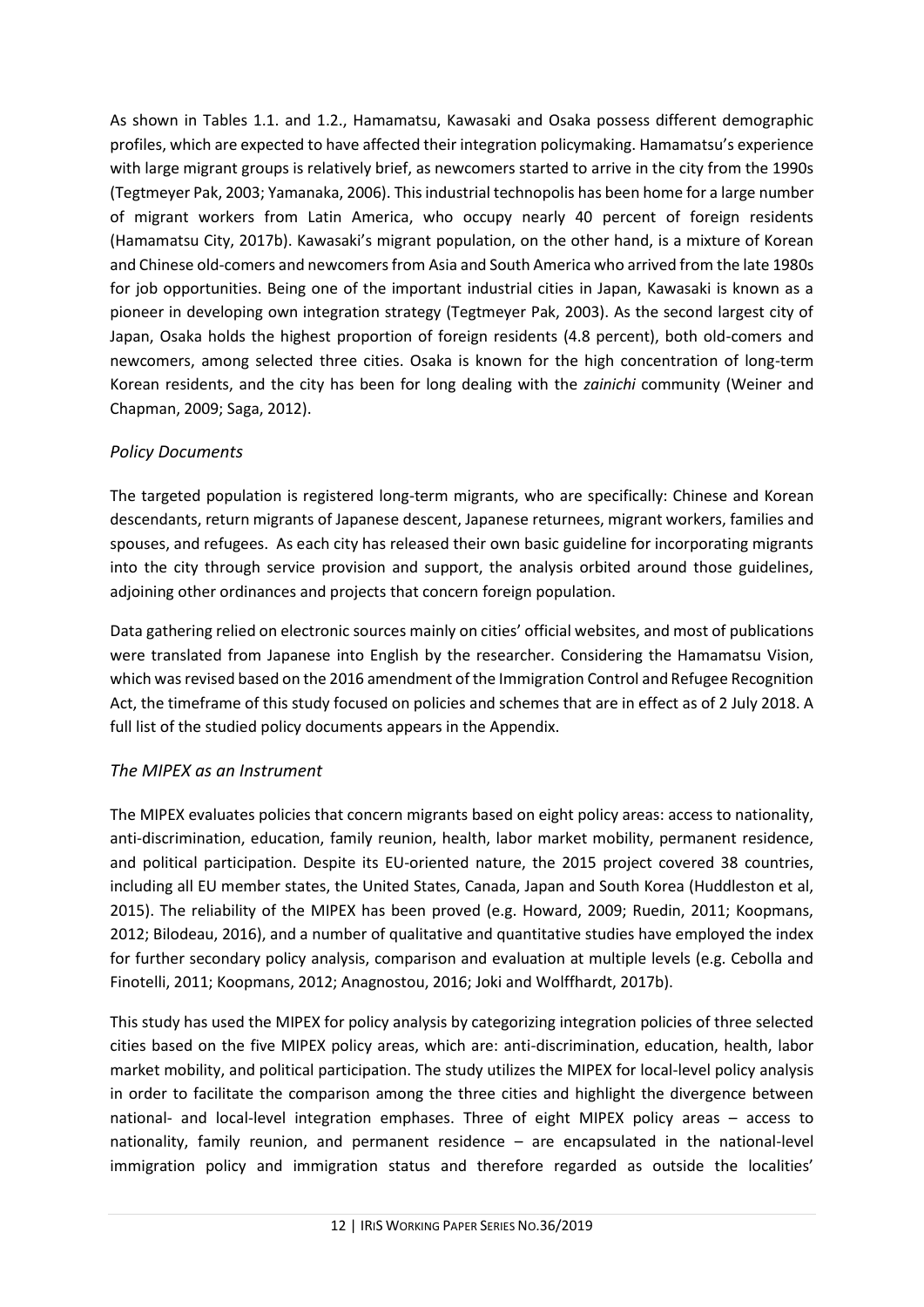competence. Given this, this paper does not consider these areas in localities' integration measures. Having included Japan in its evaluation, the MIPEX is the suitable instrument to highlight how city-level policies converge or diverge from national policies when measured by defined policy areas.

## <span id="page-12-0"></span>*Data Analysis*

This study applied framework analysis, which allows the researcher to conduct a study in a specific setting, which limits its timeframe and dataset (see Srivastava and Thomson, 2009). The researcher followed five steps that Ritchie and Spencer (1994) specified for framework analysis, which are: familiarization, identifying a thematic framework, indexing, charting, and mapping and interpretation (178) by coding in NVivo 11, the qualitative data analysis software. For the sake of simplification and clear comparison, some indicators were summarized into one category, especially when the MIPEX divides the fields of policy application, target population and its range of legal actions. For this reason, tables in following sections list the specific policy measures the cities have taken, along with Japan's national policies that the MIPEX evaluated for the 2015 project.

## <span id="page-12-1"></span>*Ethical and Access Issues*

Although there are no major ethical considerations presented, as this study hugely relies on online data gathering such as official policy documents and municipalities' webpages, the researcher paid particular attention to reliability and publication dates of these sources. In addition, as many social science researchers like Mangen (1999) and Carmel (2012) concern, the lack of conceptualization can often fail to convey original implications when a concept or theory is translated from a different language to another. It has thus been researcher's responsibility to wholly comprehend political and cultural contexts and preserve the impartiality when translating Japanese documents into English.

## <span id="page-12-2"></span>**Analysis**

## <span id="page-12-3"></span>*Anti-discrimination*

Recognizing that levels of race-, ethnicity- and religion-based discrimination against migrants cannot be directly controlled by authorities, the MIPEX evaluates nations' anti-discrimination measures based on laws and policies that protect migrants and provide proper access to justice systems. The presence of anti-discrimination law and equality policy, with focus on the promotion of human rights, therefore greatly accounts along with the legal assistance and sanction procedure (MIPEX, no date-a; no dateb).

| <b>Measures</b>                   | Hamamatsu | Kawasaki | Osaka | Japan |
|-----------------------------------|-----------|----------|-------|-------|
| Anti-hate speech ordinance/ law   | No        | No.      | Yes   | No    |
| Human rights scheme               | Yes       | Yes      | Yes   | No    |
| <b>Consultation service</b>       | Yes       | Yes      | Yes   | No    |
| Workshop and/or training on human | Yes       | Yes      | Yes   | No    |
| rights issues                     |           |          |       |       |

**Table 2.1. Policy Measures for Anti-discrimination. Source: Author's analysis; MIPEX (2015)**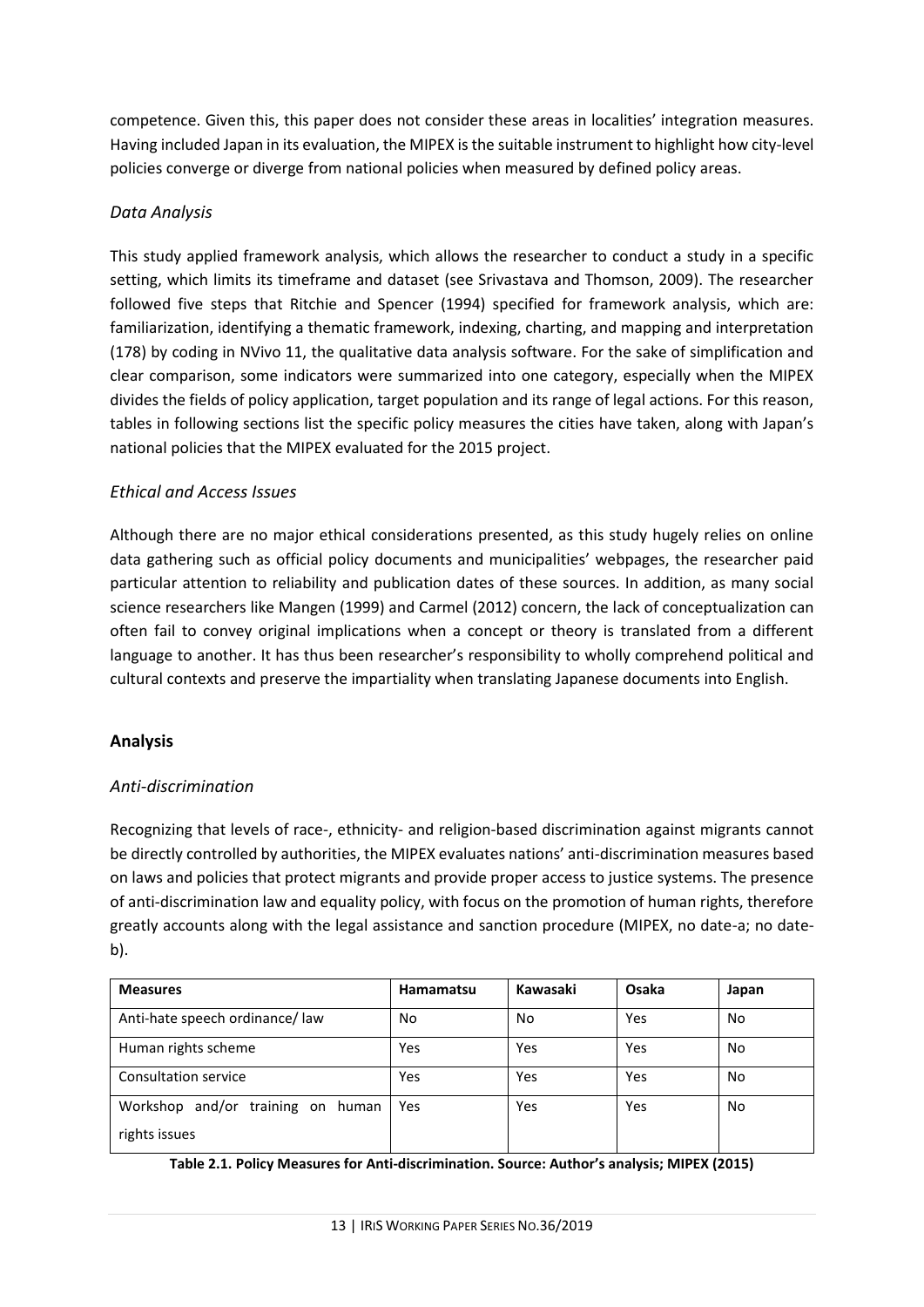In the area of anti-discrimination, Osaka is advanced than the other two cities since it became the first municipality to pass the ordinance against hate speech before Japan's Diet enacted the anti-hate speech law in 2016. The table does not list the national anti-hate speech act as this was not in effect when measured by the MIPEX in 2015. Even after the national legislation, yet, Osaka's ordinance is more powerful in a way that the city can publish the name of individuals and organizations who have made discriminatory remarks whereas the national act merely defines the concept and does not ban hate speech (E-Gov, 2016; Osaka City, 2016; Osaki, 2016). While all three municipalities are aware of discriminatory situations against migrants in the communities and provide consultation services, their competence is rather limited to equality policies and has not yet established a thorough legal procedure.

Hamamatsu's human rights scheme remains indistinct and lacks specific tactics whilst Kawasaki and Osaka's official documents seem to be more progressed and specific. This divergence can be explained by their lengthy experience with Korean and Chinese old-comers. In particular, Korean *zainichi*'s fervent campaign against discriminatory treatment in the 1960s is considered to have stimulated these two cities (Tegtmeyer Pak, 2003; Tai, 2007; Saga, 2012). Racial discrimination is pervasive in Japan especially against Korean and Chinese residents while *nikkeijin* in many occasions are regarded as ethnically Japanese (Tsuda, 2009). This might explain cities' attitudes, as foreign population in Osaka and Kawasaki is dominantly Korean and Chinese while Brazilian *nikkeijins* reside in Hamamatsu.

## <span id="page-13-0"></span>*Education*

Three main topics highlighted in the domain of education are: access to education, support provision, especially language learning assistance, and intercultural education for all (MIPEX, no date-b). At the same time, the MIPEX places a value upon opportunities for migrants to learn their native languages and cultures and also for all students and teachers to appreciate diversity (Ibid.). While assistance for migrant students and intercultural education can be flexibly coped by municipalities, access to education is handled by the central government.

| <b>Measures</b>                   | <b>Hamamatsu</b> | Kawasaki | Osaka         | Japan            |
|-----------------------------------|------------------|----------|---------------|------------------|
| Encouraging school enrollment of  | Yes              | Yes      | No.           | <b>Yes</b>       |
| migrant children                  |                  |          |               |                  |
| Information in multiple languages | Yes              | Yes      | Not specified | Yes              |
| Consultation service              | <b>Yes</b>       | Yes      | Yes           | No               |
| Placement of support staff        | Yes              | Yes      | Yes           | No               |
| Schoolteachers training           | Yes              | No       | Yes           | No               |
| Japanese-language education       | <b>Yes</b>       | Yes      | Yes           | Yes <sup>3</sup> |
| Migrant language education        | Yes              | Yes      | Yes           | No               |
| Migrant culture education         | No               | Yes      | Yes           | No               |
| Intercultural education for all   | Yes              | Yes      | Yes           | Yes              |

 $\overline{\phantom{a}}$ <sup>3</sup> The Japanese government only disseminated the guideline to prefectural offices on Japanese-language acquisition practices for migrant children (MIPEX, 2015).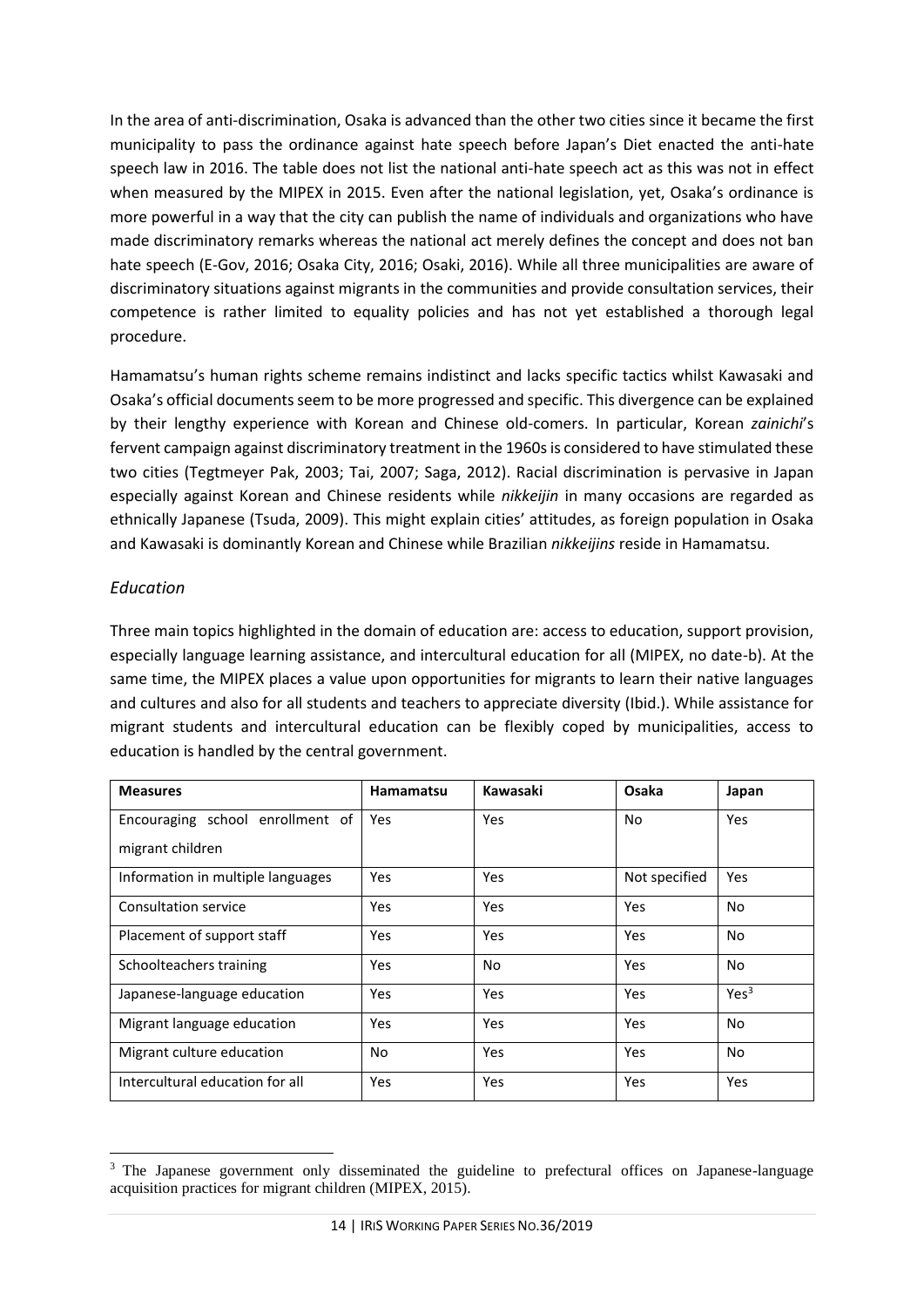| Research on migrant students' | No  | Yes | No | No        |
|-------------------------------|-----|-----|----|-----------|
| situation at school           |     |     |    |           |
| Grants for ethnic schools     | Yes | Yes | No | Partially |
| Lobbying the government       | No  | Yes | No |           |

**Table 2.2. Policy Measures for Education. Source: Author's analysis; MIPEX (2015)**

Education seems like one of the target fields municipalities focus on inasmuch as cities attempt to cover all three focuses the MIPEX emphasizes. In Japan, foreign children are not obliged to enter compulsory education but able to attend public school with the same financial assistance as Japanese nationals (Ministry of Education, Culture, Sports, Science and Technology, no date). Nevertheless, language and culture barriers and insufficient publicity have hindered migrants' school attendance (Sakamoto et al, 2014). Although basic education policy is in the hands of the central government, migrants' learning opportunities and outcomes can be improved by local administrative efforts.

Cities are eager to provide migrant children in public schools with language support as well as parents and guardians with consultation services. Nonetheless, what differentiates the three cities is the extent of their policy measures. Firstly, Hamamatsu and Kawasaki attempt to involve all migrant children; especially, Hamamatsu provides cohesive support by reaching out to every household. Both cities, secondly, subsidize ethnic schools, which are often exempt from the national policy framework. These infer that Osaka in education is not willing to include the entire migrant population but only considers children who choose to enter the public school system as a target of integration. What is common between Kawasaki and Hamamatsu is that both cities hold a large newcomer population. This hence leads to the supposition that municipalities, having seen a huge influx of newcomer migrants, hustle to integrate foreign population before they become marginalized or segregated while large Asian migrant population in Osaka can be absorbed into their long-standing ethnic communities.

#### <span id="page-14-0"></span>*Health*

The MIPEX mainly looks at migrants' entitlement and accessibility to health services and the involvement of migrants to improve the health situation of host countries (MIPEX, no date-b). The former component assesses the availability of both fundamental and responsive health services for migrants as well as their accessibility through multi-language information and interpretation services while the latter aims to increase awareness about migrants' health (Ibid.). Rather than health entitlement, access facilitation and enhancement of communities' health situations would be local governments' focuses.

| <b>Measures</b>                      | Hamamatsu | Kawasaki | Osaka | Japan |
|--------------------------------------|-----------|----------|-------|-------|
| Promoting NHI/EHI registration       | No        | Yes      | No    | Yes   |
| Benefits for the elderly             | Yes       | Yes      | Yes   | No    |
| Benefits for those with disabilities | No        | Yes      | Yes   | No    |
| Information in multiple languages    | Yes       | Yes      | Yes   | Yes   |
| Medical consultation service         | Yes       | Yes      | Yes   | No    |
| Mental health consultation service   | Yes       | No       | No    | No    |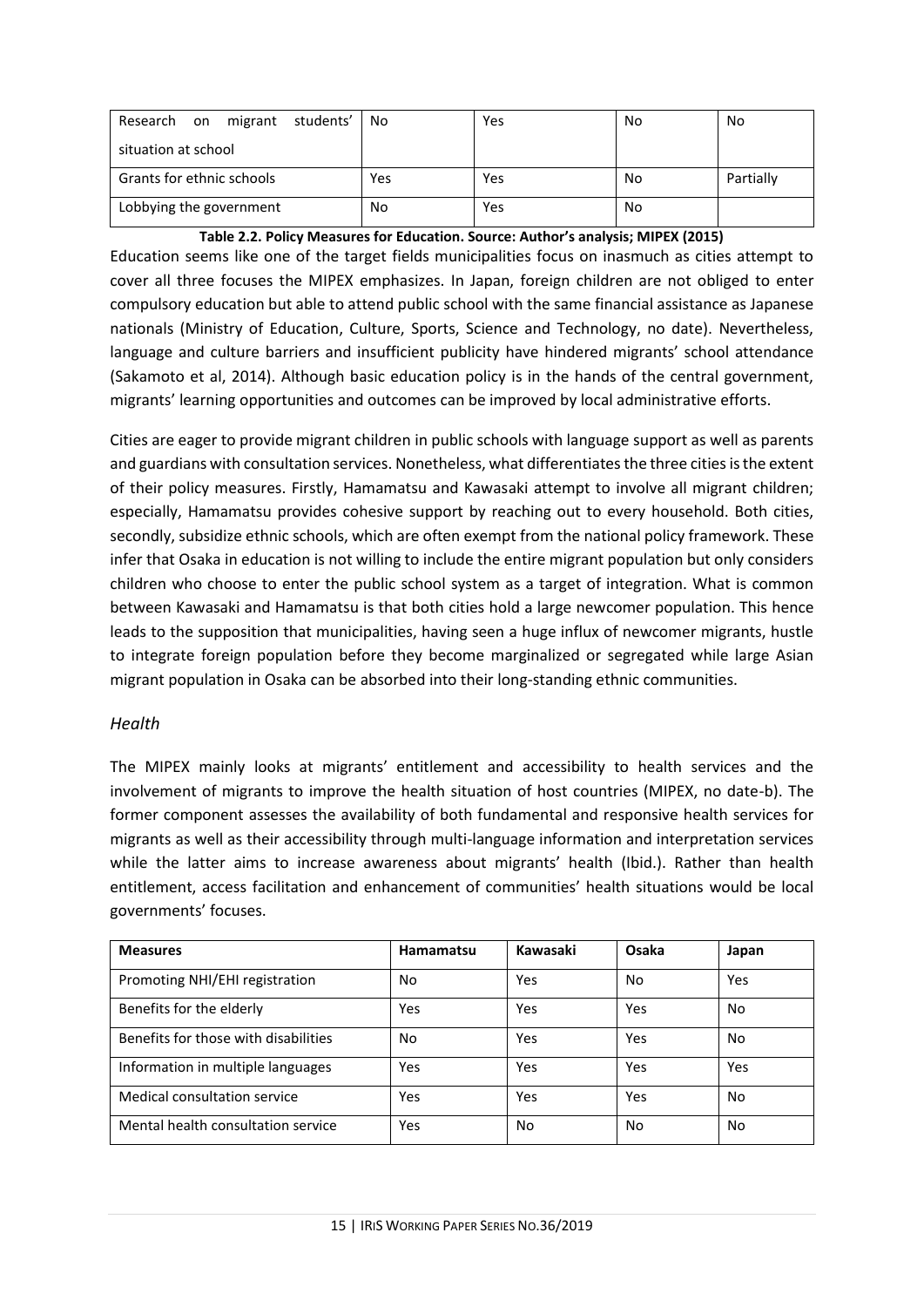| Health service for ethnic schools | Yes <sup>4</sup> | No  | Yes | No |
|-----------------------------------|------------------|-----|-----|----|
| Grants for health-related NPOs    | Yes              | No  | No  | No |
| Lobbying the government           | No               | Yes | No  |    |

**Table 2.3. Policy Measures for Health. Source: Author's analysis; MIPEX (2015)**

Those who stay in Japan more than three months are eligible for either the National Health Insurance (NHI) or the Employee Health Insurance (EHI) (Council of Local Authorities for International Relations, no date), but only Kawasaki actively promotes migrants to register. The table helps to assume that Kawasaki's policies cover the first element that the MIPEX lists, which is migrants' availability and accessibility to health services. In terms of the enhancement of the community's health situation, Hamamatsu seems to be one step ahead by subsidizing local NPOs, such as the Medical Aid for Foreigners in Hamamatsu. The total number of applied measures does not hugely vary among the three, but it can be asserted from the degree and content of policies that cities with newly arrivals are more eager to integrate migrants in the health domain.

#### <span id="page-15-0"></span>*Labor Market Mobility*

 $\overline{\phantom{a}}$ 

What the MIPEX concerns here is access to labor market, including private and public sectors and selfemployment, access to support system and basic labor rights (MIPEX, no date-b). In light of different roles and responsibilities that different levels of governance owe, local governments have an advantage in providing support systems for employment and trainings whereas basic workers' rights and their access to labor market are often controlled by national policies.

| <b>Measures</b>                                  | <b>Hamamatsu</b> | Kawasaki | Osaka | Japan |
|--------------------------------------------------|------------------|----------|-------|-------|
| Employment support for adults                    | Yes              | No       | No    | Yes   |
| Employment<br>support for the<br>second          | Yes              | No.      | No    | Yes   |
| generation                                       |                  |          |       |       |
| Collaboration<br>with<br>private<br>sector<br>to | Yes              | Yes      | No.   | No    |
| facilitate access and information                |                  |          |       |       |
| Collaboration with public sector to facilitate   | Yes              | No       | No    | Yes   |
| access and information                           |                  |          |       |       |

**Table 2.4. Policy Measures for Labor Market Mobility. Source: Author's analysis; MIPEX (2015)**

Municipalities do not seem to be active in labor market mobility. Basic rights are ensured for migrants as for Japanese employees, and fundamental benefits such as employment insurance, employee health insurance, and compensation benefits are also available (Ministry of Health, Labour and Welfare, no date). Providing respective employment support for target population and collaborating with companies and public offices, Hamamatsu is taking a lead in this area. Hamamatsu's policies for foreign laborers are comparatively specific than other two cities and frame both top-down and bottom-up approaches to encourage migrant employment and improve their work environment. In contrast, Kawasaki confines itself to the minimal protection for foreign employees while Osaka has not taken any specific measures.

<sup>4</sup> Hamamatsu provides financial assistance to NPOs that conduct health checkups in ethnic schools.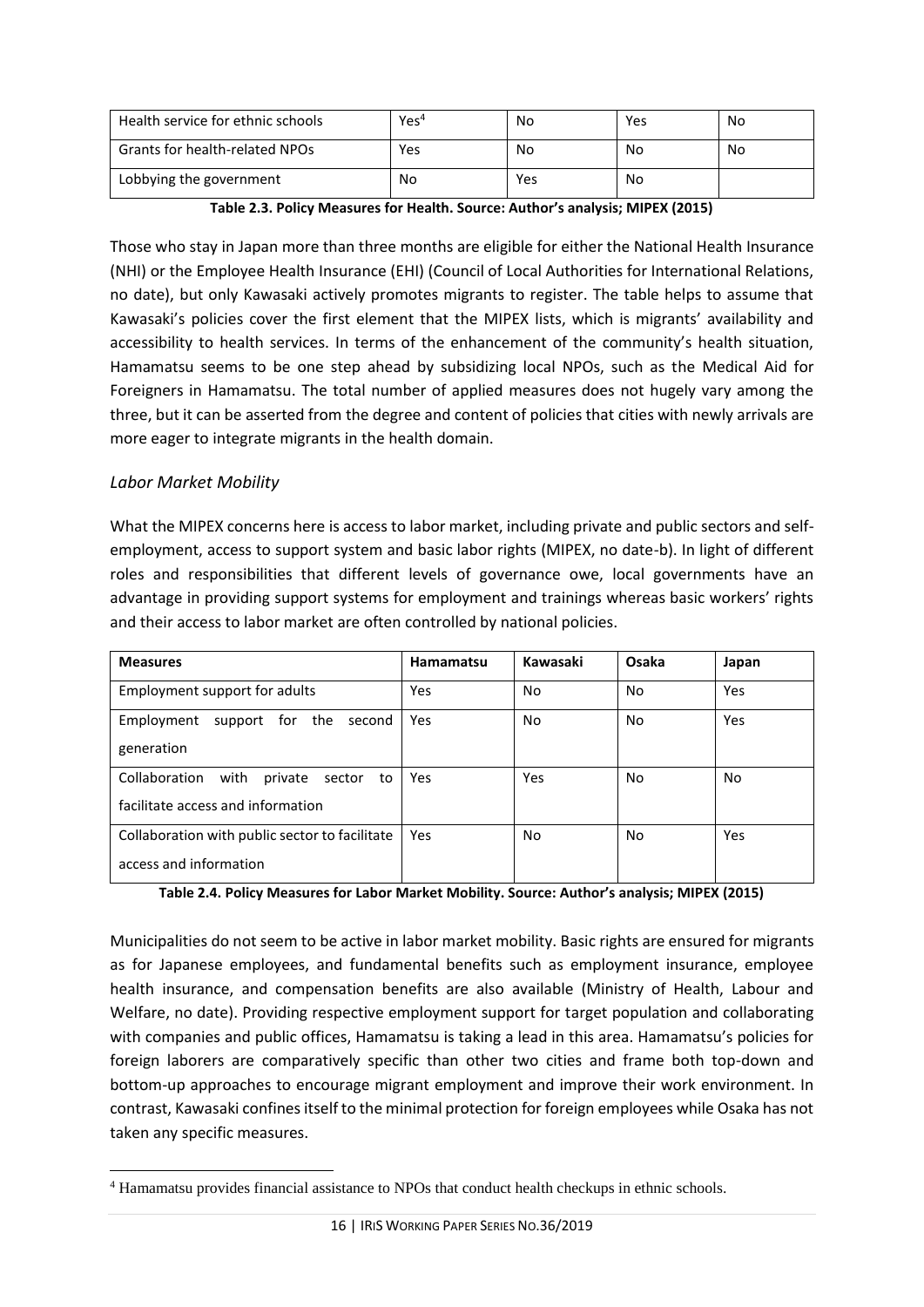This gap can be expounded with cities' geographical and industrial characteristics. Serving as the second largest city and mecca for merchants, Osaka has leeway to lure high-skilled and high-motivated migrants even from outside the city, which explains the city's reluctant attitude in terms of labor market. The similar could apply to Kawasaki, which lies near the capital city Tokyo, allowing migrants to easily move in for job opportunities. Hamamatsu, while playing a role as an industrial technopolis, is not as immense and influential as other two. This could be one of the motives for Hamamatsu to enrich integration measures for already-existing migrant population in assisting employment and improving their work environment, which would contribute to the sustainable labor force.

## <span id="page-16-0"></span>*Political Participation*

The MIPEX clearly defines this area by listing migrants' electoral rights, political liberties and consultative bodies as important components (MIPEX, no date-b). Local governance seems to have less competence in this area since migrants' political rights and associated representation hinge upon national policies and constitution.

| <b>Measures</b>                                      | <b>Hamamatsu</b> | Kawasaki              | Osaka                 | Japan                 |
|------------------------------------------------------|------------------|-----------------------|-----------------------|-----------------------|
| Voting rights                                        | No               | Yes                   | No                    | No                    |
| political<br>Promoting<br>migrants'<br>participation | Yes              | Yes                   | No                    | Yes                   |
| Hiring migrants as public officers                   | No.              | Yes but<br>restricted | Yes but<br>restricted | Yes but<br>restricted |
| Migrant councils                                     | Yes              | Yes                   | No                    | <b>No</b>             |
| Lobbying the government                              | No               | Yes                   | No                    |                       |

**Table 2.5. Policy Measures for Political Participation. Source: Author's analysis; MIPEX (2015)**

Based on current constitutional interpretation, Japan does not grant suffrage for foreign residents in national elections, but their voting rights for local referendums, which does not concern the constitution, have been regarded differently by municipalities. Voting rights for cities here refer to rights granted to migrants to vote in city referendums. Moreover, the Japanese government restricts a requisite for hiring foreigners as public officers (Osaka City, 2017j). Migrants' political participation in local cities depends on localities' interpretation of the national policy and therefore reveals the core stance municipalities assume towards migrants.

For instance, Kawasaki grants voting rights for foreign residents who stay in the city more than three years under its local referendum ordinance (Kawasaki City, 2008). Concerning absolute local suffrage for migrants, the city lobbies the national government with a coalition of other proactive municipalities (Kawasaki City, 2015c). It also reaches out to migrant communities through the Kawasaki Representative Assembly for Foreign Residents where foreign residents submit policy recommendations directly to the mayor (Kawasaki City, 2015c; 2017).

Two elements can be found to shape political status of migrants in these cities. First, one must expect a long period of time to have foreign population in local decision-making as a part of the community. Hamamatsu, in spite of its migrant-friendly measures in other policy area, remains rather defensive in political terms. The city's limited experience with newcomer population can be one of the possible reasons behind. The second point relies on cities' fundamental understanding and attitude towards migrant integration, which are exposed by Osaka's practice. Whilst migrants have been visible since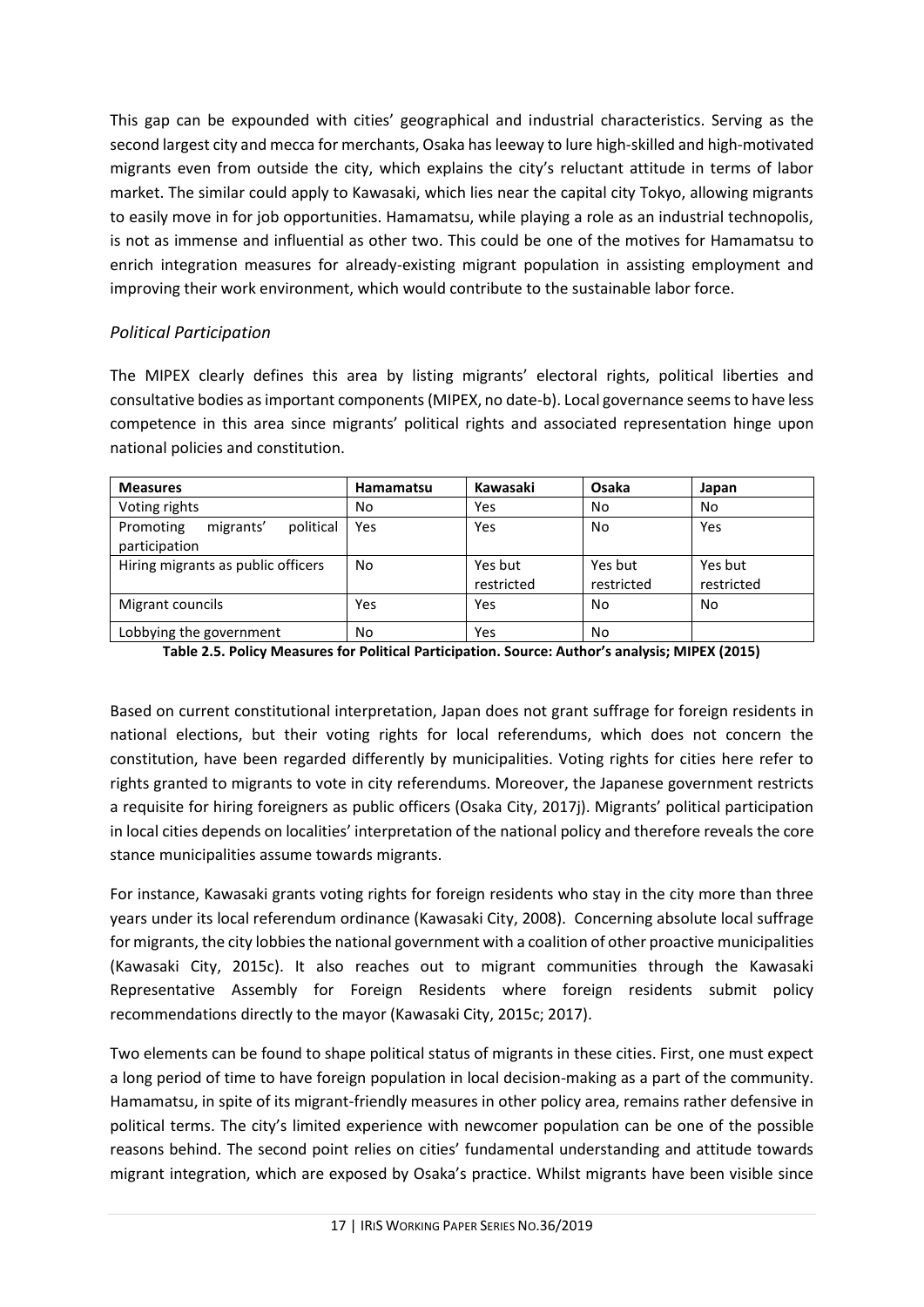the pre-war era by mounting active campaigns for equal rights, the city does not appreciate their political involvement. This denotes that, regardless of the long-standing presence of foreign population, Osaka does not consider migrants as a part of local population. It can be said that the city's experience with a large old-comer community and its spontaneous commitment to integrate foreign population have enabled Kawasaki to implement effective measures for migrant political participation.

#### <span id="page-17-0"></span>*Summary*

Although the target population, details, and extent of each integration policy are different, enumerating cities' measures would be worthwhile to observe their competence and progress of integration. The number of policy measures conducted by the cities is shown in Tables 2.6 and 2.7, with hierarchical rankings of the MIPEX score for Japan and the number of policy measures provided by the three cities in five policy areas. Although the degree, extent or binding power of policy measures vary among municipalities and the national government, these tables help understand not only each city's focus but also highlights the different focuses on policy areas that the national- and local-level authorities demonstrate.

| <b>Policy Area</b>             | Hamamatsu      | Kawasaki | Osaka | οf<br>Average       | Japan          |
|--------------------------------|----------------|----------|-------|---------------------|----------------|
|                                |                |          |       | <b>Three Cities</b> |                |
| Anti-discrimination            | 3              | 3        | 4     | 3.3                 | 0              |
| <b>Education</b>               | 9              | 11       | ⇁     | q                   | 5              |
| <b>Health</b>                  | 6              | 6        | 5     | 5.6                 | $\overline{2}$ |
| Labor market mobility          | 4              | 1        | 0     | 1.6                 | 3              |
| <b>Political participation</b> | $\mathfrak{p}$ | 5        | 1     | 2.6                 | $\overline{2}$ |
| Average                        | 4.8            | 5        | 3.4   | 4.3                 | 2.4            |
| <b>Total</b>                   | 24             | 26       | 17    | 22.3                | 12             |

**Table 2.6. Number of Policy Measures. Source: Author's analysis; MIPEX (2015)**

|                 | <b>National level: Japan</b> | Local level: Hamamatsu, Kawasaki, Osaka (average |
|-----------------|------------------------------|--------------------------------------------------|
|                 | (MIPEX score) <sup>5</sup>   | number of policy measures)                       |
| 1 <sup>st</sup> | Labor market mobility (65)   | Education (9)                                    |
| 2 <sub>nd</sub> | Health (51)                  | Health $(5.6)$                                   |
| 3 <sup>rd</sup> | Political participation (31) | Anti-discrimination (3)                          |
| $4^{\text{th}}$ | Anti-discrimination (22)     | Political participation (2.6)                    |
| 5 <sup>th</sup> | Education (21)               | Labor market mobility (1.6)                      |

**Table 2.7. MIPEX Policy Scores on Japan and Number of Local Policy Measures. Source: Author's analysis; MIPEX (2015)**

 $\overline{\phantom{a}}$ <sup>5</sup> Three MIPEX policy areas (access to nationality, family reunion and permanent residence) are omitted in this table.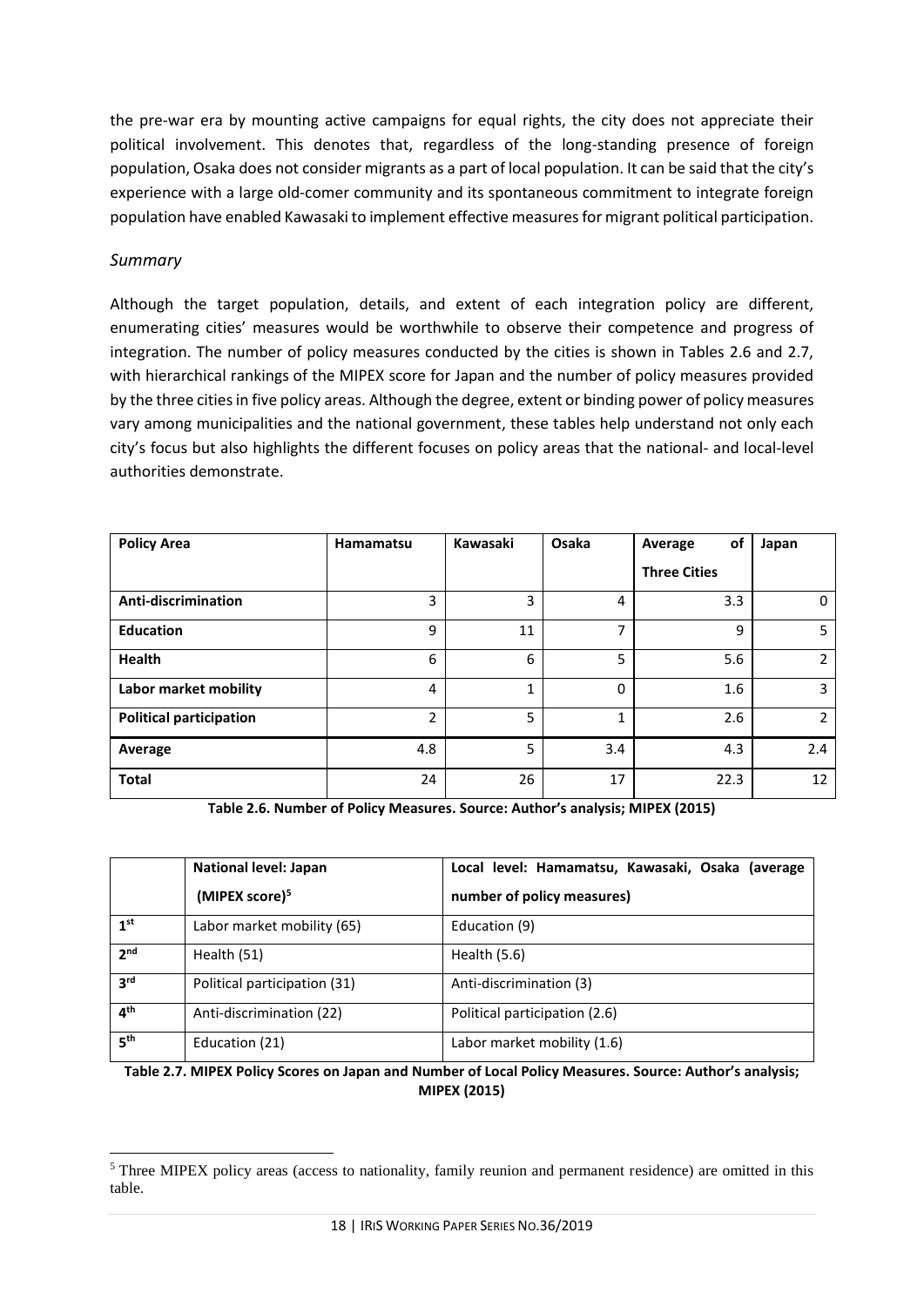Looking by cities, it can be concluded that Kawasaki's integration strategy is the most advanced among the three cities. Kawasaki has introduced the most measures among three cities, closely followed by Hamamatsu. The number of Osaka's integration policies goes considerably low except for the antidiscrimination scheme. However, what should be considered is not only the number of measures, but also cities' different scopes and focuses. Kawasaki has its particular focus on migrants' education and political participation. Hamamatsu has an advantage in areas concerning migrants' socioeconomic rights, especially labour market mobility and health while the city's integration policies seem distributed to each policy area with balance.

Furthermore, Kawasaki and Osaka focus on areas that are shun by the national policy, which concern migrants' fundamental political rights and representation in the community as well as discrimination against migrants. This owes to the grassroots communities and organizations of the old-comer population who have continually lobbied the local governments. Hamamatsu's policy measures, on the other hand, seem to remain within the scope of the national MC Plan which emphasizes communication support, livelihood support and multicultural community building, and hence give an impression of responding to migrants' everyday demands. Kawasaki's measures pay heed to migrant integration with a long-run perspective and, along with its eager attitude in lobbying the national government, Kawasaki is the most ideal city of migrant integration among the three municipalities. Discussions on migrants' political rights and longer-term issues should be brought up in Hamamatsu sooner or later as the city will keep managing its migrant population. Osaka has not demonstrated its ability to implement sufficient measures vis-à-vis its large foreign population. It is hence significant that other advanced cities like Kawasaki and Hamamatsu actively engage with the intercity cooperation with other municipalities.

Looking at the average number of policy measures, one would notice that education is where municipalities put a particular emphasis on. This implies two factors; first, language support is one of the most straightforward approaches that local offices can make without concerning national education policies and curriculums. Since schools must abide by the national school curriculum, local integration policies tend to first support migrant students and their families through multi-language service. Migrants have access to multi-language consultation and information not only in education but also in other policy areas such as health and anti-discrimination. Language hence dominates cities' policymaking, and education, in which language support plays an important role, may have allowed municipalities to introduce more measures than in other areas. Second, education is an effective field that facilitates integration of migrants. Among all policy areas analyzed in this study, education involves a large number of second-generation migrants who will absorb Japanese language and culture as a part of their identity and familiarize with local communities. Their learning would also exert influence at home, which would smoothen the integration process of the whole migrant households. It is thus comprehensible that municipalities tend to focus on education in their integration strategies.

Although the number of localities' policy measures cannot be juxtaposed to the scores the MIPEX gave to Japan's national policies, it yet can be asserted that national and local integration policies reflect different competences and focuses that different levels of governance exert. According to Table 2.7., while the MIPEX gave the lowest score to education, this study found education as the field municipalities concentrate upon. In contrast, labor market mobility, which earned the highest score in the MIPEX, consists one of the least policy measures at the local level. These contrasting focuses highlight that local governments play a crucial role in advancing integration processes in the field.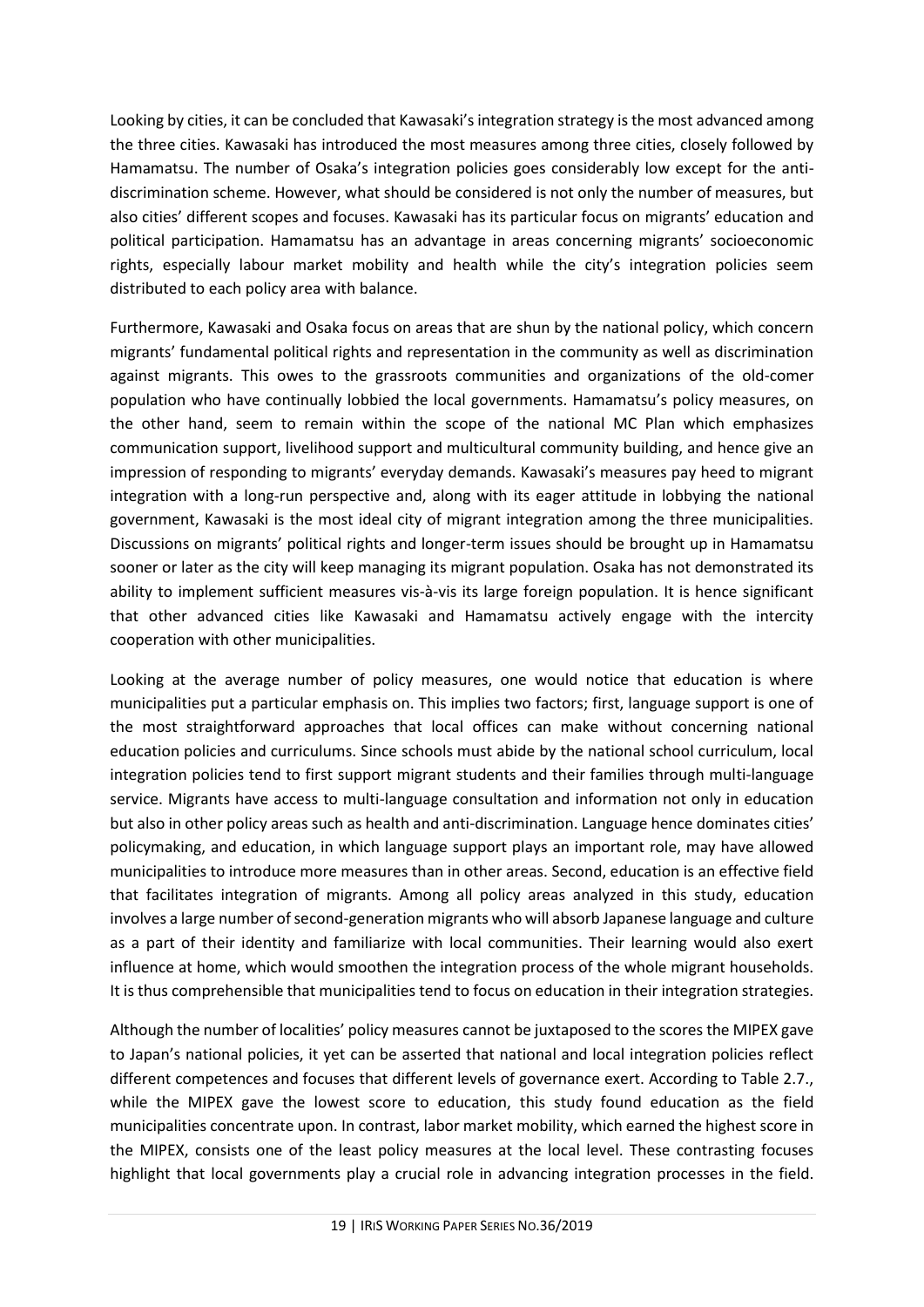However, in most of the policy areas, national policies, especially immigration policy, are the ones that determine obligation, availability and eligibility of services and rights for migrants. Where lacks the national framework may be where the local policy practice fills in. At the same time, it can be said that the national-level integration index as represented by the MIPEX may not completely reflect emphases of local integration. This observation somehow diverges from OSCE's (2017) findings based on the MIPEX and ICC Index that national and local governments share competence in areas such as health, education and political participation. Japan's extremely reluctant attitude towards migration and decentralized integration measures compared with OSCE states could be one of explanations for this outlier.

#### <span id="page-19-0"></span>**Discussion**

Analyzing integration policies of three cities has demonstrated the potential of the MIPEX as a policy indicator. Although its purpose to assess national integration measures, the index was able to highlight regional patterns and differences of local-level integration policies. Specific findings indicate that different cities possess different measures and perhaps different values and frames underneath. Among them, what was relatively visible was that the presence of long-term migrants is likely to motivate local offices to develop their integration policies. Although the presence of longstanding foreign residents does not automatically lead to a developed integration policy as Kawasaki and Osaka have displayed, integration in cities with old-comer population tends to be advanced particularly in political participation and anti-discrimination, areas that the national government is not very keen about. In light of this, it can be concluded that the MIPEX was a sufficient index to measure integration policy.

This study has also strengthened the statement that city-initiated integration policies can be more effectual than national policies while showing the precariousness of the decentralization of integration strategy. The three cities have demonstrated municipalities' capability of arranging pragmatic policies to facilitate migrants' access to services of particular fields such as education and health, where their basic rights are defined under the national regime. However, regional differences among the three cities cannot be missed out; especially, the number of integration policy measures of Osaka on average was significantly lower than that of Hamamatsu and Kawasaki. This contrast could lead to a huge cleavage between municipalities that would cause inequality among migrants settling in different regions and cities. Although their different demographic and historical backgrounds attribute to this divergence, the ambiguity of the national-level integration strategy can be the foremost factor. The national government is therefore anticipated to release concrete guidelines to standardize features and fields for integration so that the content and quality of integration policies at the local level would be maintained. The OSCE (2017) asserts that nations with scarce integration policies can learn from the local-level policy agendas and debates and create a multi-level governance structure from early on. Japan also is capable of leveraging municipalities' experience and policy outcomes for more desirable and encompassing national integration policies. At the same time, policy evaluation and assessment also should take into account both national- and local-level policies and practices. Especially, for nations like Japan, whose integration policy-making has been led by local governments, national-level integration policy assessment and evaluation may not be the most appropriate means. Since integration thoroughly encompasses migrants' political, economic, social and cultural rights as well as welfare, integration policy should be measured both from national and local aspects, and a new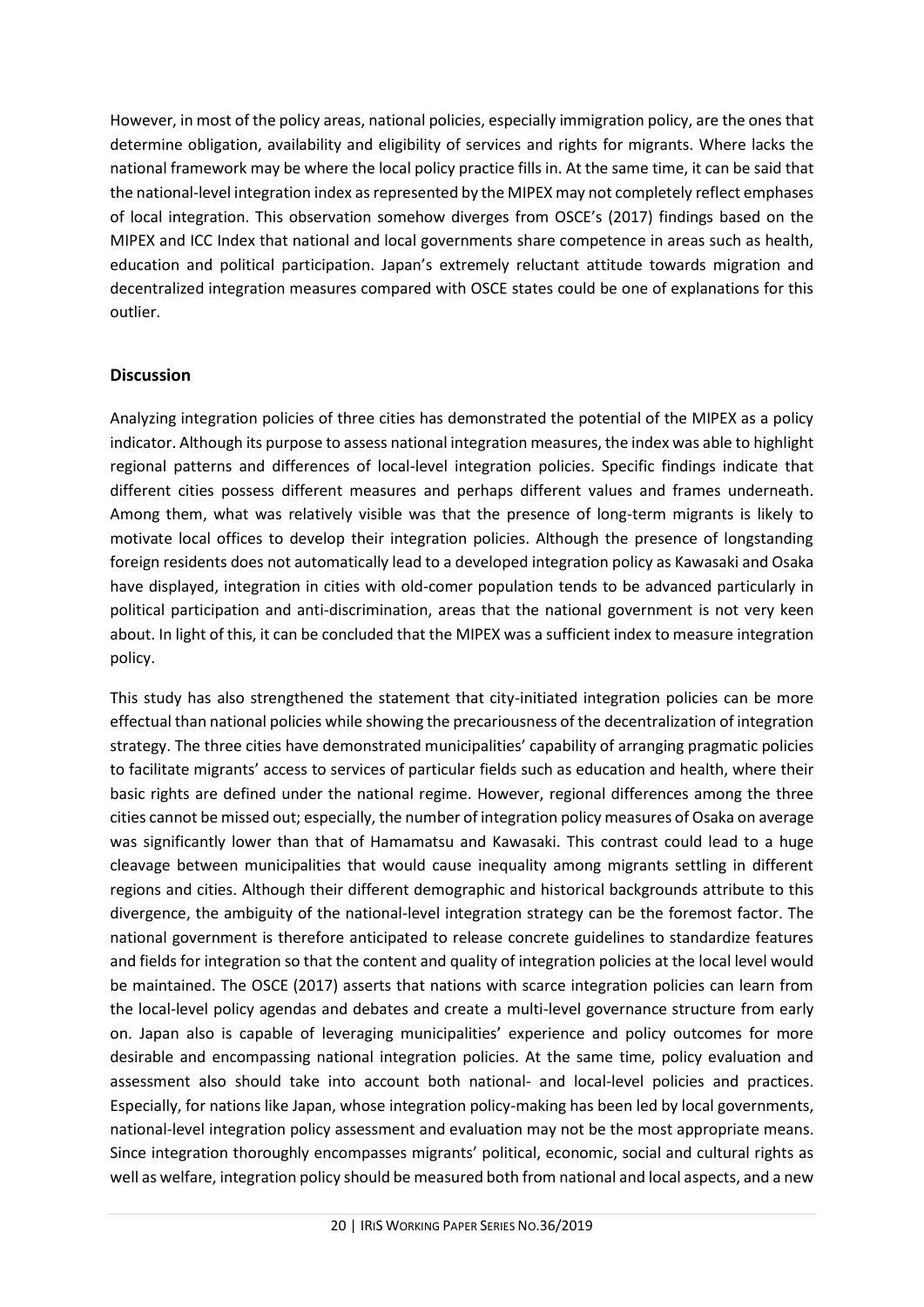policy index should be developed to weigh up both national and local integration strategies for more accurate and exhaustive analysis.

## <span id="page-20-0"></span>*Limitations*

This study has encountered some limitations by applying the national integration policy indicator into local integration strategies and revealing different characteristics of national and local authorities. One major issue is that the national-level indicator principally concerns migrants' political and legal integration. The MIPEX allots its large part for migrants' political participation, access to nationality, family reunion and permanent residence that tend to be under control of the national regime (OSCE, 2017). Local policy documents and projects analyzed in the study did not address migrants' access to nationality, family reunion and permanent residence. As pointed out by Hammar (1985) and Alexander (2007), this attributes to unalike characteristics of national immigration policy, which exerts direct control over the flux of migrants, and local immigrant policy that is welfare-focused.

Another limitation is the absence of concrete definition of integration. While this study has conducted analysis on documents targeting migrant population, none of official documents and projects of the three cities has employed the term 'integration.' The most frequently used term the researcher has come across was 'multicultural coexistence.' Their word usage might derive from the Japanese government's slogan of *tabunka kyousei*. Nevertheless, this concept remains vague and cannot be sufficient to define 'integration' in Japan (Yamanaka, 2008; Nagayoshi, 2011; Nakamatsu, 2014). Therefore, it is only natural that the Japanese national and local officials' concepts of multicultural coexistence are equivocal and perhaps confine the extent of integration depending on authorities. While its concept of multicultural existence has been examined as integration by the MIPEX, Japan's future potential or sustainability of the current understanding of 'integration' remains questionable with its lack of proper definition of multicultural coexistence.

Finally, asylum seekers and undocumented migrants as well as short-term residents were not considered in any policy documents of the three local cities. This is because their integration schemes target those who have already registered as long-term migrants. However, those excluded from the policy certainly exist in the community (Ministry of Justice, 2018a; 2018b). Both local and national integration policies that include asylum seekers, undocumented migrants and short-term migrants such as technical interns are therefore awaited.

## <span id="page-20-1"></span>**Conclusion**

This study has investigated policy measures that three ordinance-designated cities in Japan have released to integrate their foreign population, by employing the MIPEX policy indicator. Among Hamamatsu, Kawasaki and Osaka, Kawasaki has developed the most number of integration policy measures followed by Hamamatsu by a narrow margin, while little effort has been observed in Osaka. These regional gaps and trends can be partially explained from their sociodemographic characteristics, such as the visible presence of longer-term foreign population, but in-depth research would be necessary to determine the factors and motivations behind cities' making of integration strategy.

Using the MIPEX for framework analysis, moreover, has highlighted different focuses and competences that national and local governances exercise. While national policies mainly handle migrants' access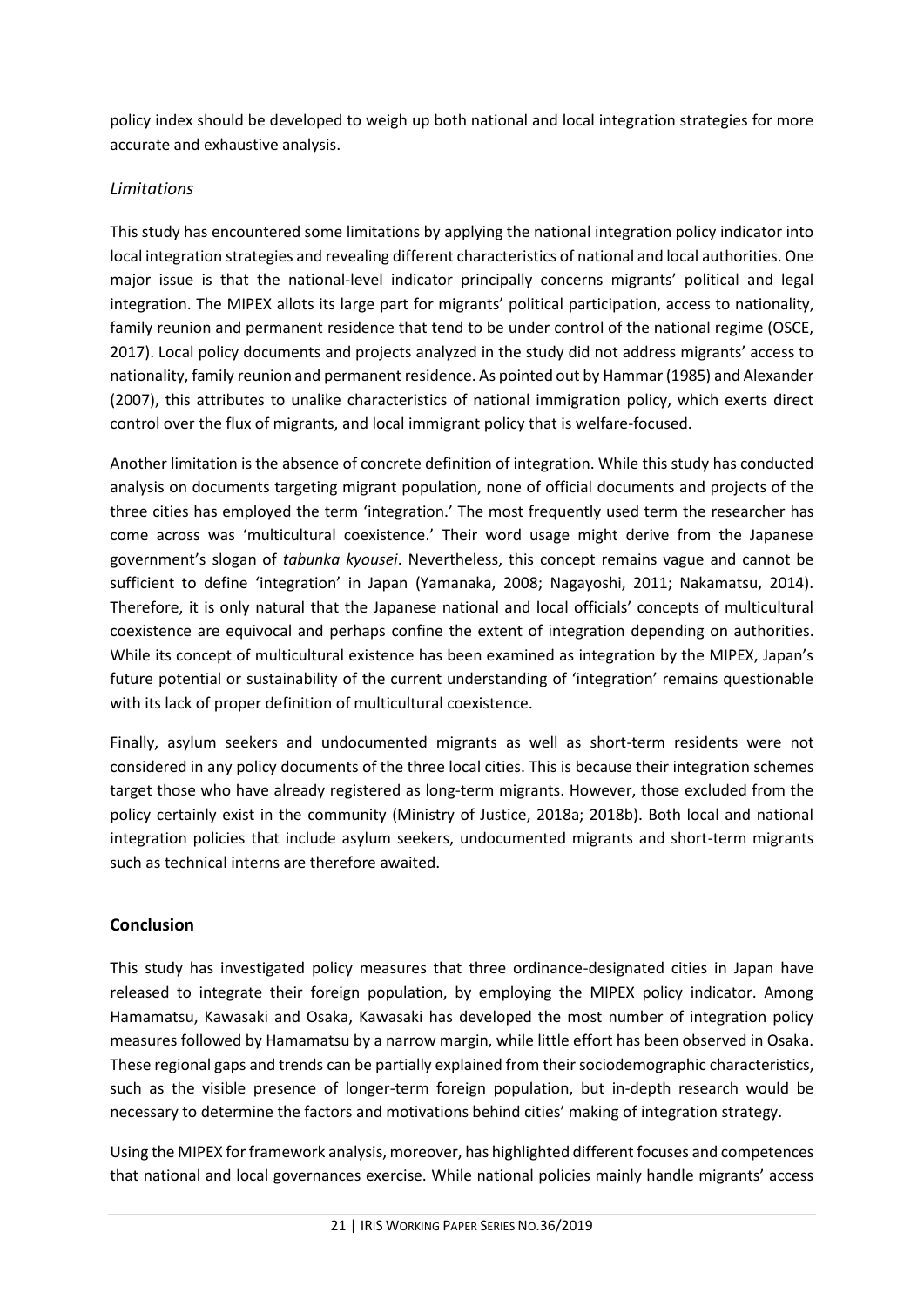to basic rights of labor, health, and political participation, local policies rather facilitate migrants' access to those rights especially in education and health and support their welfare while highlighting cultural diversity. To some extent, the MIPEX can be a sufficient policy indicator to assess and compare integration measures. However, Japan's decentralized integration scheme may have made it difficult for national-level integration policy assessment tools to capture an entire image of migrant integration in Japan. Examining both national and local measures would enable the exhaustive analysis on integration policies.

Looking at Japan, local cities have been playing a vital role due to Japan's decentralized guidelines. As researchers (e.g. Tsuda, 2006; Anagnostou, 2016) maintain, flexibility and creativity are the forte of municipalities that even allow them to outweigh the national government; however, the national-level policy development is palpably essential when considering the possibility of unequal integration between regions and cities, which recalls the idea of multi-level governance (see Bache and Flinders, 2004). Being recognized as multi-dimensional, cross-sectional and multi-process, migrant integration must be achieved in all areas while involving all levels of authority; it is hence important to continue research on this topic in order to thoroughly comprehend the ideal and actual roles of national and local authorities in migrant integration.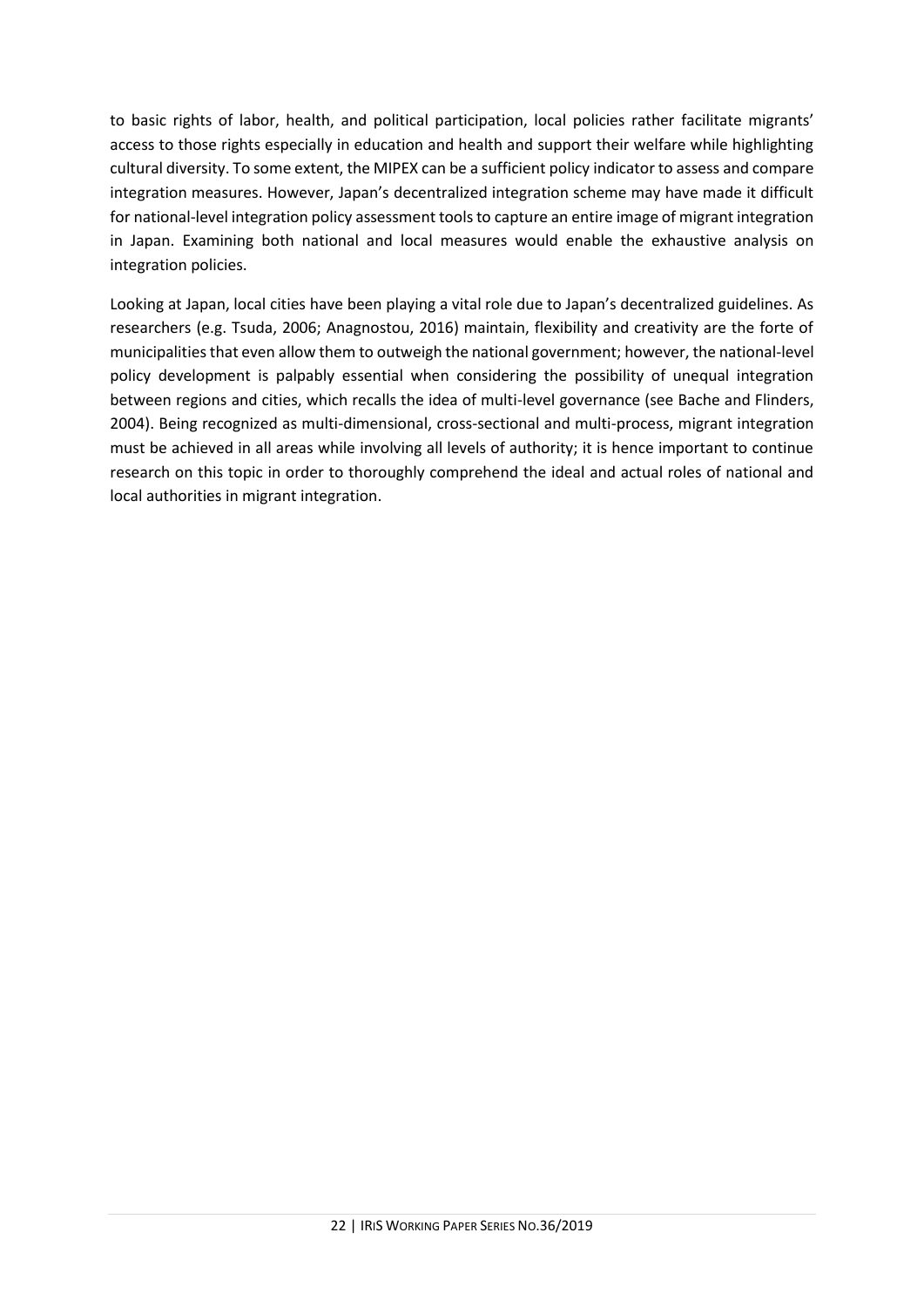#### <span id="page-22-0"></span>**References**

Ager, A. and Strang, A. (2004) 'Indicators of integration: final report', Home Office Development and Practice Report.

Ager, A. and Strang, A. (2008) 'Understanding integration: a conceptual framework', Journal of Refugee Studies, 21 (2): 166-191.

Ager, A., Strang, A., O'May, F., and Garner, P. (2002) 'Indicators of integration: a conceptual analysis of refugee integration', Report to the Home Office on behalf of Michael Bell Associates.

Aiden, H. S. (2011) 'Creating the 'multicultural coexistence' society: central and local government policies towards foreign residents in Japan', Social Science Japan Journal, 14 (2): 213-231.

Alexander, M. (2007) Cities and labour immigration: comparing policy responses in Amsterdam, Paris, Rome and Tel Aviv. Hampshire, Ashgate Publishing Limited.

Ambrosini, M. (2013) ''We are against a multi-ethnic society': policies of exclusion at the urban level in Italy', Ethnic and Racial Studies, 36 (1): 136-155.

Anagnostou, D. (2016) 'Local government and migrant integration in Europe and in Greece', Hellenic Foundation for European and Foreign Policy. Available at: http://www.lomigras.gr/images/LOMIGRAS.report.No1.pdf (Accessed: 20 May 2018).

Bache, I. and Flinders, M. (eds) (2004) Multi-level governance. New York, Oxford University Press.

Banting, K. and Kymlicka, W. (2013) 'Is there really a retreat from multiculturalism policies? New evidence from the multiculturalism policy index', Comparative European Politics, 11 (5): 577-598.

Bilodeau, A. (2016) Just ordinary citizens?: towards a comparative portrait of the political immigrant. Toronto, University of Toronto Press.

Borkert, M. and Caponio, T. (2010) 'Introduction: the local dimension of migration policymaking', in Caponio, T. and Borkert, M. (eds) The local dimension of migration policymaking. Amsterdam, Amsterdam University Press: 9-32.

Cabinet Office (2018) Basic policy on economic and fiscal management and reform 2018. Available at: http://www5.cao.go.jp/keizai-shimon/kaigi/cabinet/2018/2018\_basicpolicies\_en.pdf (Accessed: 18 August 2018).

Canadian Institute for Identities and Migration (2017) CIMI simplified: a users guide to the Canadian Index for Measuring Integration. Available at: https://www.integrationindex.ca/about-us/resources/ (Accessed: 14 September 2018).

Carmel, E. (2012) '4.11 Comparative research methods', in Becker, S., Bryman, A., and Ferguson, H. (eds) Understanding research for social policy and social work: themes, methods and approaches. 2nd edn. Available at:

https://ebookcentral.proquest.com/lib/bham/reader.action?ppg=1&docID=3030259&tm=15113529 90114 (Downloaded: 22 November 2017).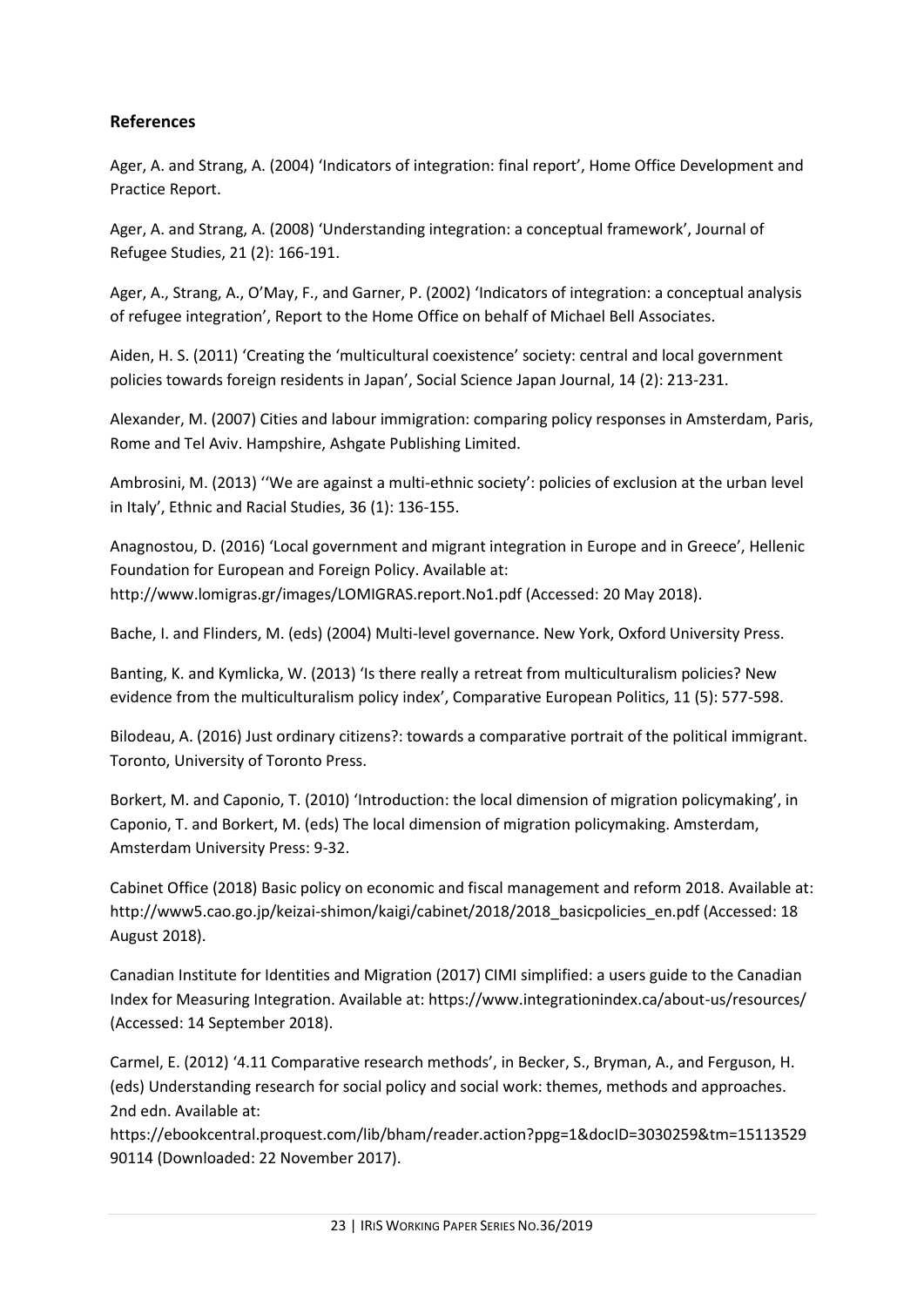Castles, S., Korac, M., Vasta, E., and Vertovec, S. (2002) 'Integration: mapping the field', Home Office Online Report, 28/03.

Cebolla, H. and Finotelli, C. (2011) 'Integration beyond models: an empirical outlook to the impact of integration models', Estudio/Working Paper.

Chapman, D. (2006) 'Discourses of multicultural coexistence (tabunka kyosei) and the 'old-comer' Korean residents of Japan', Asian Ethnicity, 7 (1): 89-102.

Council of Europe (2015) Final report evaluation of the Intercultural Cities Programme. Available at: https://rm.coe.int/CoERMPublicCommonSearchServices/DisplayDCTMContent?documentId=090000 1680307e66 (Accessed: 11 September 2018).

Council of Local Authorities for International Relations (no date) Gaikokujin to iryou (Healthcare system for foreigners). Available at:

http://www.clair.or.jp/tabunka/portal/other/medical\_system.html (Accessed: 18 July 2018).

Council of the European Union (2004) Press release: immigration integration policy in the European Union. Available at: https://ec.europa.eu/migrant-integration/librarydoc/common-basic-principlesfor-immigrant-integration-policy-in-the-eu (Accessed: 24 August 2018).

Danson, M. and Jentsch, B. (2012) 'International migration and economic participation in small towns and rural areas – cross-national evidence', Migration Letters, 9 (3): 215-224.

E-Gov (2016) Honpou gai shusshin sha ni taisuru futouna sabetsuteki gendou no kaishou ni muketa torikumi no suishin ni kansuru houritsu (Hate Speech Act). Available at: http://elaws.egov.go.jp/search/elawsSearch/elaws\_search/lsg0500/detail?lawId=428AC1000000068 (Accessed: 13 September 2018).

E-Stat (2018a) Kokuseki, chiiki betsu zairyuu shikaku betsu sou zairyuu gaikokujin (Total foreign population by nationality, region and resident status). Available at: https://www.e-stat.go.jp/statsearch/files?page=1&layout=datalist&toukei=00250012&tstat=000001018034&cycle=1&year=20180 &month=12040606&tclass1=000001060399&result\_back=1&cycle\_facet=tclass1%3Acycle&second2 =1 (Accessed: 30 January 2019).

E-Stat (2018b) Jinkou suikei (Time series of population estimates). Available at: https://www.estat.go.jp/stat-

search/files?page=1&layout=datalist&toukei=00200524&tstat=000000090001&cycle=1&year=20180 &month=12040606&tclass1=000001011678&result\_back=1&second2=1 (Accessed: 30 January 2019).

European Commission (2011) 'EU initiatives supporting the integration of third-country nationals', Commission Staff Working Paper, 957.

European Commission (2013) Final report: GEITONIES (Generating interethnic tolerance and neighborhood integration in European urban spaces). Available at: https://cordis.europa.eu/publication/rcn/15255\_en.html (Accessed: 12 May 2018).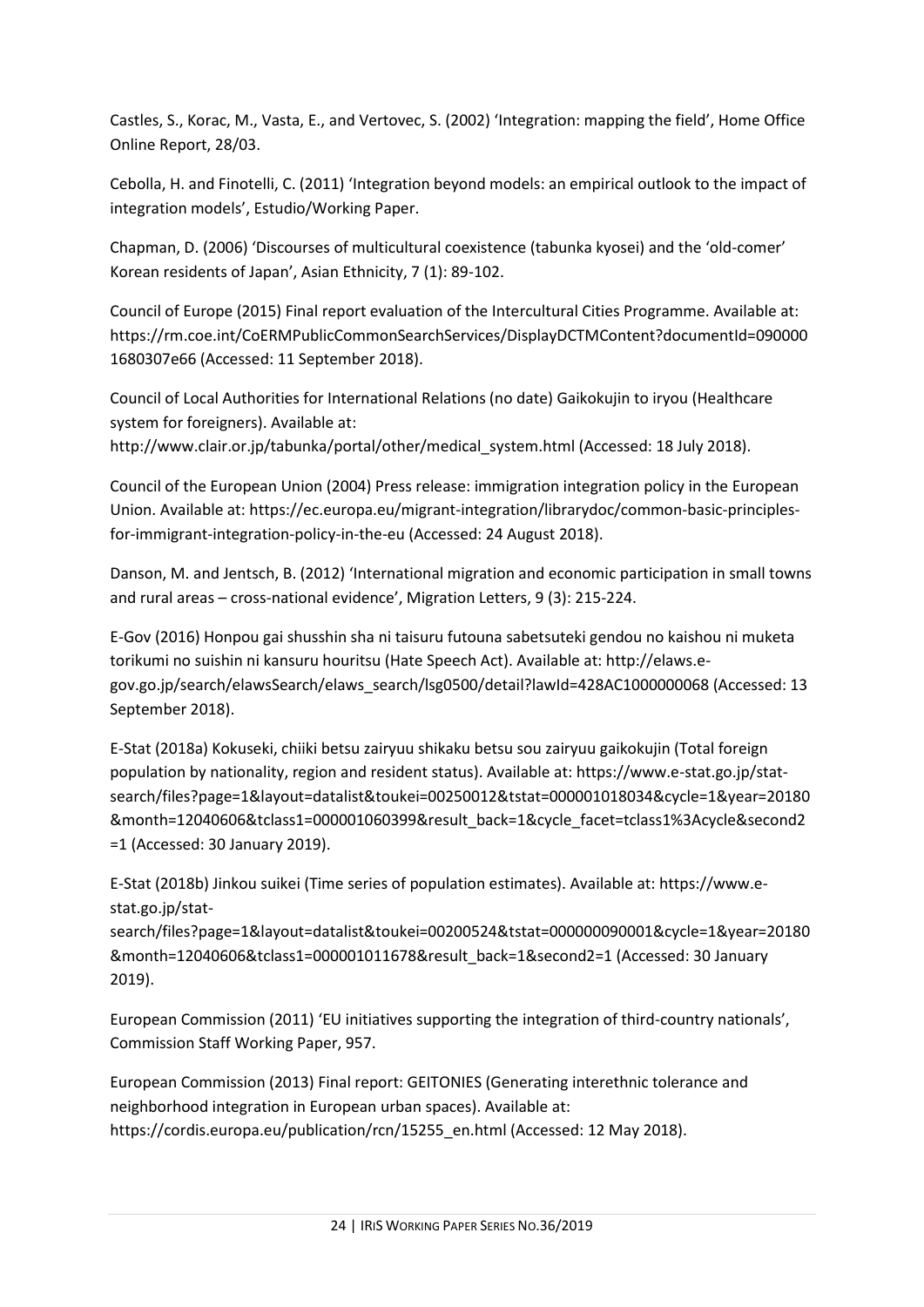Fanning, B. (2013) 'In defence of methodological nationalism: immigrants and the Irish nation-state', Irish Journal of Sociology, 21 (1), pp. 1-16.

Favell, A. (2003) 'Integration nations: the nation-state and research on immigrants in Western Europe', in Brochmann, G. (Ed.) Multicultural challenge. Oxford, Emerald Group Publishing Limited: 13-42.

Galandini, S., Mulvey, G., and Lessard-Phillips, L. (2019) 'Stuck between mainstreaming and localism: views on the practice of migrant integration in a devolved policy framework', Journal of International Migration and Integration, 20 (3): 685-702.

Garcés-Mascareñas, B. and Penninx, R. (2016) 'Introduction: integration as a three-way process approach?', in Garcés-Mascareñas, B. and Penninx, R. (eds) Integration processes and policies in Europe: contexts, levels and actors. Springer Cham: 1-10. Available at: https://link-springercom.ezproxye.bham.ac.uk/book/10.1007%2F978-3-319-21674-4#editorsandaffiliations (Downloaded: 5 February 2018).

Gebhardt, D. (2016) 'When the state takes over: civic integration programmes and the role of cities in immigrant integration', Journal of Ethnic and Migration Studies, 42 (5): 742-758.

Geddes, A., Niessen, J., Balch, A., Bullen, C., Peiro, M. J., Citron, L., and Gowan, R. (2005) European Civic Citizenship and Inclusion Index. Brussels, British Council Brussels.

Glick Schiller, N. and Çağlar, A. (2016) 'Displacement, emplacement and migrant newcomers: rethinking urban sociabilities within multiscalar power', Identities, 23 (1), pp. 17-34.

Greer, S., Elliott, H., and Oliver, R. (2015) 'Differences that matter: overcoming methodological nationalism in comparative social policy research', Journal of Comparative Policy Analysis: Research and Practice, 17 (4), pp. 408-429.

Griffith, A. (2017) 'Building a mosaic: the evolution of Canada's approach to immigrant integration', Migration Policy Institute, 1 November. Available at:

https://www.migrationpolicy.org/article/building-mosaic-evolution-canadas-approach-immigrantintegration (Accessed: 14 September 2018).

Grzymala-Kazlowska, A. and Phillimore, J. (2018) 'Introduction: rethinking integration. New perspectives on adaptation and settlement in the era of super-diversity', Journal of Ethnic and Migration Studies, 44 (2): 179-196.

Hagan, M. J., Rodriguez, N., and Castro, B. (2011) 'Social effects of mass deportations by the United States government, 2000-10', Ethnic and Racial Studies, 34 (8): 1374-1391.

Hagiwara, R. and Nakajima, T. (2014) 'Jinkou genshou ka ni okeru nozomashii imin seisaku: gaikokujin ukeire no keizai bunseki wo fumaete no kousatsu (Desired immigration policy for decreasing population: discussion on economic analysis of acceptance of foreigners)', RIETI Discussion Paper Series, 14-J-018, Tokyo, Research Institute of Economy, Trade and Industry.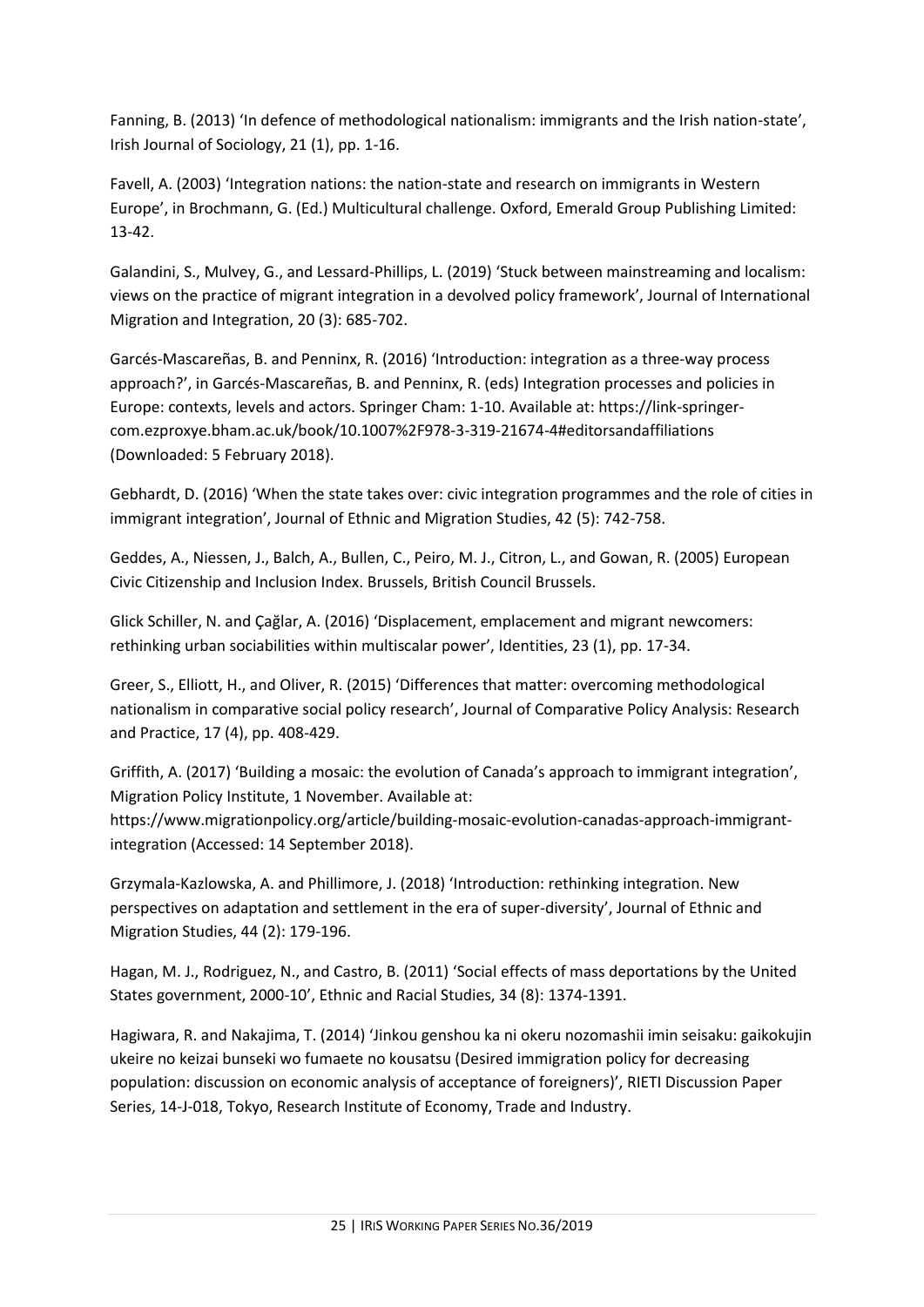Hamamatsu City (2008) Hamamatsu shi gaikokujin shimin kyousei shingikai jyourei (Hamamatsu city ordinance for foreign residents coexistence council). Available at: http://www1.greiki.net/hamamatsu/reiki\_honbun/o700RG00001511.html (Accessed: 2 July 2018).

Hamamatsu City (2015) Hamamatsu shi jinken shisaku suishin keikaku (Hamamatsu city human rights policy promotion plan). Available at:

https://www.city.hamamatsu.shizuoka.jp/jinken/hrights/human/documents/suisinkeikaku.pdf (Accessed: 2 July 2018).

Hamamatsu City (2017a) Gaikokujin jidou seito shuugaku shienin no haichi, gaikokujin jidou seito shuugaku sapootaa no haken jigyou (Placement of school support staff for foreign children). Available at: http://www.city.hamamatsu.shizuoka.jp/shido/gaikokunitunagarukonosien/gsienin.html (Accessed: 19 July 2018).

Hamamatsu City (2017b) Kokuseki betsu gaikokujin suu (Foreign population by nationality). Available at: http://www.city.hamamatsu.shizuoka.jp/gyousei/library/1\_jinkou-setai/002\_jinkou.html (Accessed: 11 July 2018).

Hamamatsu City (2018a) Bokokugo kyoushitsu oyobi Nihongo/ gakushuu shien (Teaching native languages and Japanese). Available at:

http://www.city.hamamatsu.shizuoka.jp/shido/gaikokunitunagarukonosien/gaikokujinnkodomokyou ikusien.html (Accessed: 19 July 2018).

Hamamatsu City (2018b) Chiiki iryou/ chiiki houkatsu kea no suishin (Promoting community-based integrated healthcare). Available at:

https://www.city.hamamatsu.shizuoka.jp/kikaku/senryakukeikaku/documents/2018050203.pdf (Accessed: 2 July 2018).

Hamamatsu City (2018c) Chou kourei shakai eno taiou (Responding to super-aged society). Available at: https://www.city.hamamatsu.shizuoka.jp/kikaku/senryakukeikaku/documents/2018050101.pdf (Accessed: 2 July 2018).

Hamamatsu City (2018d) Gaikokujin koureisha fukushi teate (Social welfare for foreign elderly). Available at: http://www.city.hamamatsu.shizuoka.jp/kourei/welfare/elderly/ikigai/gaikoku.html (Accessed: 17 July 2018).

Hamamatsu City (2018e) Gyousei kubetsu setai suu jinkou (Households and population by municipality). Available at: http://www.city.hamamatsu.shizuoka.jp/gyousei/library/1\_jinkousetai/005 kubetsu.html (Accessed: 11 July 2018).

Hamamatsu City (2018f) Hitori hitori no kanousei wo hikidashi, nobasu torikumi no jissen (Practice for expanding each individual's potential). Available at:

https://www.city.hamamatsu.shizuoka.jp/kikaku/senryakukeikaku/documents/2018020204.pdf (Accessed: 2 July 2018).

Hamamatsu City (2018g) Kokoro no kenkou zukuri no suishin (Improving mental health). Available at: https://www.city.hamamatsu.shizuoka.jp/kikaku/senryakukeikaku/documents/2018050204.pdf (Accessed: 2 July 2018).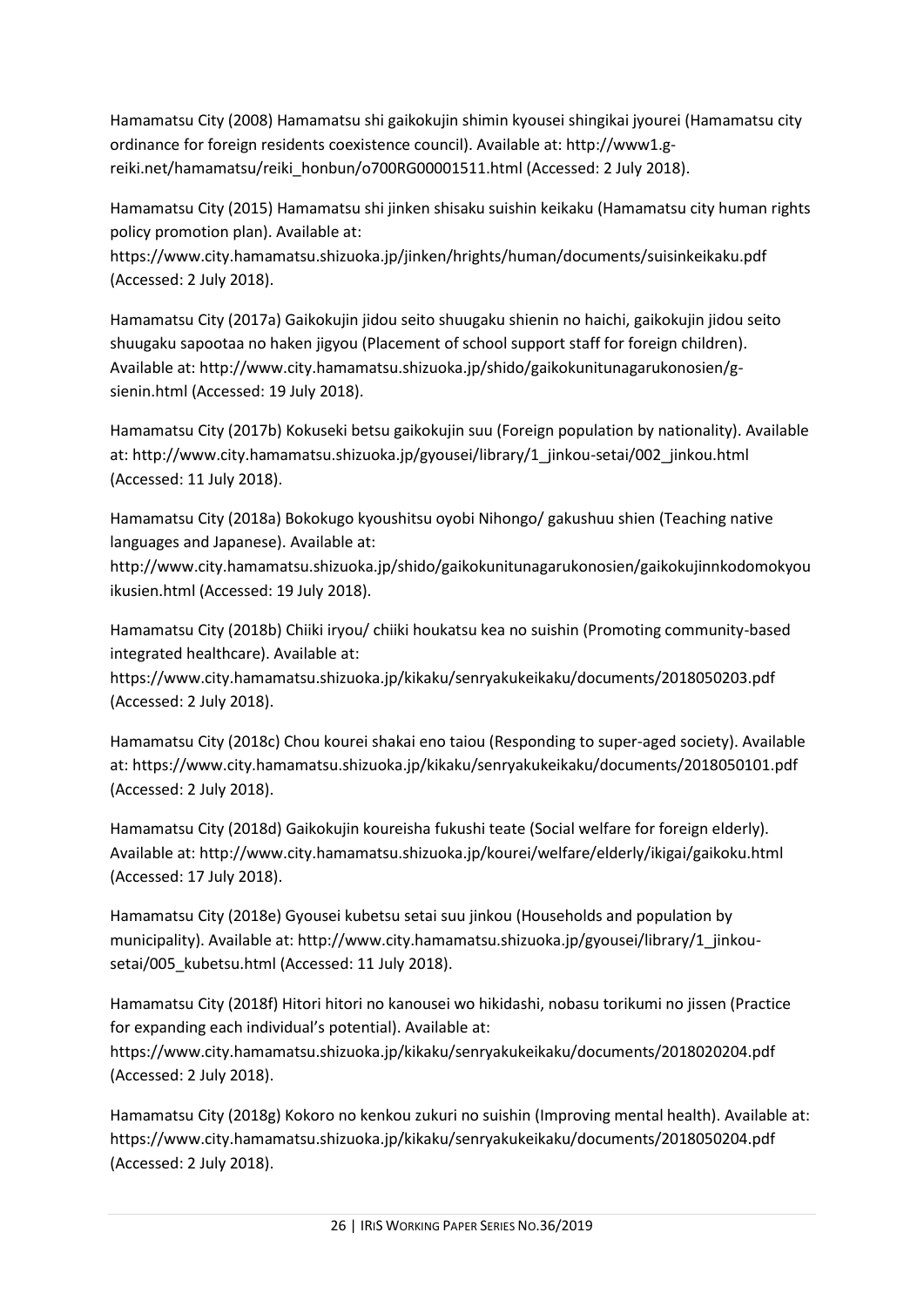Hamamatsu City (2018h) Sekai tono tsunagari to tayousei wo ikashita toshi no kasseika (Vitalizing the city through global connection and diversity). Available at:

https://www.city.hamamatsu.shizuoka.jp/kikaku/senryakukeikaku/documents/2018070105.pdf (Accessed: 2 July 2018).

Hamamatsu City (2018i) Shuugaku gaidansu (Preschool guidance). Available at: http://www.city.hamamatsu.shizuoka.jp/shido/gaikokunitunagarukonosien/syuugaku-g.html (Accessed: 19 July 2018).

Hamamatsu City (2018j) The 2nd Hamamatsu intercultural city vision. Available at: http://www.city.hamamatsu.shizuoka.jp/kokusai/kokusai/documents/iccvision-eng.pdf (Accessed: 17 July 2018).

Hamamatsu City (2018k) Youji kyouiku/ hoiku shisaku no suishin to shisetsu no kanri unei (Promotion of preschool education/ childcare policies and facility management). Available at: https://www.city.hamamatsu.shizuoka.jp/kikaku/senryakukeikaku/documents/2018020103.pdf (Accessed: 2 July 2018).

Hammar, T. (1985) European immigration policy: a comparative study. Cambridge, Cambridge University Press.

Howard, M. M. (2009) The politics of citizenship in Europe. New York, Cambridge University Press.

Huddleston, T., Bilgili, Ö., Joki, A.-L., and Vankova, Z. (2015) Migrant Integration Policy Index 2015. Barcelona/ Brussels, CIDOB and MPG.

Huysmans, J. (2000) 'The European Union and the securitization of migration', *Journal of Common Market Studies*, 38 (5): 751-777.

Hwang, M.-C. (2016) 'The effect of Multicultural Family Support Service: examining integration with immigrant wives in South Korea', Journal of Social Service Research, 42 (5): 630-650.

Ishida, C. (2009) ''Nikkeijin' to iu kategorii eno nyuukanhou kaisei no sayou (The effect of amendment of Immigration Control Act on the category 'Nikkeijin')', Core Ethics, 5: 427-434.

Izawa, Y. (2013) ''Tabunka kyousei' no sogo: zainichi Burajiru jin no genjou to shisaku no seigou/ fuseigou (Variance of 'multicultural coexistence': consistency/ inconsistency of current state and policy measures of Brazilians in Japan)', Proceedings of Toyo University's Institute of Human Sciences, 15: 85-100.

Jeffery, C. and Wincott, D. (2010) 'The challenge of territorial politics: beyond methodological nationalism', in Hay, C. (Ed.) New directions in political science: responding to the challenges of an interdependent world. Basingstoke,Palgrave Macmillan: 167-188.

Joki, A.-L. and Wolffhardt, A. (2017a) 'How the intercultural integration approach leads to a better quality of life in diverse cities', Migration Policy Group. Available at: http://www.migpolgroup.com/portfolio/how-the-intercultural-integration-approach-leads-to-abetter-quality-of-life-in-diverse-cities/ (Accessed: 11 September 2018).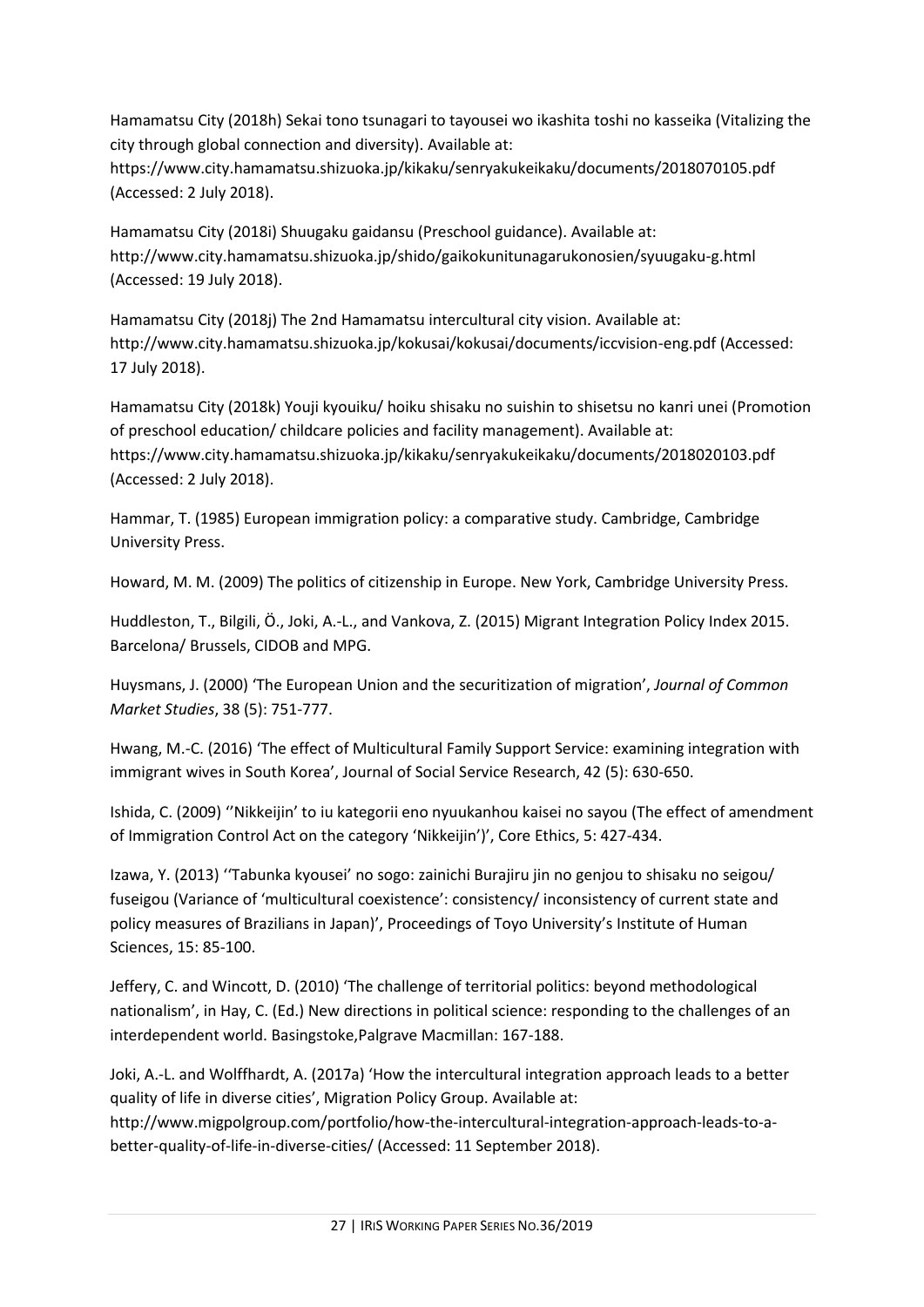Joki, A.-L. and Wolffhardt, A. (2017b) 'Local and central government co-ordination on the process of migrant integration: good practices from selected OSCE participating states', Organization for Security and Co-operation in Europe. Available at: https://www.osce.org/odihr/367041 (Accessed: 11 July 2018).

Kashiwazaki, C. (2013) 'Incorporating immigrants as foreigners: multicultural policies in Japan', Citizenship Studies, 17 (1): 31-47.

Kato, M. (2016) ''Imin seisaku wa toranai' hatsugen ni mieru zure to motomerareru ronten no seiri (Points of the reality and ideal of 'no immigration policy' statement)', Mitsubishi UFJ Research and Consulting, 6 April. Available at: http://www.murc.jp/thinktank/rc/column/search\_now/sn160406 (Accessed: 18 August 2018).

Kawasaki Board of Education (2017) Tomo ni ikiru: tabunka kyousei no shakai wo mezashite (Living together: toward multicultural coexistence society). Available at:

http://www.keins.city.kawasaki.jp/1/KE1026/kikoku\_gaikoku/tomoniikiru/tomoniikiru.pdf (Accessed: 20 July 2018).

Kawasaki City (2008) Kawasaki shi jyuumin touhyou jyourei (Kawasaki city local referendum ordinance). Available at:

http://www.city.kawasaki.jp/250/cmsfiles/contents/0000027/27823/jyourei20160619.pdf (Accessed: 2 July 2018).

Kawasaki City (2014) Byouin/ iryou no rinku shuu (Links to hospital and medical care). Available at: http://www.city.kawasaki.jp/250/page/0000040119.html (Accessed: 18 July 2018).

Kawasaki City (2015a) Kawasaki shi jinken shisaku suishin kihon keikaku (Kawasaki city human rights policy promotion basic plan). Available at:

http://www.city.kawasaki.jp/250/cmsfiles/contents/0000065/65949/270706keikaku-honpen.pdf (Accessed: 2 July 2018).

Kawasaki City (2015b) Kawasaki shi jinken onbuzupaason jyourei (Kawasaki City human rights ombudsperson ordinance). Available at: http://www.city.kawasaki.jp/shisei/category/59-2-4-0-0-0-0- 0-0-0.html (Accessed: 2 July 2018).

Kawasaki City (2015c) Kawasaki shi tabunka kyousei shakai suishin shishin (Kawasaki's promotion guideline for a multicultural, harmonious society). Available at: http://www.city.kawasaki.jp/250/cmsfiles/contents/0000040/40959/tabunkashishin2015.pdf (Accessed: 2 July 2018).

Kawasaki City (2017) Gaikokujin shimin daihyousha kaigi towa (About representative assembly for foreign residents). Available at: http://www.city.kawasaki.jp/250/page/0000041052.html (Accessed: 28 July 2018).

Kawasaki City (2018a) Gaikokujin kokuseki chiiki betsu toukei (Foreign population by nationality). Available at: http://www.city.kawasaki.jp/250/page/0000089899.html (Accessed: 11 July 2018).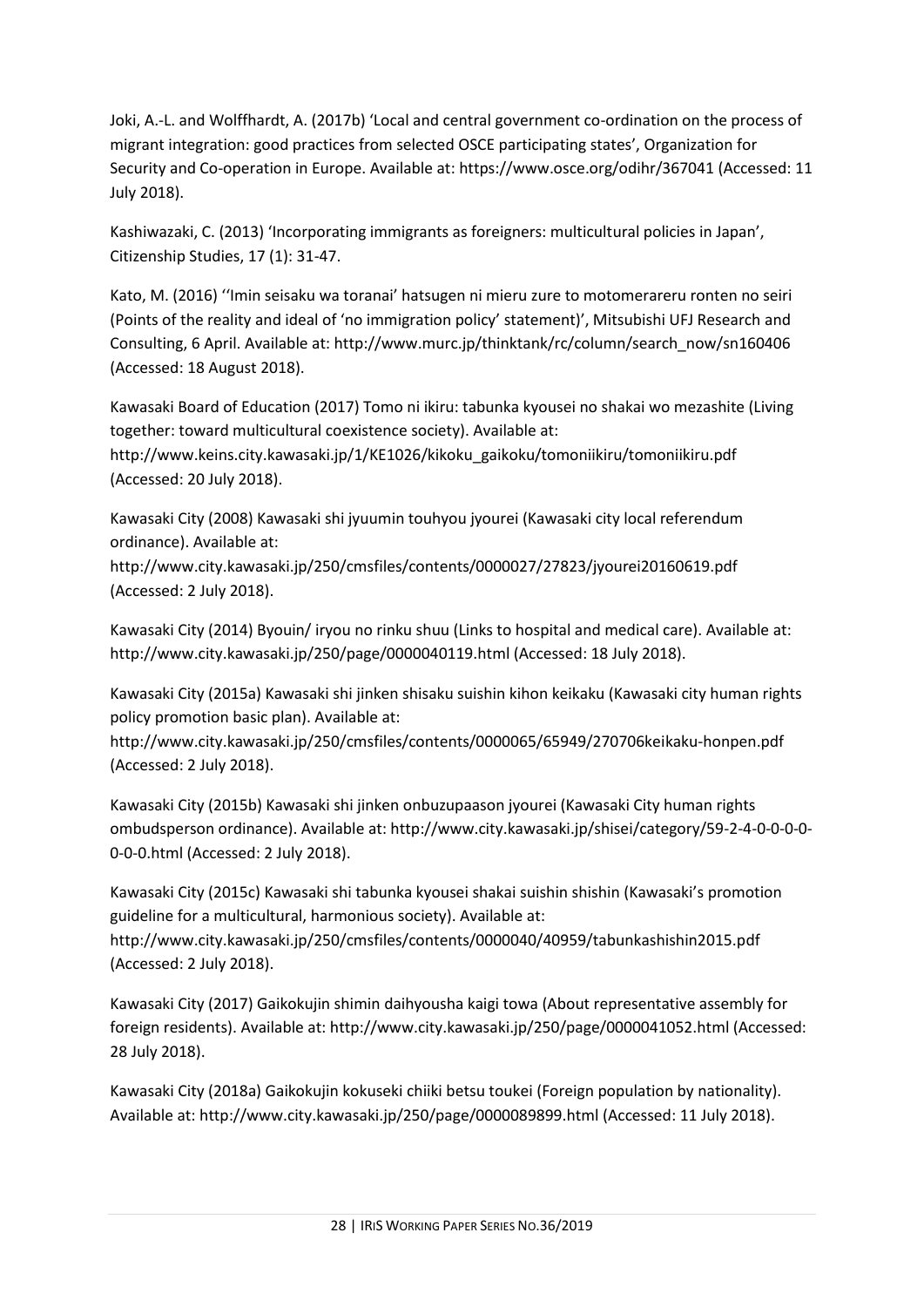Kawasaki City (2018b) Kanku betsu nenrei betsu gaikoku jin jyuumin jinkou (Foreign population by municipality and age). Available at: http://www.city.kawasaki.jp/shisei/category/51-4-3-7-0-0-0-0-0- 0.html (Accessed: 11 July 2018).

Kawasaki City (2018c) Kawasaki shi no setai suu/ jinkou (Households and Population of Kawasaki). Available at: http://www.city.kawasaki.jp/170/page/0000098686.html (Accessed: 11 July 2018).

Kim, H.-S. (2010) 'Social integration and health policy issues for international marriage migrant women in South Korea', Public Health Nursing, 27 (6): 561-570.

Kondo, A. (2015) 'Migration and law in Japan', Asia and the Pacific Policy Studies, 2 (1): 155-168.

Kondo, T. (2005) 'Nikkei Burajiru jin no shuurou to seikatsu (Work and life of Nikkei Brazilian)', Proceedings of Bukkyo University's School of Sociology, 40: 1-18.

Koopmans, R. (2012) 'The post-nationalization of immigrant rights: a theory in search of evidence', The British Journal of Sociology, 63 (1): 22-30.

Kwak, J.-H. (2009) 'Coexistence without principle: reconsidering multicultural policies in Japan', Pacific Focus, 24 (2): 161-186.

Kymlicka, W. (1995) Multicultural citizenship: a liberal theory of minority rights. Oxford, Oxford University Press.

Kymlicka, W. (1998) Finding our way: rethinking ethnocultural relations in Canada. Toronto, Oxford University Press.

Mangen, S. (1999) 'Qualitative research methods in cross-national settings', International Journal of Social Research Methodology, 2 (2): 109-124.

Milly, D. J. (2006) 'Policy advocacy for foreign residents in Japan', in Tsuda, T. (ed.) Local citizenship in recent countries of immigration: Japan in comparative perspective. Oxford, Lexington Books: 124- 151.

Ministry of Education, Culture, Sports, Science and Technology (no date) Gaikokujin no kodomo no kouritsu gimu kyouiku sho gakkou eno ukeire ni tsuite (Accepting foreign children into public compulsory school education). Available at:

http://www.mext.go.jp/b\_menu/shingi/chousa/shotou/042/houkoku/08070301/009/005.htm (Accessed: 19 July 2018).

Ministry of Health, Labour and Welfare (no date) Gaikokujin no koyou (Employment of foreigners). Available at:

https://www.mhlw.go.jp/stf/seisakunitsuite/bunya/koyou\_roudou/koyou/jigyounushi/page11.html (Accessed: 26 July 2018).

Ministry of Internal Affairs and Communications (2006) Chiiki ni okeru tabunka kyousei suishin puran nit suite (Plan for the promotion of multicultural community building). Available at: http://www.soumu.go.jp/main\_content/000400764.pdf (Accessed: 22 June 2018).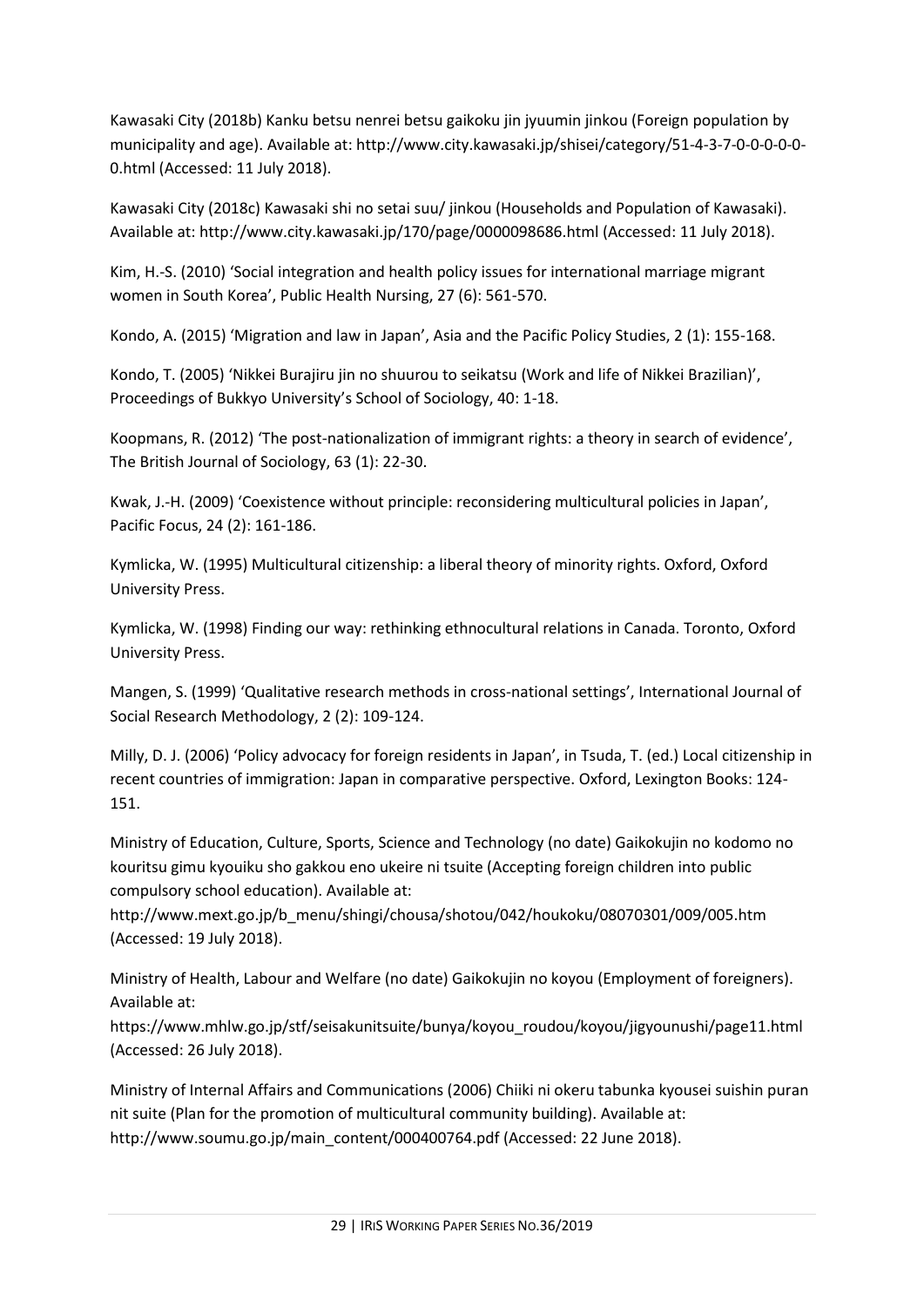Ministry of Justice (2018a) Heisei 29 nen ni okeru nanmin ninteisha suu tou ni tsuite (About the number of determined refugee status as of 2017. Available at:

http://www.moj.go.jp/nyuukokukanri/kouhou/nyuukokukanri03\_00700.html (Accessed: 24 June 2018).

Ministry of Justice (2018b) Heisei 30 nen 1 gatsu 1tachi genzai huhou zanryuu sha suu (The number of illegal immigrants as of 1 January 2018). Available at: http://www.moj.go.jp/content/001254642.pdf (Accessed: 18 August 2018).

MIPEX (no date-a) Definitions: who benefits outcome and beneficiaries indicators. Available at: http://www.mipex.eu/methodology (Accessed: 25 June 2018).

MIPEX (no date-b) MIPEX: policy indicators list and questionnaire. Available at: http://www.mipex.eu/methodology (Accessed: 25 June 2018).

MIPEX (2015) Policy Indicators Scores 2007-2014. Available at: http://www.mipex.eu/methodology (Accessed: 25 June 2018).

Miyazaki, A. and Funakoshi, M. (2018) 'Houmushou, nanmin shinsei go 6 kagetsu deno shuurou kyoka wo haishi, zairyuu no seigen kyouka (Ministry of Justice ends granting work permit six month after asylum claim: tightening restrictions on residence)', Reuters, 12 January. Available at: https://jp.reuters.com/article/japan-immigrants-idJPKBN1F10MC (Accessed: 18 August 2018).

Modood, T. (2015) 'Integration and multiculturalism: focus on Western Europe', International Encyclopedia of the social & behavioral sciences. 2nd edn. London, Elsevier. vol. 12: 235-242.

Myrberg, G. (2017) 'Local challenges and national concerns: municipal level responses to national refugee settlement policies in Denmark and Sweden', International Review of Administrative Sciences, 83 (2): 322-339.

Mügge, L. (2016) 'Transnationalism as a research paradigm and its relevance for integration', in Garcés-Mascareñas, B. and Penninx, R. (eds) Integration processes and policies in Europe: contexts, levels and actors. Springer Cham: 109-125. Available at: https://link-springercom.ezproxye.bham.ac.uk/book/10.1007%2F978-3-319-21674-4#editorsandaffiliations (Downloaded: 5 February 2018).

Nagayoshi, K. (2011) 'Support of multiculturalism, but for whom? Effects of ethno-national identity on the endorsement of multiculturalism in Japan', Journal of Ethnic and Migration Studies, 37 (4): 561- 578.

Nagy, S. R. (2014) 'Politics of multiculturalism in East Asia: reinterpreting multiculturalism', Ethnicities, 14 (1): 160-176.

Nakamatsu, T. (2014) 'Under the multicultural flag: Japan's ambiguous multicultural framework and its local evaluations and practices', Journal of Ethnic and Migration Studies, 40 (1): 137-154.

National Academies of Sciences, Engineering, and Medicine (2015) The integration of immigrants into American society. Washington, DC, The National Academics Press.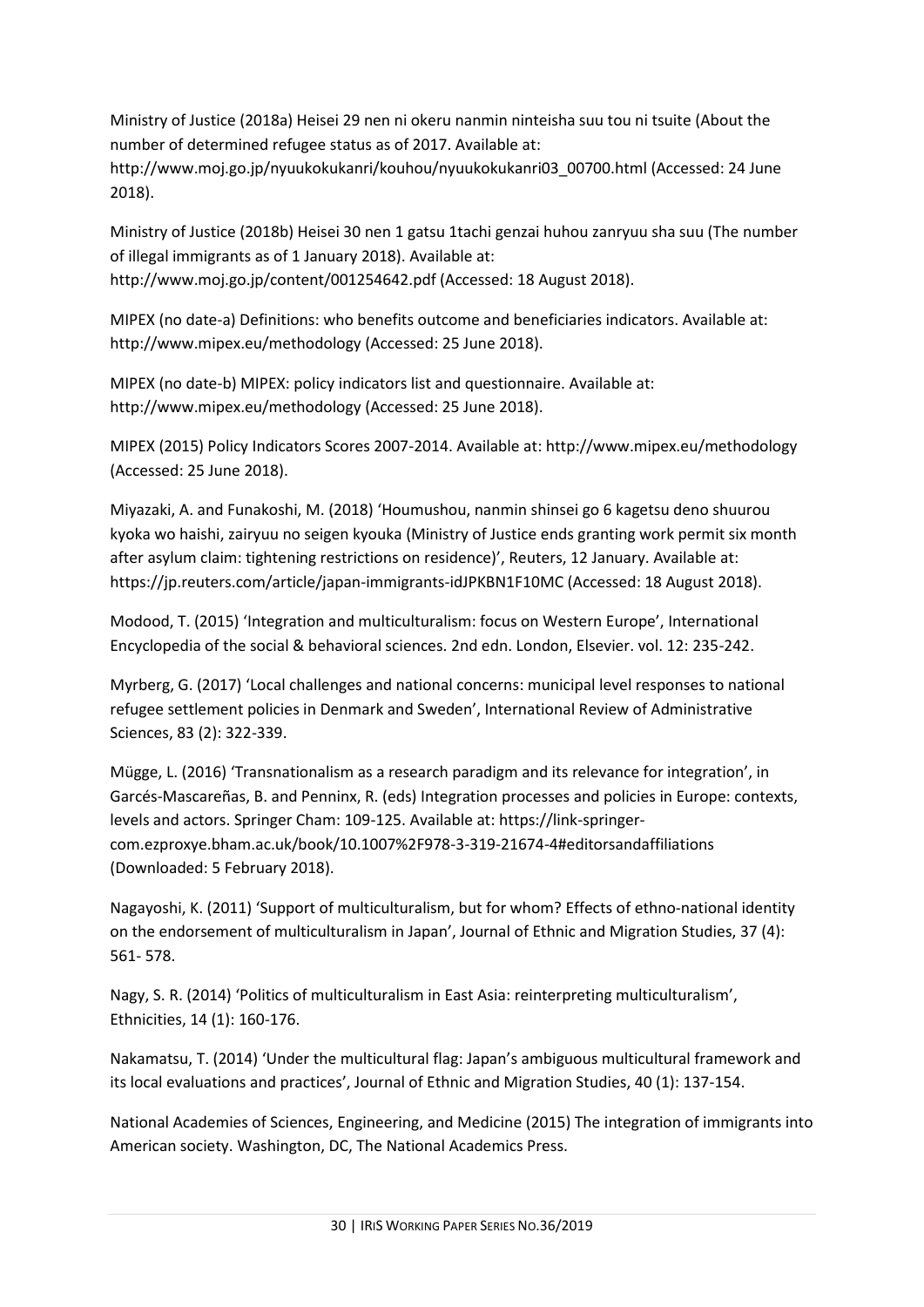Obe, M. (2018) 'Famous for its resistance to immigration, Japan opens its doors', Nikkei Asian Review, 30 May. Available at: https://asia.nikkei.com/Spotlight/Cover-Story/Famous-for-itsresistance-to-immigration-Japan-opens-its-doors (Accessed: 10 September 2018).

Ohsugi, S. (2011) 'The large city system of Japan', Papers on the local governance system and its implementation in selected fields in Japan, 20, Tokyo, CLAIR/COSLOG/GRIPS.

Organization for Security and Co-operation in Europe (2017) Local and central government coordination on the process of migrant integration: good practices from selected OSCE participating states. Available at: https://www.osce.org/odihr/367041 (Accessed: 7 July 2018).

Osaka City (2016) Osaka shi heito supiichi eno taisho ni kansuru jyourei (Osaka city ordinance against hate speech). Available at:

http://www.city.osaka.lg.jp/shimin/cmsfiles/contents/0000339/339043/170601zyourei.pdf (Accessed: 2 July 2018).

Osaka City (2017a) 'Osaka shi gaikoku seki jyuumin shisaku kihon shishin' ni kakaru jigyou 1. Gaikoku seki jyuumin no jinken no sonchou (2) Soudan taisei no seibi to jyuujitsu (Practice of 'basic policy guideline for foreign residents in Osaka city' 1. Human rights of foreign residents (2) consolidating and improving consultation service). Available at:

http://www.city.osaka.lg.jp/shimin/page/0000390409.html (Accessed: 2 July 2018).

Osaka City (2017b) 'Osaka shi gaikoku seki jyuumin shisaku kihon shishin' ni kakaru jigyou 1. Gaikoku seki jyuumin no jinken no sonchou (3) kouteki nenkin (4) koureisha (5) shougaisha (Practice of 'basic policy guideline for foreign residents in Osaka city' 1. Human rights of foreign residents (3) public pension (4) elderly (5) people with disability). Available at:

http://www.city.osaka.lg.jp/shimin/page/0000390410.html (Accessed: 2 July 2018).

Osaka City (2017c) 'Osaka shi gaikoku seki jyuumin shisaku kihon shishin' ni kakaru jigyou 1. Gaikoku seki jyuumin no jinken no sonchou (6) jidou, boshi/ fushi (7) jyosei, domesutikku baiorensu (Practice of 'basic policy guideline for foreign residents in Osaka city' 1. Human rights of foreign residents (6) children, mother/ father and child (7) women, domestic violence). Available at: http://www.city.osaka.lg.jp/shimin/page/0000390411.html (Accessed: 2 July 2018).

Osaka City (2017d) 'Osaka shi gaikoku seki jyuumin shisaku kihon shishin' ni kakaru jigyou 1. Gaikoku seki jyuumin no jinken no sonchou (8) hoken (9) iryou (Practice of 'basic policy guideline for foreign residents in Osaka city' 1. Human rights of foreign residents (8) health (9) healthcare). Available at: http://www.city.osaka.lg.jp/shimin/page/0000390412.html (Accessed: 2 July 2018).

Osaka City (2017e) 'Osaka shi gaikoku seki jyuumin shisaku kihon shishin' ni kakaru jigyou 1. Gaikoku seki jyuumin no jinken no sonchou (11) jyuutaku (12) koyou (Practice of 'basic policy guideline for foreign residents in Osaka city' 1. Human rights of foreign residents (11) housing (12) employment). Available at: http://www.city.osaka.lg.jp/shimin/page/0000390414.html (Accessed: 2 July 2018).

Osaka City (2017f) 'Osaka shi gaikoku seki jyuumin shisaku kihon shishin' ni kakaru jigyou 2. Tabunka kyousei shakai no jitsugen (1) kokusai rikai kyouiku (Practice of 'basic policy guideline for foreign residents in Osaka city' 2. Realization of multicultural coexistence society (1) education for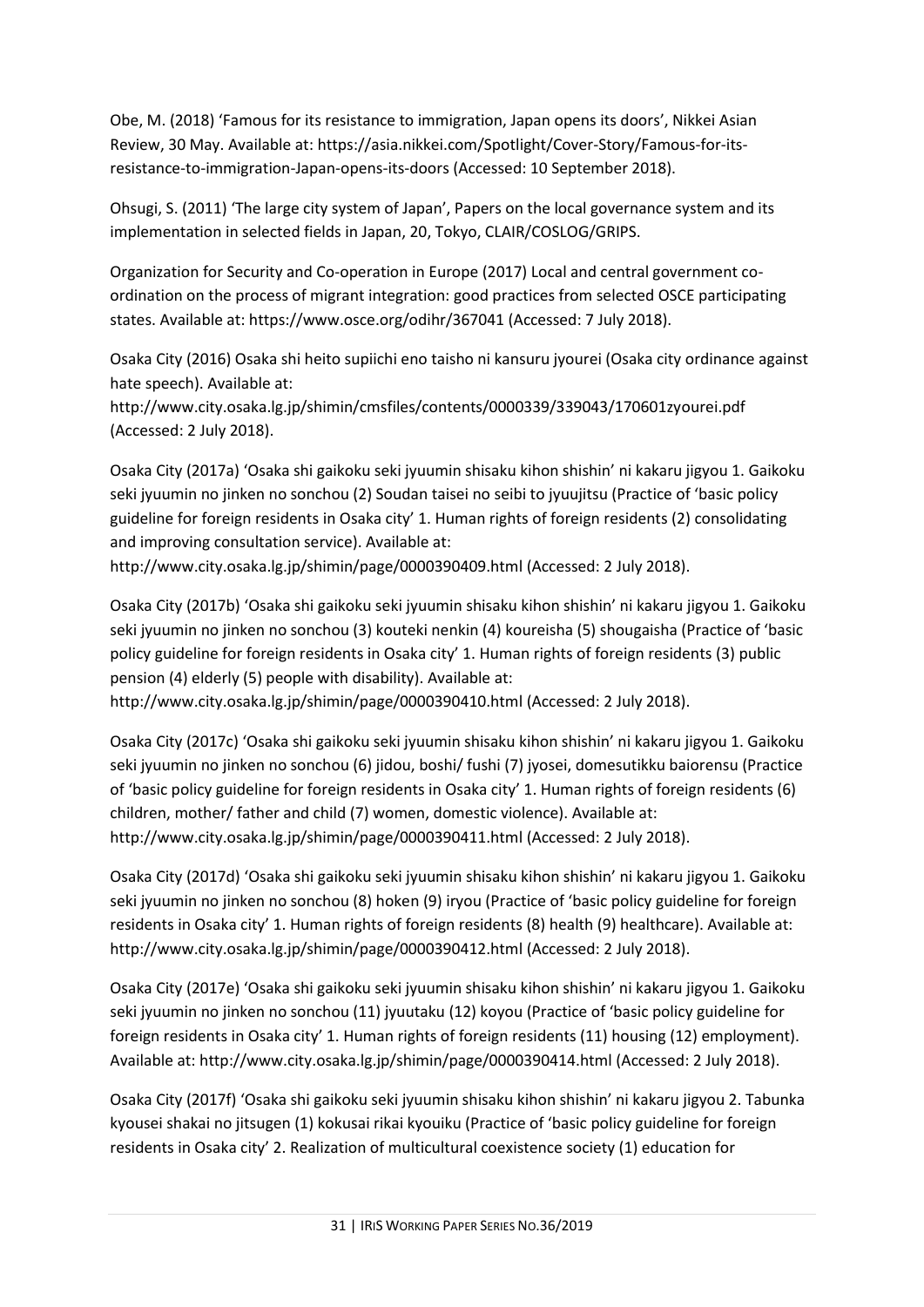international understanding). Available at: http://www.city.osaka.lg.jp/shimin/page/0000390415.html (Accessed: 2 July 2018).

Osaka City (2017g) 'Osaka shi gaikoku seki jyuumin shisaku kihon shishin' ni kakaru jigyou 2. Tabunka kyousei shakai no jitsugen (2) zainichi Kankoku/ Chousen jin no kodomo no kyouiku (3) kikoku/ rainichi tou no kodomo no kyouiku (Practice of 'basic policy guideline for foreign residents in Osaka city' 2. Realization of multicultural coexistence society (2) education for zainichi Korean children (3) education for returnees and immigrants). Available at: http://www.city.osaka.lg.jp/shimin/page/0000390416.html (Accessed: 2 July 2018).

Osaka City (2017h) 'Osaka shi gaikoku seki jyuumin shisaku kihon shishin' ni kakaru jigyou 2. Tabunka kyousei shakai no jitsugen (4) chuugakkou yakan gakkyuu (5) Osaka shi gaikokujin kyouiku kenkyuu kyougikai no jyuujitsu (6) kyoushokuin kenshuu tou no suishin (7) gaikokujin gakkou eno shien (Practice of 'basic policy guideline for foreign residents in Osaka city' 2. Realization of multicultural coexistence society (4) night class at junior high school (5) enhancing Osaka city immigrant education research committee (6) promoting teacher training (7) supporting ethnic schools). Available at: http://www.city.osaka.lg.jp/shimin/page/0000390417.html (Accessed: 2 July 2018).

Osaka City (2017i) 'Osaka shi gaikoku seki jyuumin shisaku kihon shishin' ni kakaru jigyou 2. Tabunka kyousei shakai no jitsugen (10) ryuugakusei eno shien (Practice of 'basic policy guideline for foreign residents in Osaka city' 2. Realization of multicultural coexistence society (10) support for international students). Available at: http://www.city.osaka.lg.jp/shimin/page/0000390420.html (Accessed: 2 July 2018).

Osaka City (2017j) 'Osaka shi gaikoku seki jyuumin shisaku kihon shishin' ni kakaru jigyou 3. Chiiki shakai eno sanka (1) chiiki katsudou eno sanka (2) shisei eno sanka (3) koumuin eno saiyou (Practice of 'basic policy guideline for foreign residents in Osaka city' 3. Community involvement (1) community activities participation (2) local political participation (3) public servants hiring). Available at: http://www.city.osaka.lg.jp/shimin/page/0000390422.html (Accessed: 2 July 2018).

Osaka City (2018a) Gaikokujin jyuumin kokuseki betsu jinkou (Foreign population by nationality). Available at: http://www.city.osaka.lg.jp/shimin/page/0000006893.html#30\_3 (Accessed: 11 July 2018).

Osaka City (2018b) Gyousei kubetsu/ danjyo betsu/ 5 sai kaikyuu betsu/ gaikokujin jinkou oyobi setaisuu (Foreign population and households by municipality, sex and five-year age group). Available at: http://www.city.osaka.lg.jp/shimin/page/0000006893.html#30\_3 (Accessed: 11 July 2018).

Osaka City (2018c) Shou/ chuu gakkou no nyuugaku (Enrollment to elementary and junior high school). Available at: http://www.city.osaka.lg.jp/kyoiku/page/0000010124.html (Accessed: 20 July 2018).

Osaka City (2018d) Suikei jinkou/ jinkou idou (Estimated population/ demographic movement). Available at: http://www.city.osaka.lg.jp/toshikeikaku/page/0000014987.html (Accessed: 11 July 2018).

Osaka City (2018e) Zainichi gaikokujin koureisha kyuufukin (Welfare for foreign elderly in Japan). Available at: http://www.city.osaka.lg.jp/fukushi/page/0000370514.html (Accessed: 4 July 2018).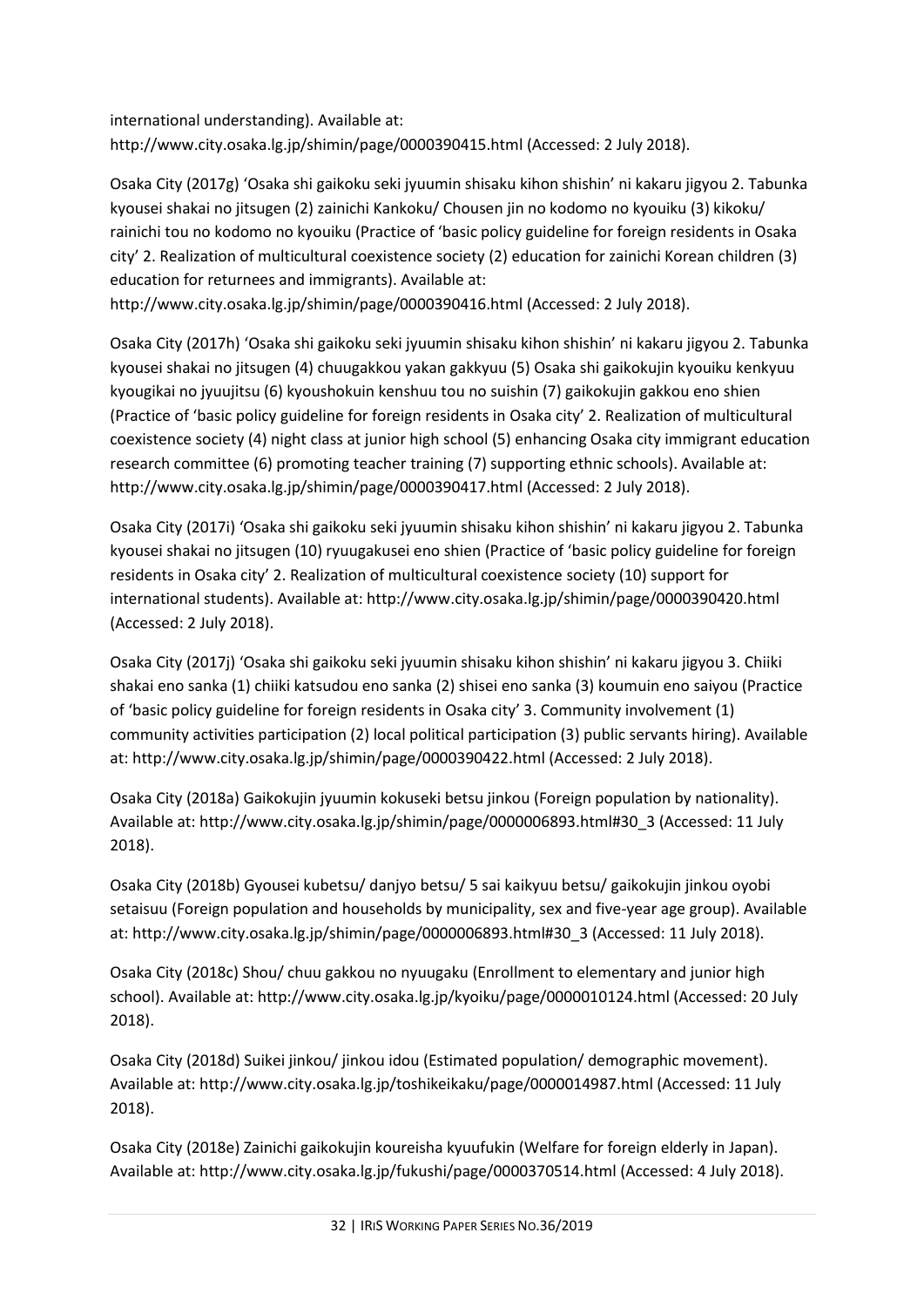Osaki, T. (2016) 'Diet passes Japan's first law to curb hate speech', The Japan Times, 24 May. Available at: https://www.japantimes.co.jp/news/2016/05/24/national/social-issues/diet-passesjapans-first-law-curb-hate-speech/#.W1oCJNJKg2y (Accessed: 27 July 2018).

Ota, Y. (2015) ''Nanmin de kasegu kuni' to 'nanmin ga kasegu kuni': Nihon wa 'nanmin wo minai kuni' ('Country profit from refugees' and 'country where refugees earn': Japan is a 'country disregard refugees')'. Nihon Keizai Shimbun, 15 March. Available at: http://www.nikkei.com/article/DGXMZO84345190T10C15A3000000/ (Accessed: 22 June 2018).

Penninx, R. (2005) 'Integration of migrants: economic, social, cultural and political dimensions', in Macura, M., MacDonald, A. L., and Haug, W. (eds) The new demographic regime: population challenges and policy responses. Geneva, United Nations Publication: 137-152.

Penninx, R. and Garcés-Mascareñas, B. (2016a) 'Integration policies of European cities in comparative perspective: structural convergence and substantial differentiation', Migracijske i Etniĉke Teme, 32 (2): 155-189.

Penninx, R. and Garcés-Mascareñas, B. (2016b) 'The concept of integration as an analytical tool and as a policy concept', in Garcés-Mascareñas, B. and Penninx, R. (eds) Integration processes and policies in Europe: contexts, levels and actors. Springer Cham: 11-29.

Penninx, R., Kraal, K., Martiniello, M., and Vertovec, S. (2004) 'Introduction: European cities and their new residents', in Penninx, R., Kraal, K., Martiniello, M., and Vertovec, S. (eds) Citizenship in European cities: immigrants, local politics and integration policies. London, Routledge: 1-16.

Phillimore, J. (2012) 'Implementing integration in the UK: lessons for integration theory, policy and practice', Policy and Politics, 40 (4): 525-545.

Phillimore, J. and Goodson, L. (2008) 'Making a place in the global city: the relevance of indicators of integration', Journal of Refugee Studies, 21 (3): 305-325.

Phillips, D. (2010) 'Minority ethnic segregation, integration and citizenship: a European perspective', Journal of Ethnic and Migration Studies, 36 (2): 209-225.

Ponzo, I., Gidley, B., Roman, E., Tarantino, F., Pastore, F., and Jensen, O. (2013) 'Researching functioning policy practices in local integration in Europe: a conceptual and methodological discussion paper', European Migration Academy Discussion Paper. Available at: https://www.compas.ox.ac.uk/2013/pr-2013-eumia\_concepts\_methods/ (Accessed: 20 May 2018).

Poppelaars, C. and Scholten, P. (2008) 'Two worlds apart: the divergence of national and local immigrant integration policies in the Netherlands', Administration and Society, 40 (4): 335-357.

Qi, J. and Zhang, S. P. (2008) 'The issue of diversity and multiculturalism in Japan', Annual Meeting of the American Educational Research Association. 24-29 March. New York.

Ritchie, J. and Spencer, L. (1994) 'Qualitative data analysis for applied policy research', in Bryman, A. and Burgess, R. G. (eds) Analyzing qualitative data. London, Routledge: 173-194.

Rudiger, A. and Spencer, S. (2003) 'Social integration of migrants and ethnic minorities: policies to combat discrimination', The economic and social aspects of migration conference. European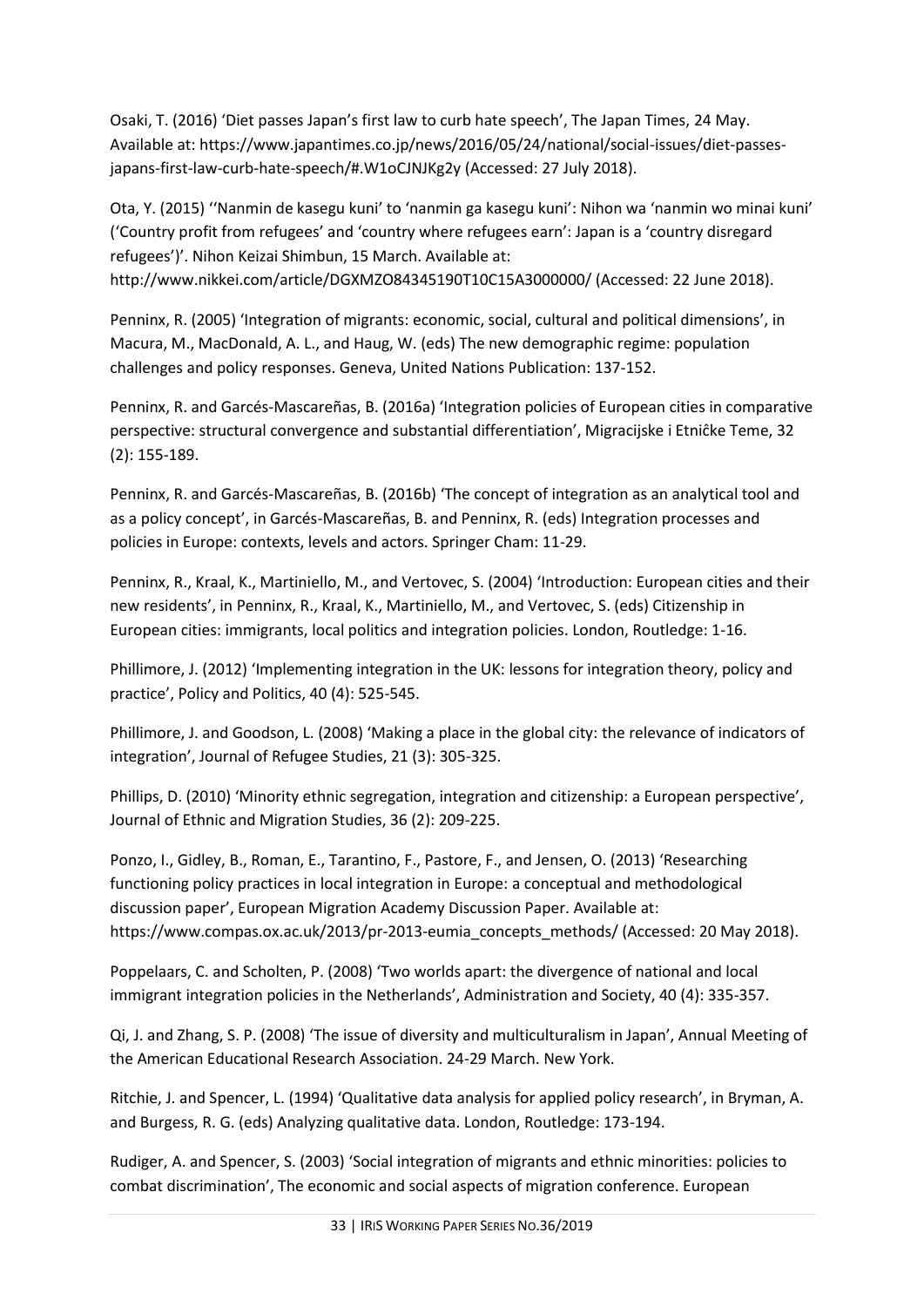Commission and the OECD, 21-22 January. Available at: http://www.oecd.org/migration/mig/15516956.pdf (Accessed: 24 August 2018).

Ruedin, D. (2011) 'The reliability of MIPEX indicators as scales', SOM Working Papers, 2011-03.

Saga, A. (2012) 'Urban lower-class society in modern Osaka', City, Culture and Society, 3 (1): 65-71.

Sagamihara City (no date) Seirei shitei toshi no youken ya meritto (Eligibility and advantages of ordinance-designated cities). Available at:

http://www.city.sagamihara.kanagawa.jp/\_res/projects/default\_project/\_page\_/001/004/064/youk en.pdf (Accessed: 14 September 2018).

Sakamoto, F., Shibuya, J., Nishiguchi, R., and Honda, K. (2014) 'A sociological study of the education rights and the compulsory education for foreign children', Journal of Ohara Institute for Social Research, 663: 33-52.

Scheffler, S. (2007) 'Immigration and the significance of culture', Philosophy & Public Affairs, 35 (2): 93-125.

Schinkel, W. (2017) *Imagined Societies: A Critique of Immigrant Integration in Western Europe*. Cambridge: Cambridge University Press.

Shin, J. J. (2012) 'The transnationality of culture: policy implications for the integration of migrants in South Korea', Asian and Pacific Migration Journal, 21 (2): 173-192.

Scholten P. (2013) 'The multilevel governance of migrant integration: a multilevel governance perspective on Dutch migrant integration policies', in Korkut U., Bucken-Knapp G., McGarry A., Hinnfors J., and Drake H. (eds) The discourses and politics of migration in Europe. Europe in Transition: The NYU European Studies Series. Palgrave Macmillan, New York: 151-169.

Snel, E., Engbersen, G., and Leerkes, A. (2006) 'Transnational involvement and social integration', Global Networks, 6 (3): 285-308.

Spencer, S. (2011) *The migration debate*. Bristol: Policy Press.

Spencer, S. and Charsley, K. (2016) 'Conceptualising integration: a framework for empirical research, taking marriage migration as a case study', Comparative Migration Studies, 4 (18). Available at: https://link-springer-com.ezproxye.bham.ac.uk/article/10.1186/s40878-016-0035-x (Accessed: 5 February 2018).

Srivastava, A. and Thomson, S. B. (2009) 'Framework analysis: a qualitative methodology for applied policy research', Journal of Administration and Governance, 4 (2): 72-79.

Tai, E. (2007) 'Korean ethnic education in Japanese public schools', Asian Ethnicity, 8 (1): 5-23.

Tai, E. (2009) 'Japanese immigration policy at a turning point', Asian and Pacific Migration Journal, 18 (3): 315-342.

Tegtmeyer Pak, K. (2003) 'Foreigners are local citizens too: local governments respond to international migration in Japan', in Douglass, M. and Roberts, G. S. (eds) Japan and global migration: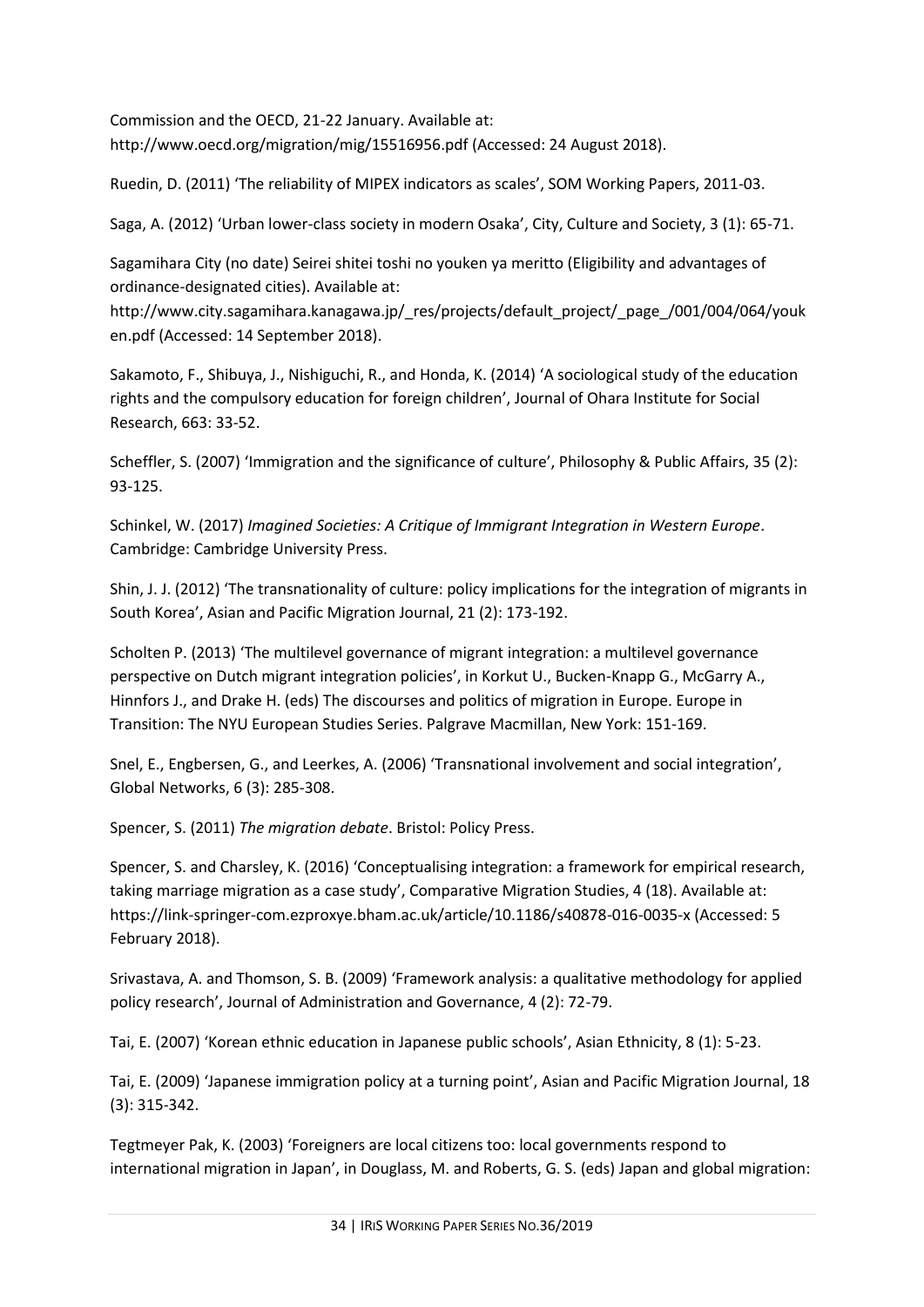foreign workers and the advent of a multicultural society. Honolulu, University of Hawai'i Press: 244- 274.

Tegtmeyer Pak, K. (2006) 'Cities and local citizenship in Japan: overcoming nationality?' in Tsuda, T. (ed.) Local citizenship in recent countries of immigration: Japan in comparative perspective. Oxford, Lexington Books: 65-95.

Tokyo Borough Council (no date) Tokubetsu ku no shoukai (About boroughs). Available at: https://www.tokyo-23city.or.jp/base/whats.html (Accessed: 11 September 2018).

Tsuda, T. (2006) 'Localities and the struggle for immigrant rights: the significance of local citizenship in recent countries of immigration', in Tsuda, T. (ed.) Local citizenship in recent countries of immigration: Japan in comparative perspective. Oxford, Lexington Books: 3-36.

Tsuda, T. (2009) 'Japanese-Brazilian ethnic return migration and the making of Japan's newest immigrant minority', in Weiner, M. (ed.) Japan's minorities: the illusion of homogeneity. 2nd edn. Oxon, Routledge.

Tsuda, T. and Cornelius, W. (2004) 'Japan: government policy, immigrant reality', in Cornelius, W. A., Tsuda, T., Martin, P. L., and Hollifield, J. F. (eds) Controlling migration: a global perspective. Stanford, CA, Stanford University Press: 439–476.

Usui, C. (2006) 'Japan's demographic future and the challenge of foreign workers', in Tsuda, T. (ed.) Local citizenship in recent countries of immigration: Japan in comparative perspective. Oxford, Lexington Books: 37-62.

Vermeulen, H. (ed.) (1997) Immigrant policy for a multicultural society: a comparative study of integration, language and religious policy in five Western European countries. Brussels, Migration Policy Group.

Weiner, M. and Chapman, D. (2009) 'Zainichi Koreans in history and memory', in Weiner, M. (ed.) Japan's minorities: the illusion of homogeneity. 2nd edn. Oxon, Routledge.

Wimmer, A. and Glick-Schiller, N. (2002a) 'Methodological nationalism and beyond: nation-state building, migration and the social sciences', Global Networks, 2 (4), pp. 301-334.

Wimmer, A. and Glick-Schiller, N. (2002b) 'Methodological nationalism and the study of migration', European Journal of Sociology, 43 (2), pp. 217-240.

Wright, M. and Bloemraad, I. (2012) 'Is there a trade-off between multiculturalism and socio-political integration? Policy regimes and immigrant incorporation in comparative perspective', Perspectives on Politics, 10 (1): 77-95.

Yamanaka, K. (2006) 'Immigrant incorporation and women's community activities in Japan: local NGOs and public education for immigrant children', in Tsuda, T. (ed.) Local citizenship in recent countries of immigration: Japan in comparative perspective. Oxford, Lexington Books: 97-119.

Yamanaka, K. (2008) 'Japan as a country of immigration: two decades after an influx of immigrant workers', Senri Ethnological Reports, 77: 187-196.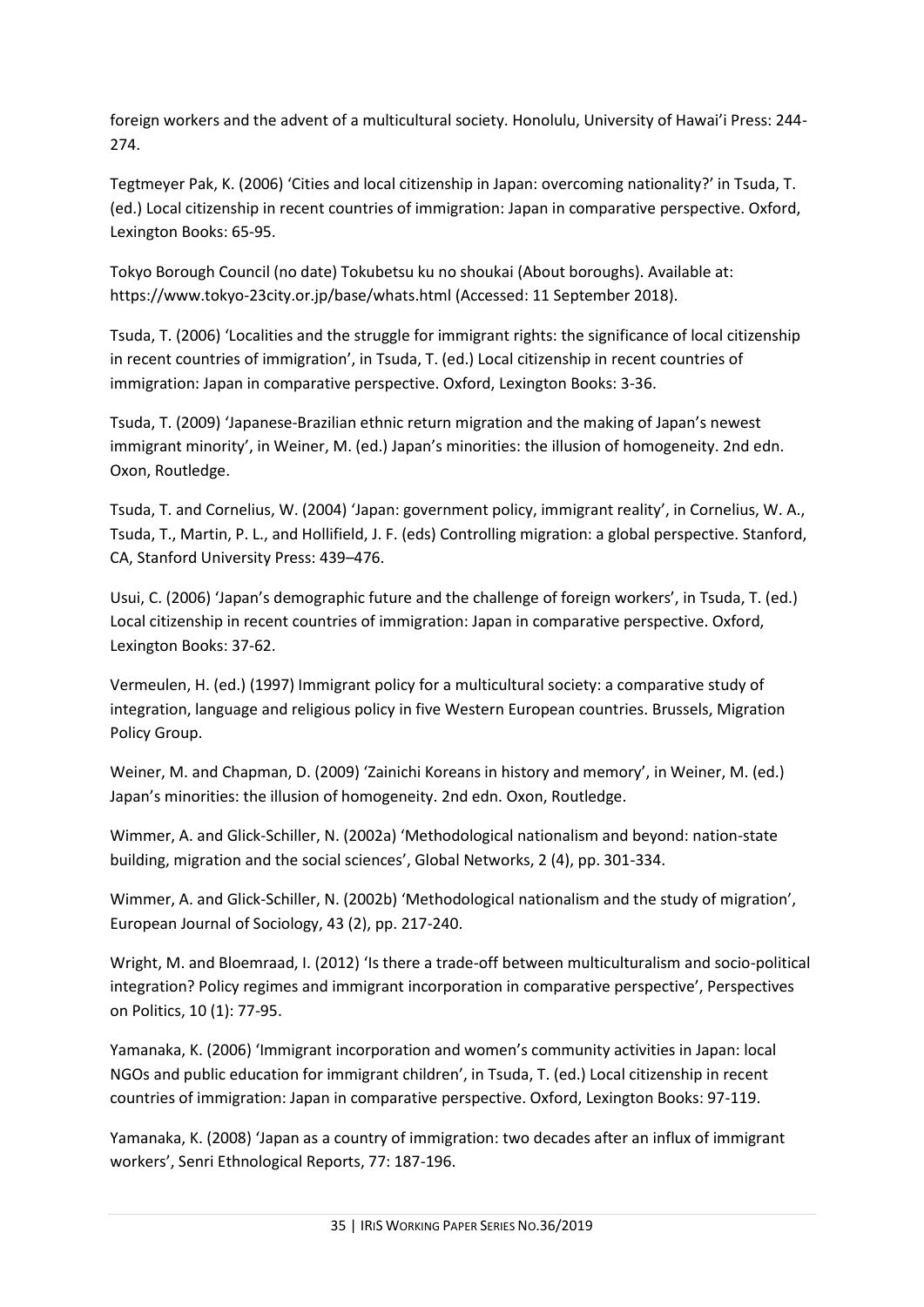Yamawaki, K. (2002) 'Tabunka kyousei shakai no keisei ni mukete (Toward the creation of multicultural coexistence society)', Discussion Paper Series of Meiji University's Institute of Social Sciences, J-2002-5: 1-16.

Yamawaki, K. (2006) 'Tabunka kyousei shakai ni mukete (Toward multicultural coexistence society)', Jichi Forum, 6: 10-15.

Zapata-Barrero, R., Caponio, T., and Scholten, P. (2017) 'Theorizing the 'local turn' in a multi-level governance framework of analysis: a case study in immigrant policies', International Review of Administrative Sciences, 83 (2): 241-246.

Zincone, F. and Caponio, T. (2006) 'The multilevel governance of migration', in Penninx, R., Berger, M., and Kraal, K. (eds) The dynamics of international migration and settlement in Europe: a state of the art. IMISCOE Joint Studies Series, Amsterdam, Amsterdam University Press: 269–304.

## <span id="page-35-0"></span>*List of policy documents*

Hamamatsu:

- The 2nd Hamamatsu Intercultural City Vision (hereafter Hamamatsu Vision) (Hamamatsu City, 2018j);
- Hamamatsu Strategic Plan as of 2018 (Hamamatsu City, 2018b; 2018c; 2018f; 2018g; 2018h; 2018k);
- Hamamatsu City Ordinance for Foreign Residents Coexistence Council (Hamamatsu City, 2008);
- Hamamatsu City Human Rights Policy Promotion Plan (Hamamatsu City, 2015);
- Several webpages in which the city explains its particular projects, which are "Placement of School Support Staff for Foreign Children" (Hamamatsu City, 2017a), "Teaching Native Languages and Japanese" (Hamamatsu City, 2018a), "Social Welfare for Foreign Elderly" (Hamamatsu City, 2018d), and "Preschool Guidance" (Hamamatsu City, 2018i).

Kawasaki:

- Kawasaki's Promotion Guideline for a Multicultural, Harmonious Society (hereafter Kawasaki Guideline) (Kawasaki City, 2015c);
- Kawasaki City Local Referendum Ordinance (Kawasaki City, 2008);
- Kawasaki City Human Rights Ombudsperson Ordinance (Kawasaki City, 2015b);
- Kawasaki City Human Rights Promotion Basic Plan (Kawasaki City, 2015a);
- Several webpages that Kawasaki city describes their policy measures, which are "Links to Hospital and Medical Care" (Kawasaki City, 2014) and "About Representative Assembly for Foreign Residents" (Kawasaki City, 2017);
- Living Together: Toward Multicultural Coexistence Society (Kawasaki Board of Education, 2017).

Osaka:

• Practice of Basic Policy Guideline for Foreign Residents in Osaka City (hereafter Osaka Guideline) (Osaka City, 2017a; 2017b; 2017c; 2017d; 2017e; 2017f; 2017g; 2017h; 2017i; 2017j);